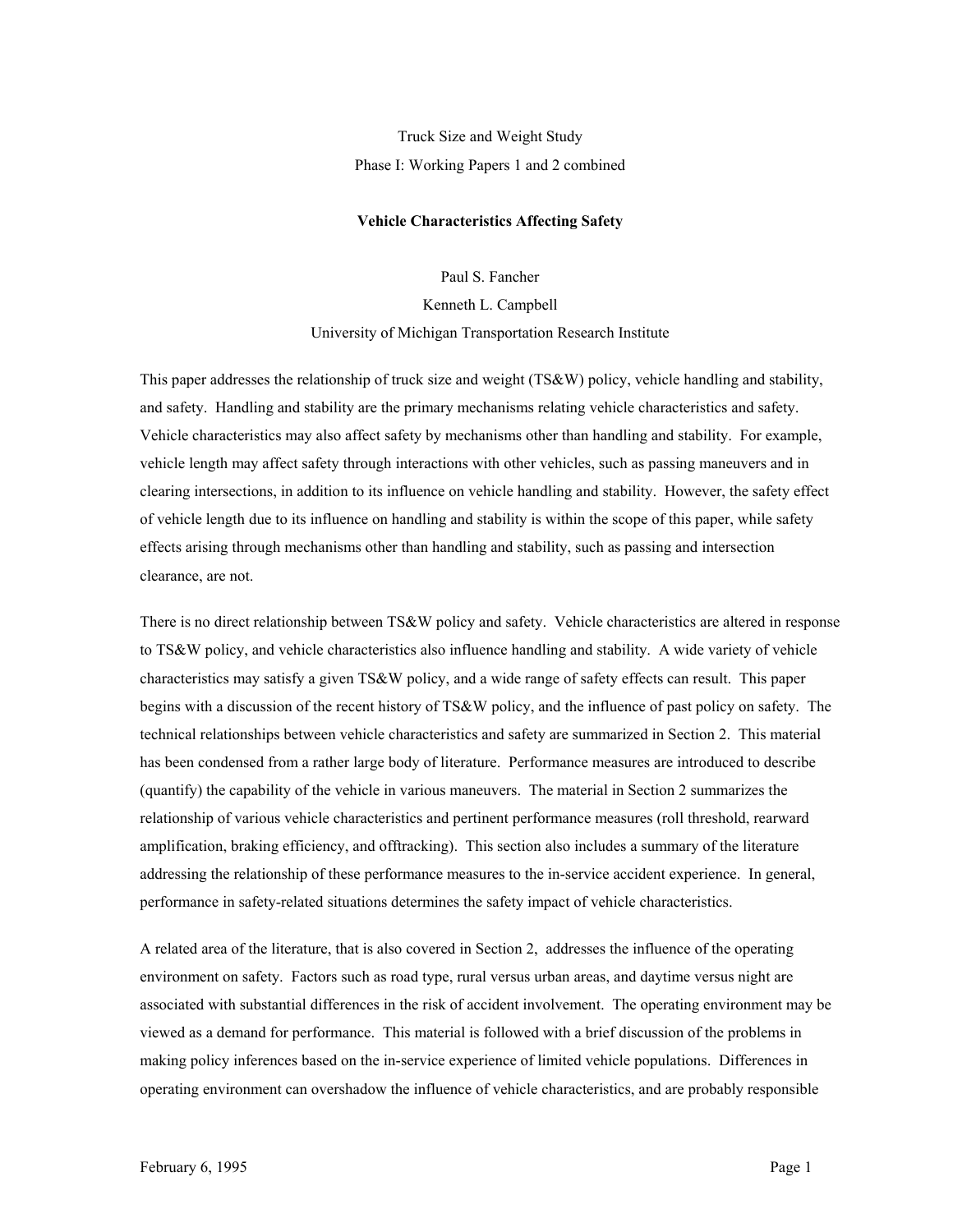for much of the past controversy over the safety of different configurations such as single- versus double-trailer combinations.

The information from the literature, summarized in section 2, relating performance measures and accidents is necessarily limited to past experience. Section 3 addresses the implications for future TS&W policy. The literature on the relationships between vehicle characteristics and performance measures is summarized in a series of axioms, and the role of gross combination weight, vehicle configuration, and length are addressed. Knowledge gaps and research needs are discussed in section 4. The concluding summary reduces the major themes to succinct statements. The overall conclusion is that the safety impact of TS&W policy can be assessed by evaluating vehicle performance in safety-related situations.

### **1. Recent History: The Influences of TS&W on Safety.**

Safety has not been an explicit objective of TS&W policy to date. However, the evolution of trucks within the constraints of existing TS&W policy can have significant safety impacts. This section provides background on the historical relationship of TS&W policy and safety, and it synthesizes ideas presented in recent studies concerning the influences of heavy vehicle characteristics on control, stability, crashes, and safe operating performance.

TS&W rules were originally conceived as a means for road builders and road maintainers to use in developing and maintaining roads that would be strong enough to serve transportation demands. The basic premise was: if the vehicles used on these roads would conform to the TS&W rules, the roads could be expected to serve their transportation function for an economically reasonable period of time without wearing out.

Although not a conscious intent of the originators of the TS&W rules, the rules have had the effect of deciding certain basic properties of heavy vehicle design that influence control, stability, and safe operating performance as well as road maintenance and productivity. In order to maximize productivity (the amount of payload that could be carried), vehicle designers and vehicle specifiers (purchasers) looked for ways to create vehicles that fit the rules but, for economic reasons, tended to push those rules to their limits. An ideal truck was one that was convenient to use for its intended job, could carry a large payload so that fewer driver trips were required to perform the job, and could achieve the maximum bridge and pavement loading allowed by the TS&W rules. Although the market place has helped to ensure that productivity be considered, the direct influence of quantitative measures related to control, stability, and safe operating performance has not been as apparent in the development of TS&W rules.

Thus heavy trucks for general service in many locations are built to carry 20,000 pounds on single axles, 34,000 pounds on tandem axles, and with axles spaced to satisfy Bridge Formula B. Although these loading arrangements have an impact on safety, they were not developed with safety in mind. They were developed to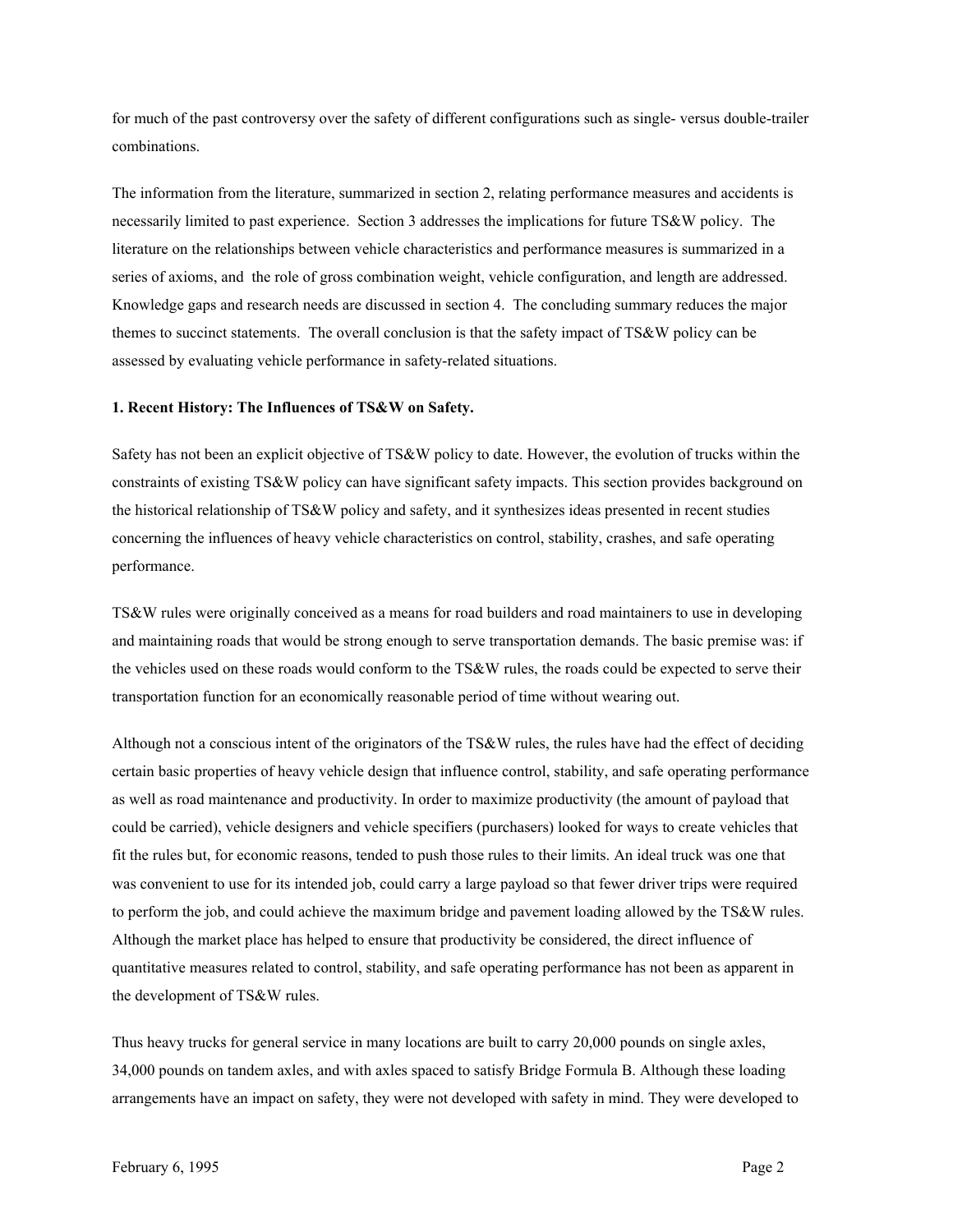ensure that the highways and bridges would be structurally adequate for the vehicles that are allowed to run on them.

These rules have been changed and modified from time to time and place to place to provide greater productivity to the trucking industry where it was deemed economically important to accept the need for stronger roads and bridges. For example, Michigan allows vehicles weighing over 164,000 pounds. These may have 11 axles with 8 of the axles restricted to no more than 13,000 pounds each in a typical configuration. This protects the pavements and provides a favorable ratio of pounds of payload delivered to equivalent single axle loads (ESALs) of pavement loading. To carry such heavy vehicles, Michigan designed bridges to HS25 standards. Certain Western states allow various types of so called "longer combination vehicles." These vehicles are productive and meet local TS&W rules. There is now debate as to whether these vehicles can be fit into wider usage in a way that would show reasonable concern for productivity, safety, traffic, road maintenance costs, driver requirements, and environmental conditions.

In some cases State agencies have considered other factors such as traffic flow, safety, and environmental conditions in setting special TS&W rules. For example, Oregon does not allow triples to operate when the environmental conditions are such that the roads are wet or slippery. After several large gasoline fires involving fatalities, Michigan initiated research studies on the control and stability of double tankers used to haul gasoline  $[1,2]$ .<sup>1</sup> These studies showed that there were vehicle design features that accounted for the control and stability problems. As importantly, these studies showed that with improved vehicle designs these safety-related problems need not occur. In Michigan, the original double tanker configurations were ruled out, and new arrangements with special hitches and new designs of tankers were approved. In addition, during the transition period, double tankers were restricted from traveling into urban areas during time periods when traffic was congested.

# 1.1 Safety Quality Requires Safety Specificity

With regard to this paper, a very important point is involved here. If TS&W rules are to address safety, they need to be more than rules for sustaining our ability to maintain the infrastructure and more than rules for enhancing economic productivity. The solutions to the double tanker problem showed that heavy vehicles can be designed to provide levels of safe operating performance that are within the norm of current trucks. The weight and length provisions of the current TS&W rules do not determine whether vehicles will be able to operate safely. The point is, if designed properly, heavy vehicles can have safe operating characteristics that will meet quantifiable performance levels involving directional control, roll stability, tracking between the front and rear ends, and braking.

-

<span id="page-2-0"></span><sup>1</sup>References listed at the end of the paper.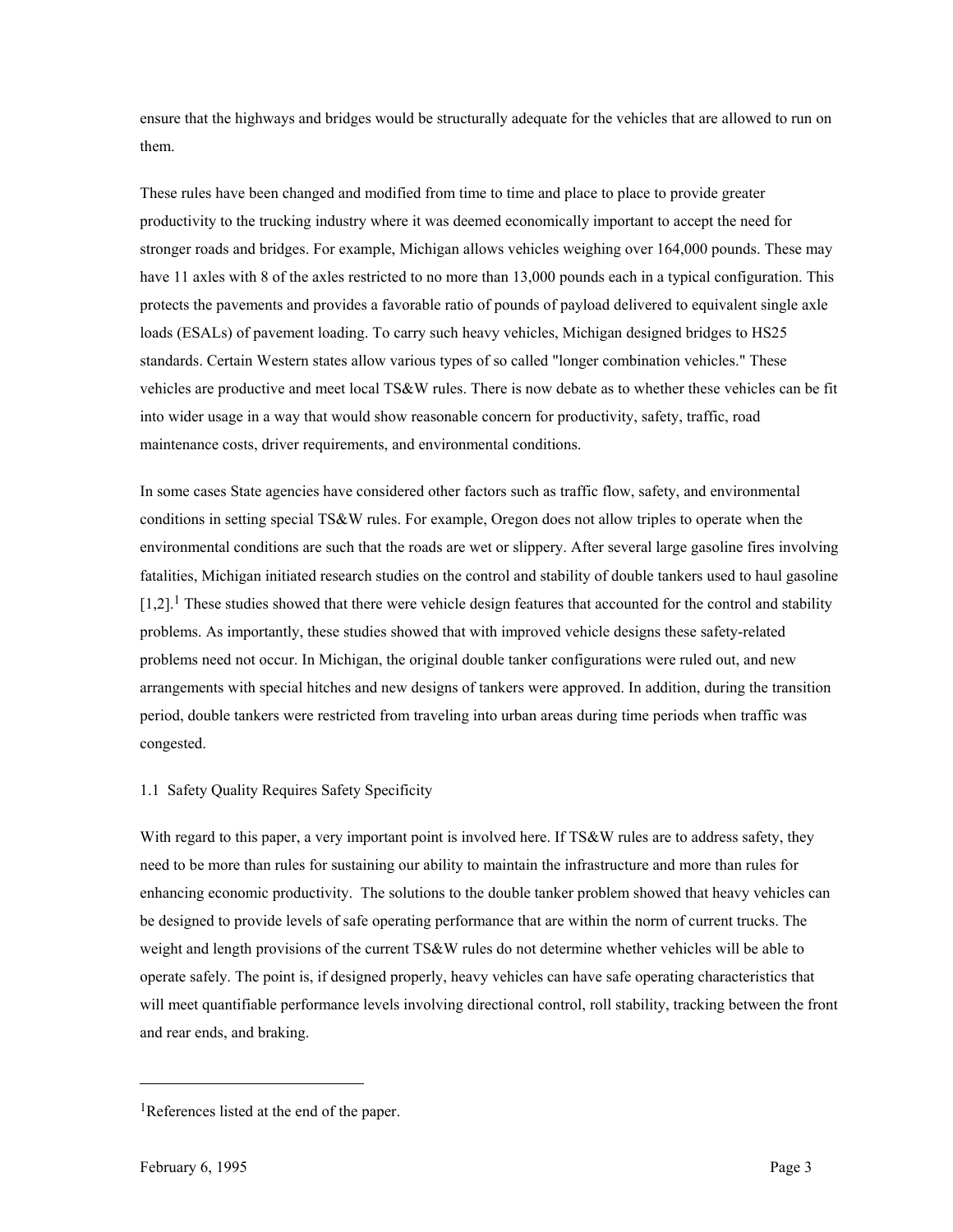If TS&W policy is to embrace safety, there will be a need for new types of TS&W provisions to aid in developing vehicles with safe levels of operating performance. Such provisions would guide the development of larger and heavier vehicles that can be operated at safe performance levels and that can be economically achieved with the latest vehicle technology. Ideally, it would seem that a cooperative approach involving industry and government safety agreements would be a desirable solution.

Federal legislation in recent years has allowed the weight cap to go from 73,280 to 80,000 pounds, twin 28-foot double trailer combinations are allowed nationwide, and overall length, as influenced by tractor length, is not now allowed to restrict the use of 48-foot semitrailers. Weight is not the only issue with respect to productivity. Size or "cube" is also important in determining the amount of payload that can be delivered in one trip. Many finished goods are now lighter than they used to be so that more volume is desired even though the weight limit on productivity may not be challenged for many types of cargo. Most states now have rules allowing 53-foot trailers to operate routinely. Triple-trailer combinations are now allowed on some turnpikes and in some western states. It appears that length restrictions are being set by the forces of productivity since TS&W rules, based upon maintaining the quality of the infrastructure for an acceptable period of time, encourage spreading vehicle weight over a greater distance between less heavily loaded axles. As far as maintaining the infrastructure and productivity go, this may be as it should be, but these changes in TS&W rules have rarely been strongly influenced by quantitative considerations of traffic, safety, and highway geometric design—all matters that are worthy of consideration.

#### 1.2 Recent Studies of Truck Size and Weight

There have been recent research studies performed in the U.S regarding the overall acceptability including control, stability, and safety of heavy vehicles. These studies have been supported by both U.S. and Canadian organizations. With the advent of the North American Free Trade Agreement (NAFTA), it is interesting to observe that the safety-related aspects of the inter-provincial rules in-place in Canada are based on work originally done for the Canadians by researchers in the U.S.[3]. The Canadians have acquired the technology as needed to use vehicle performance standards to make size and weight judgments. They are now leaders in advocating performance measures for use in ensuring acceptable performance of heavy vehicles in safetyrelated situations [4,5]. The Canadian approach has been to define a set of vehicle configurations that possess performance qualities selected to enhance highway safety as well as productivity and highway maintenance goals. They have offered economic incentives in terms of larger payloads for vehicle configurations that have properties that yield especially good performance in safety-related maneuvering situations.

The goal of establishing means for making safety-related evaluations of heavy trucks has been studied by NHTSA [6,7,8], FHWA [9], and TRB [10]. Each of these studies has contributed in its own way to the body of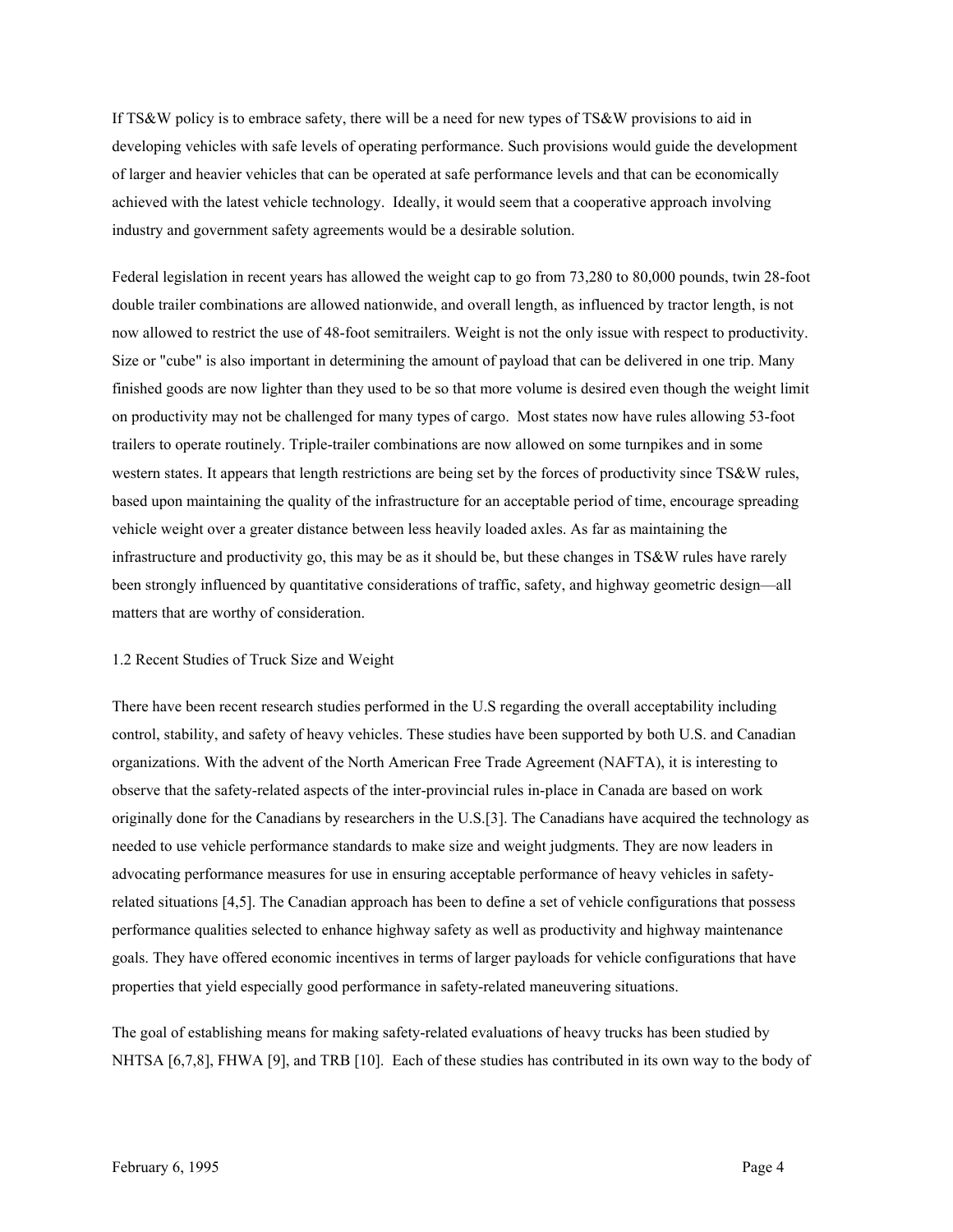technology and knowledge now available for assessing the safety-related performance of heavy trucks and especially longer and heavier trucks.

# 1.2.1 The 216 Study

The UMTRI study [7] in support of the 216 report to Congress laid out a comprehensive plan for establishing performance based evaluations of heavy truck safety. (The later sections of the UMTRI report to NHTSA contained time and spending charts covering some 35 specific program areas and requiring an estimated 7 million 1986 dollars to complete in 10 years.) This program involved (1) the use of performance measures for quantifying vehicle performance in safety-related situations, (2) studies of the performance of the existing truck fleet, (3) evaluation of the links between crashes and truck performance, (4) studies of countermeasures to improve performance and mitigate crash potential, (5) the development of vehicle test procedures, and (6) evaluations of the costs and benefits of potential safety rules. Figure 1 diagrams the elements of the proposed program.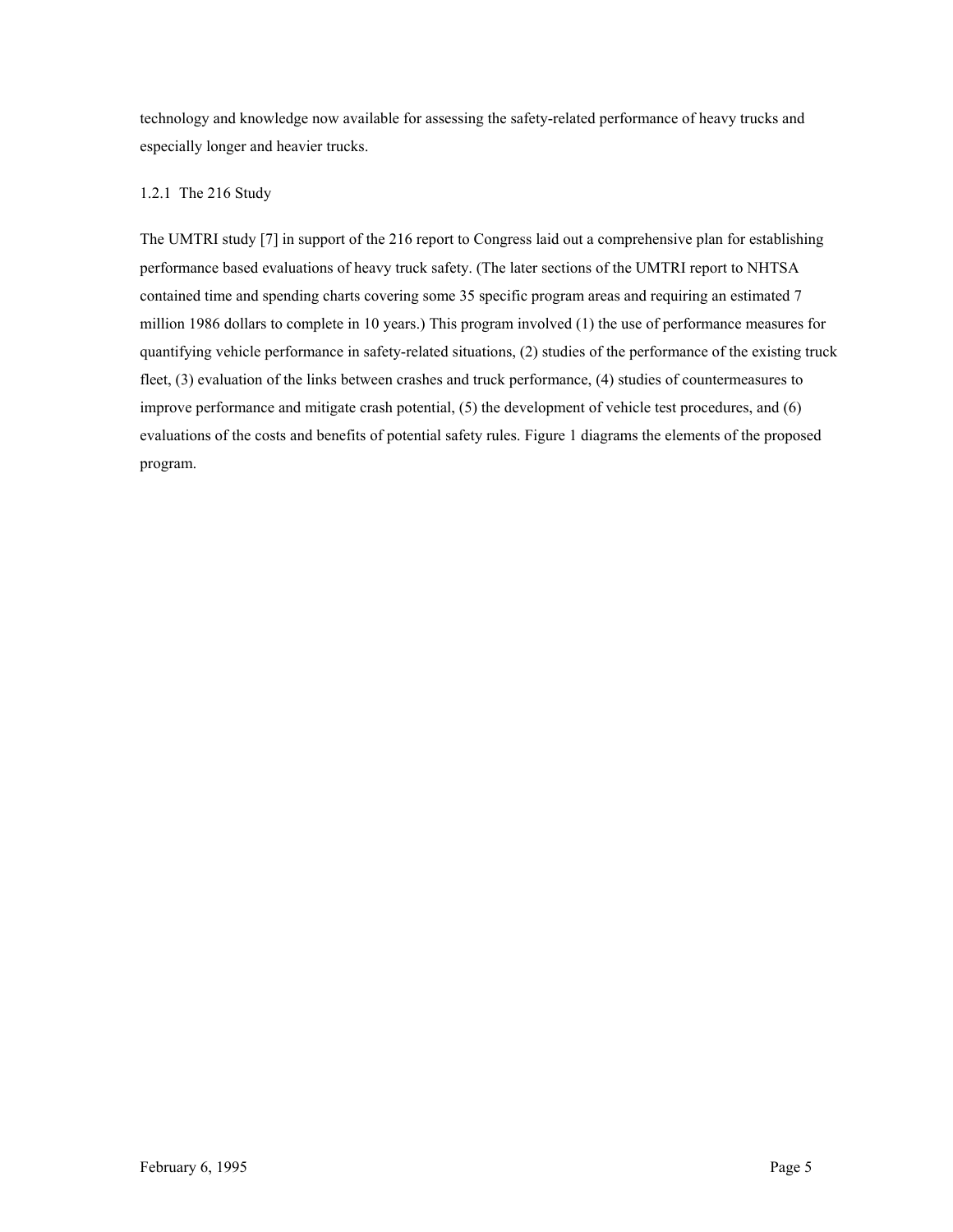

Figure 1. Information Base for Guiding Decisions on Safety-Related Performance

Some parts of this program have been addressed in the course of events. However, studies establishing the performance capabilities of the existing truck fleet have not been done. Efforts to develop countermeasures for current types of truck crashes have received some attention, but indirectly through attempts to promote antilock braking and other technological innovations. Test procedures have been developed for evaluating the threshold of roll stability and the rearward amplification of motion from the front to the rear of truck-full trailer, doubletrailer, and triple-trailer combinations (Society of Automotive Engineers (SAE) J2180 [11], SAE J2179 [12]). In addition, test procedures for quantifying low speed offtracking have been demonstrated and they are very simple to arrange, for example see [10]. Procedures for evaluating the braking performance of heavy trucks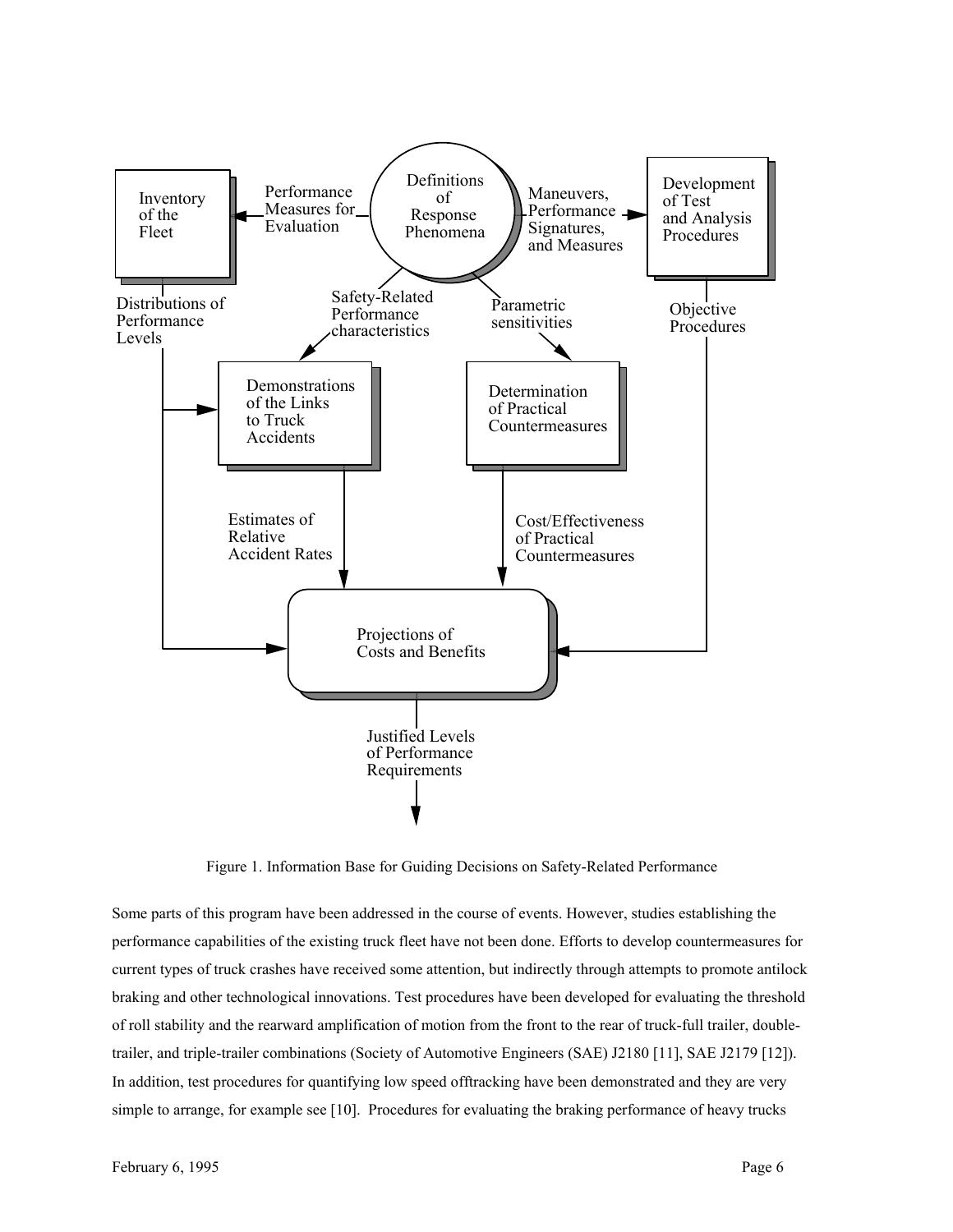have been available for some time and they have been in and out of government standards as Federal Motor Vehicle Safety Standard (FMVSS) 121, Air Brakes, underwent various modifications. It appears that a technological basis for evaluating vehicle performance exists, but there is work to be done in choosing practical levels of performance corresponding to reasonable application of the current state of knowledge in vehicle technology.

The study [9] entitled "Safety Implications of Various Truck Configurations" had a theme pertinent to this synthesis. The idea behind the study was to create a set of TS&W scenarios based on selected current sets of existing and proposed bridge formulas and pavement loading constraints plus offtracking allowances and other length and weight constraints including ones that would be compatible with the use of International Standards Organization (ISO) shipping containers. The research then developed vehicle designs that would be highly productive for each TS&W scenario. Then the safety-related performance of hypothetical vehicles created to represent these new designs was predicted using analytic techniques and computer simulation. To the uninitiated, all of this may appear to be very tenuous, but the vehicle analyses and simulations were based upon a foundation of testing of complete vehicles and laboratory measurement of the mechanical properties of vehicle components that had gone on successfully for many years [13]. The results showed that one could create vehicles that had good safety-related performance or poor safety-related performance under the various scenarios. It was a straightforward matter to pick out and design for those types of vehicle combinations that would have acceptable safety-related performance in turning, tracking, and braking maneuvers.

#### 1.2.2 The Turner Truck Study

The study [10] of the "Turner Truck" was prompted by a suggestion by Francis Turner, a former Federal Highway Administrator. Turner's idea was to promote greater productivity with less pavement wear by allowing higher gross combination weights if the vehicle was to be equipped with enough axles such that the load per axle was greatly reduced from current axle loads. Experimental evidence shows that pavement wear and fatigue is a sensitive function of equivalent single axle loads (ESALs). Although there is room for assessing whether a 4th power law is a good approximation to use in evaluating the amount of pavement damage done by particular vehicles operating on particular roads, the fact remains that pavement damage increases dramatically with increases in axle loads. Given this sensitivity to axle loads, it follows that there are great advantages for increasing pavement life to be obtained by using many lightly loaded axles as compared to a few heavily loaded axles. (This is the same reasoning that caused highway engineers in Michigan to advocate the use of very heavy vehicles with many, lightly loaded axles.)

In 1988 and 1989, the TRB conducted a study of the Turner Truck [10]. Several prototype configurations of Turner Trucks were evaluated. These configurations included a 7-axle tractor semitrailer (4-S3), a 9-axle Btrain double (3-S4-S2), a 9-axle A-train double(3-S2-4), and an 11-axle double (3-S3-5). Even though these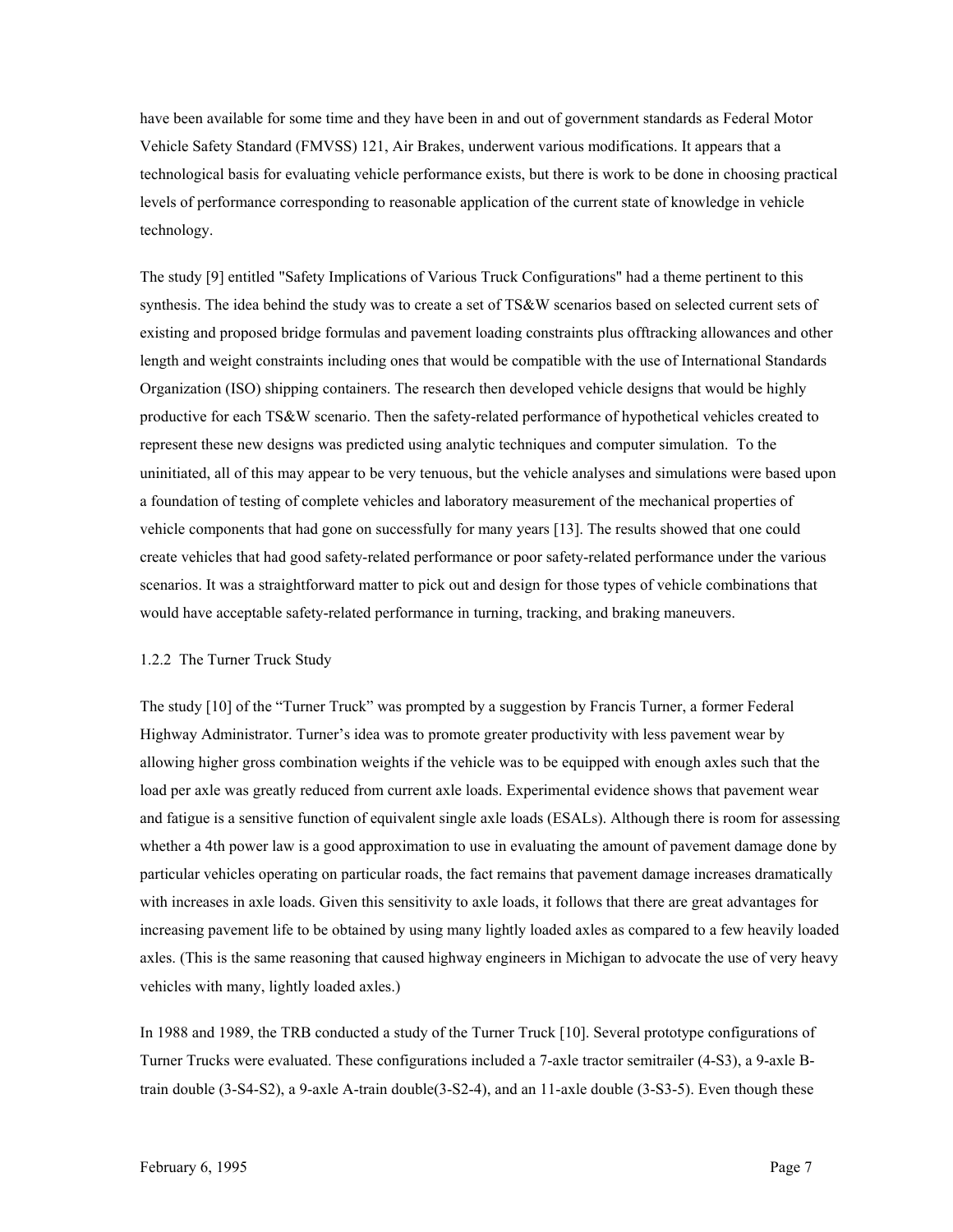vehicles were restricted to 15,000 pounds on single axles, 25,000 pounds on tandem axles, and 40,000 pounds on tridems, their GCWs were approximately 87,000 pounds for the 7-axle tractor semitrailer, 112,000 pounds for the B-double, 110,000 pounds for the 9-axle A-double, and 140,000 pounds for the 11-axle double. For the doubles the trailer box lengths were taken to be 33 feet which improved cubic capacity and allowed greater axle spreads which improved not only pavement loading but also reduced rearward amplification of vehicle motions compared to those of doubles with 28-foot trailers. These vehicles had low speed offtracking performance that was comparable to that of a typical tractor pulling a 48-foot STAA semitrailer.

Analyses and simulations were used to compare the performance of the prototype Turner Trucks with the performance of three current types of heavy trucks, specifically, a 5-axle tractor semitrailer, a 5-axle double, and a 9-axle turnpike double. The three current or baseline vehicles weighed 79,000, 80,000, and 130,000 pounds, respectively, and they all were restricted to 34,000 pound tandem axles and 20,000 pound single axles. The 5-axle tractor semitrailer and the 5-axle double met Bridge Formula B. The turnpike double had a typical loading configuration such that it represented typical bridge and pavement loading as currently applied by these vehicles. In general, the analyses and simulations showed that the prototype vehicles were predicted to have safety-related performances in turning, tracking, rollover immunity, and braking that were comparable to those of their baseline counterparts. As long as comparable suspensions, tires, and brakes were used, the prototype vehicles were better than the baseline vehicles in rollover immunity and steering sensitivity. Again the point is that one can design longer and heavier vehicles that perform as well or better than current heavy trucks.

The Turner Truck study also included an investigation of the relationships between performance levels and fatal accident rates. Although in hindsight it seems clear that vehicle performance in safety-related situations is a reasonable way to compare vehicles (and particularly new types of vehicles with older types of vehicles), that was a new idea at the time of the Turner Truck study. At the time there was an apparent dilemma. How could one evaluate new configurations of vehicles if these designs were not presently in use? Even if a relatively small number of new vehicles such as the 28-foot twins (the STAA doubles) was in use, there was not enough crash experience to evaluate whether their crash record was better or worse than that of currently used heavy trucks. It is clear that there is a fallacy in trying to reach conclusions based upon examining the crash record of new types of vehicles that represent only a small fraction of the overall heavy truck fleet. The solution used in the Turner Truck study was to estimate the performance characteristics of the vehicles in the accident record and to use those performance characteristics to evaluate crash risk. These relationships between performance characteristics and crash risk can then be used to evaluate the crash potential of new vehicle designs. Clearly these assessments can be made as soon as the vehicle's properties are known and long before these vehicles have been operated long enough to see the effect of their characteristics on the crash record. Figure 2 provides a diagram showing the process through which safety-related performance can be used in evaluating and improving vehicle designs.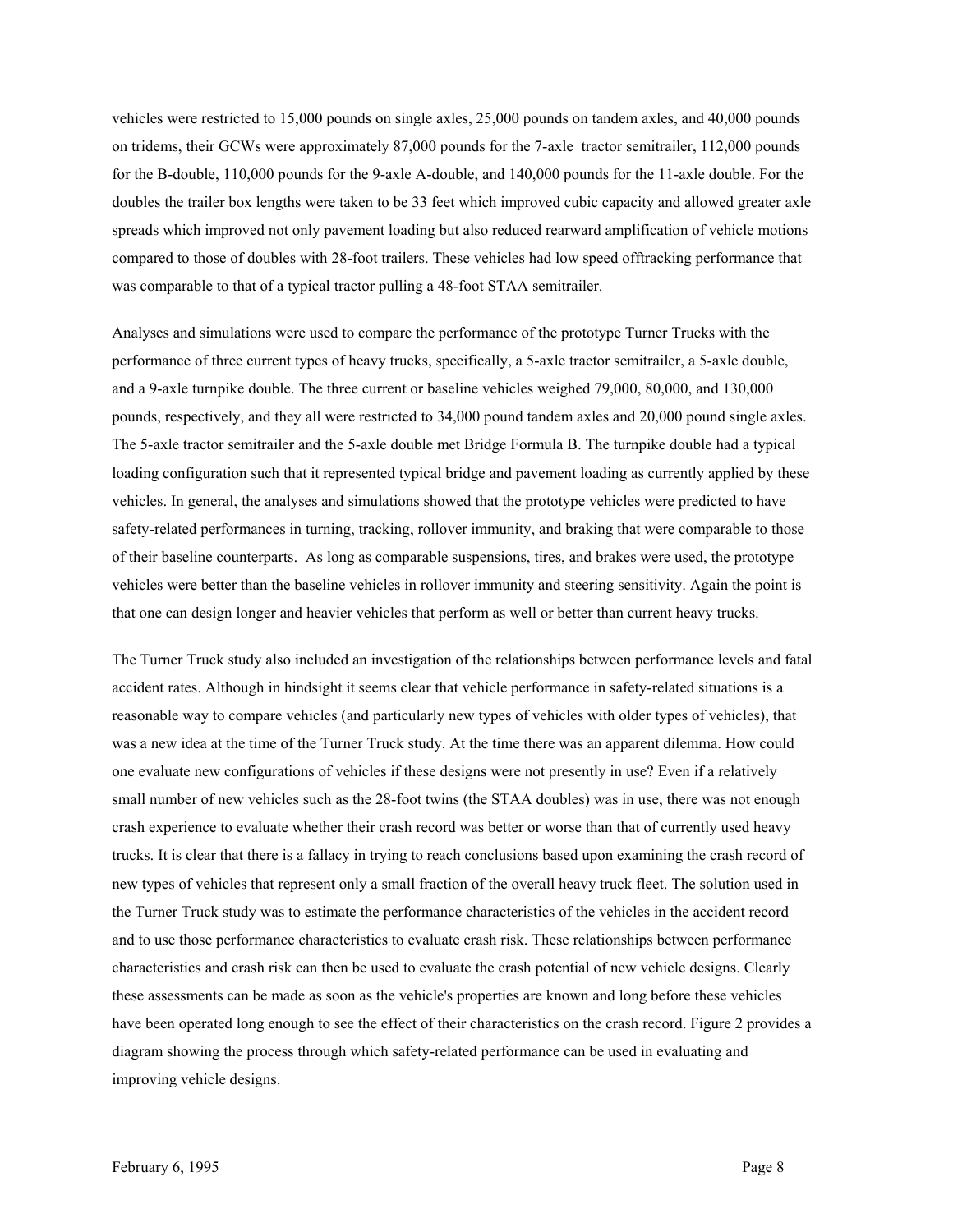

Figure 2. Handling and stability properties affecting safety.

There is a strong background of information on the influences of a vehicle's mechanical properties on vehicle performance in safety-related maneuvers, for example "Development Of Regulatory Principles For Straight Trucks And Truck-trailer Combinations" [4]. Pertinent information on the influences of TS&W variables were summarized in the Turner Truck study. The influences of TS&W properties on safety-related performance have become increasingly well understood. It is possible to predict the performance of new as well as current vehicle configurations. Given this capability, associations between vehicle designs and the crash record can be predicted.

An important, but sometimes misunderstood example, involves vehicle weight. Vehicle weight per se may not lead to a performance problem because performance depends upon the type of vehicle carrying the weight. If a vehicle's weight was to be increased without changing the design of the vehicle to accommodate the additional weight, one would expect the crash record to degrade because the vehicle's safety-related performance would decrease. For example, if additional load is simply piled onto an existing vehicle, the rollover threshold would decrease because the center of gravity height would be increased and the center of gravity would move further outboard in a turn because the same suspension roll stiffness was attempting to balance a greater roll moment. On the other hand if a new vehicle with longer payload-space dimensions (lower c.g.) and more effective roll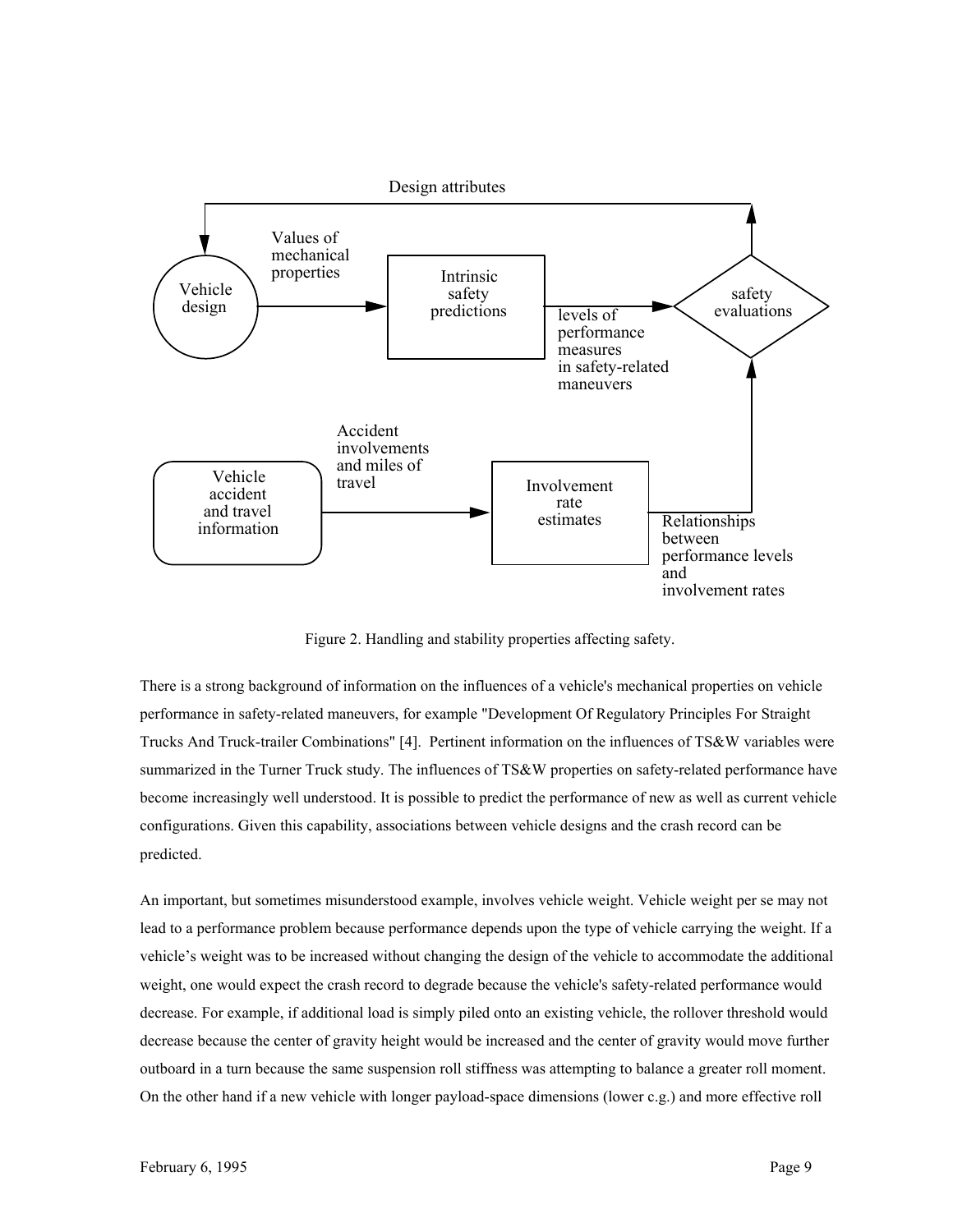resistance was to be used to carry the new heavier load, the rollover threshold could be raised to a safer value than that of the current vehicle (even when the current vehicle is carrying a lighter load than the new vehicle). There needs to be careful consideration given to the influence of weight changes. Simply adding weight to existing vehicles is a poor idea, but new vehicles that are designed to carry more weight can well be safer than less productive, current vehicles. Figure 3, taken from the Turner Truck report [10], illustrates the basic concept of designing to achieve good safety-related performance as applied to heavier vehicles and considering not only rollover threshold but safety-related performance in braking and directional control as well.

The Turner Truck study also examined the influences of driver, road, and environmental factors. The inservice safety record of a vehicle is also influenced by the demands placed on the vehicle by the environment it is operated in. A safety problem doesn't arise until the driver is in a situation that requires more performance than the truck can provide. This topic is discussed further in Section 2.2.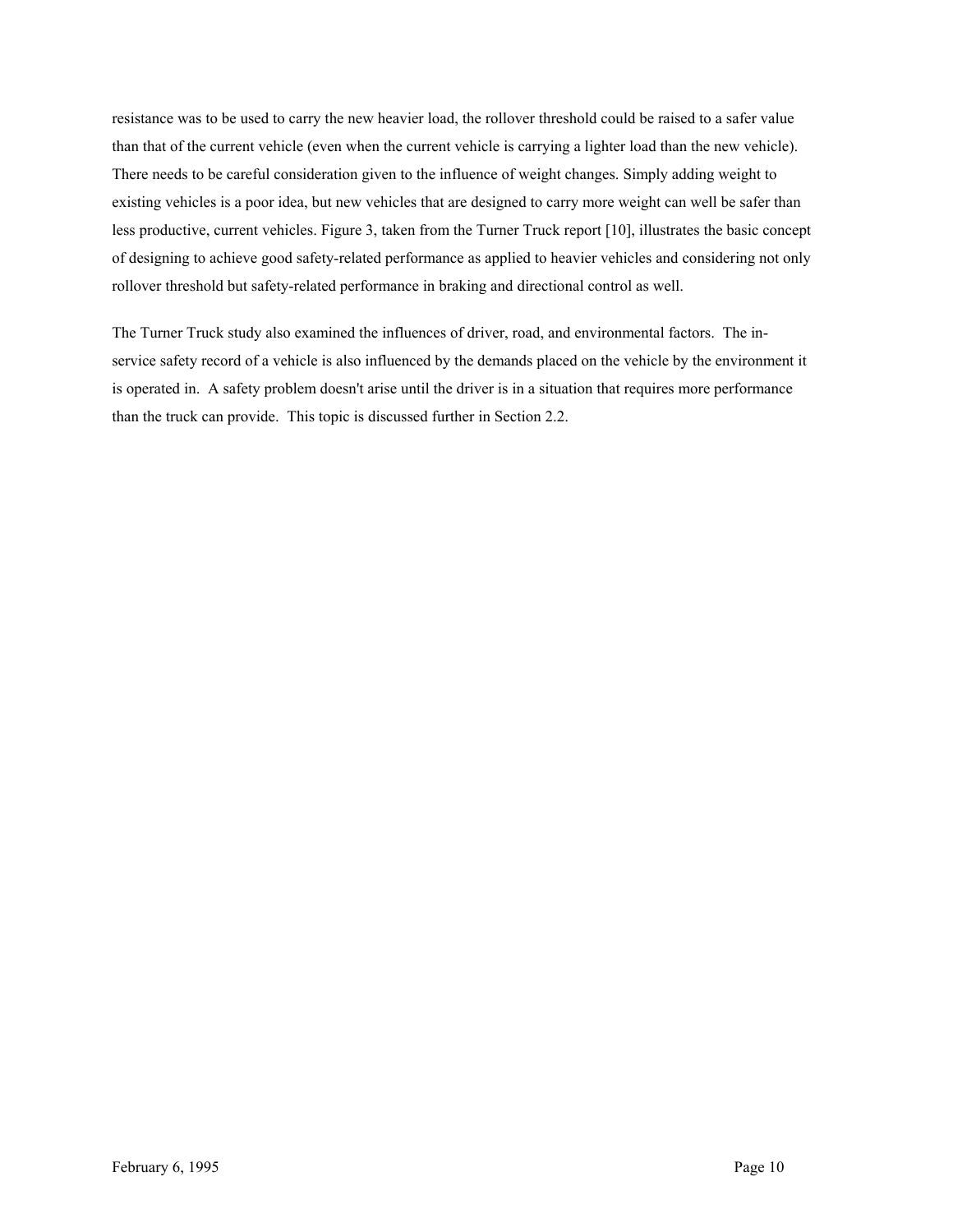

Figure 3. Set diagrams illustrating conceptual relationships between allowed vehicles and intrinsic safety.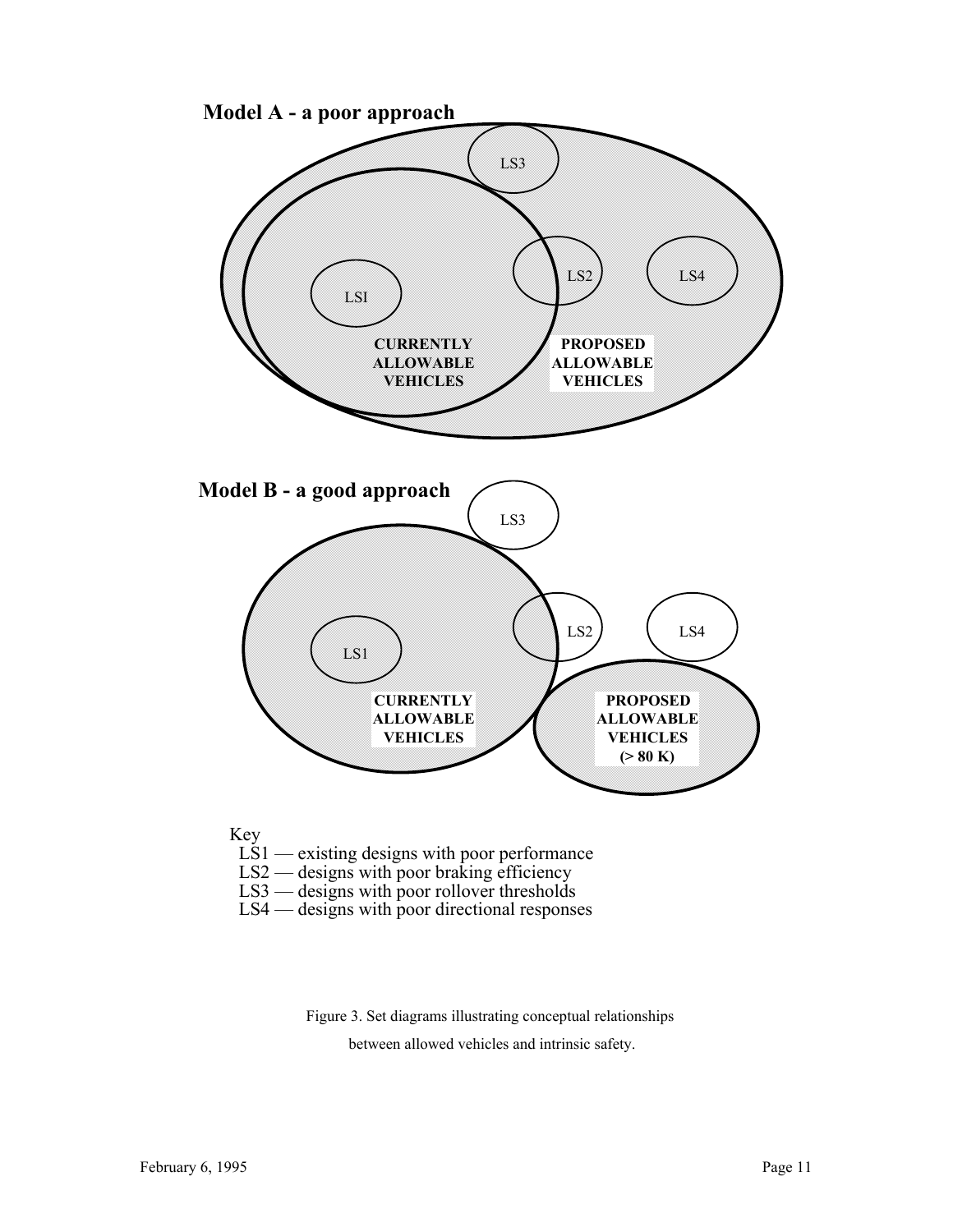#### 1.3 Synthesis of Truck Operating Characteristics and Highway Design

In the last few years there have been a number of meetings addressing truck operating characteristics and reports assembling information on truck operating characteristics, especially as they apply to highway design, operations, and maintenance. Highway agencies tend to follow AASHTO Standards quite closely [14]. In these Standards there are numerous examples in which trucks play a role in setting geometric design conditions for roads. A recent ITE publication entitled "Geometric Design and Operational Considerations for Trucks" [15] covers many of the truck operating characteristics currently used in highway design. From a highway designers point of view, many of these design matters involve an element of safety in the sense that smooth flow of traffic with limited variation in speed and adequate sight distance are prerequisites for a safe roadway.

Currently TRB with AASHTO backing is supporting a synthesis of information on truck operating characteristics[16]. The performance evaluation information presented in that study is organized by the influence of vehicle characteristics and road design factors on situations involving turning, accelerating and braking, crash avoidance maneuvers, pavement loading, and congestion.

Turning at intersections, turning on ramps, and traveling on horizontal curves are considered in the section on turning situations. Offtracking toward the center of the turn is important during low speed turning. The vehicle factors that contribute to offtracking are the distances between axles (or axle sets) and articulation points. To the extent that property damage and pedestrian concerns are a safety problem, low speed offtracking may be considered a safety-related performance issue. At higher speeds there are concerns with directional control and rollover propensity. The curvature, superelevation, and expected truck speeds on ramps can lead to places where heavy trucks, having high centers of gravity and traveling a little faster than the intended speed of the roadway, may rollover. These high speed turning situations are all safety-related, and they show the need to coordinated TS&W properties with the geometric design of roadways.

With regard to longitudinal acceleration and deceleration, the acceleration capabilities of heavy trucks are important in meeting demands for moving expeditiously across rail crossings and through intersections as well as for sustaining speed on hills and accelerating from low speeds or from a stop on upgrades. Trucks with weight to power ratios of 300 pounds per horsepower (hp) and more can be traffic impediments and safety hazards because roads are often designed with the level of acceleration capability implied by 300 pound/hp or less. Clearly if trucks are allowed to get heavier without corresponding increases in power, they will be less capable in uphill situations as well as slower in crossing intersections, especially if they are not geared for low speed acceleration capability.

The acceleration characteristics of vehicles need to be coordinated with the sight distances available for crossing an intersection or railroad track. The truck driver needs to be able to see far enough to decide if it is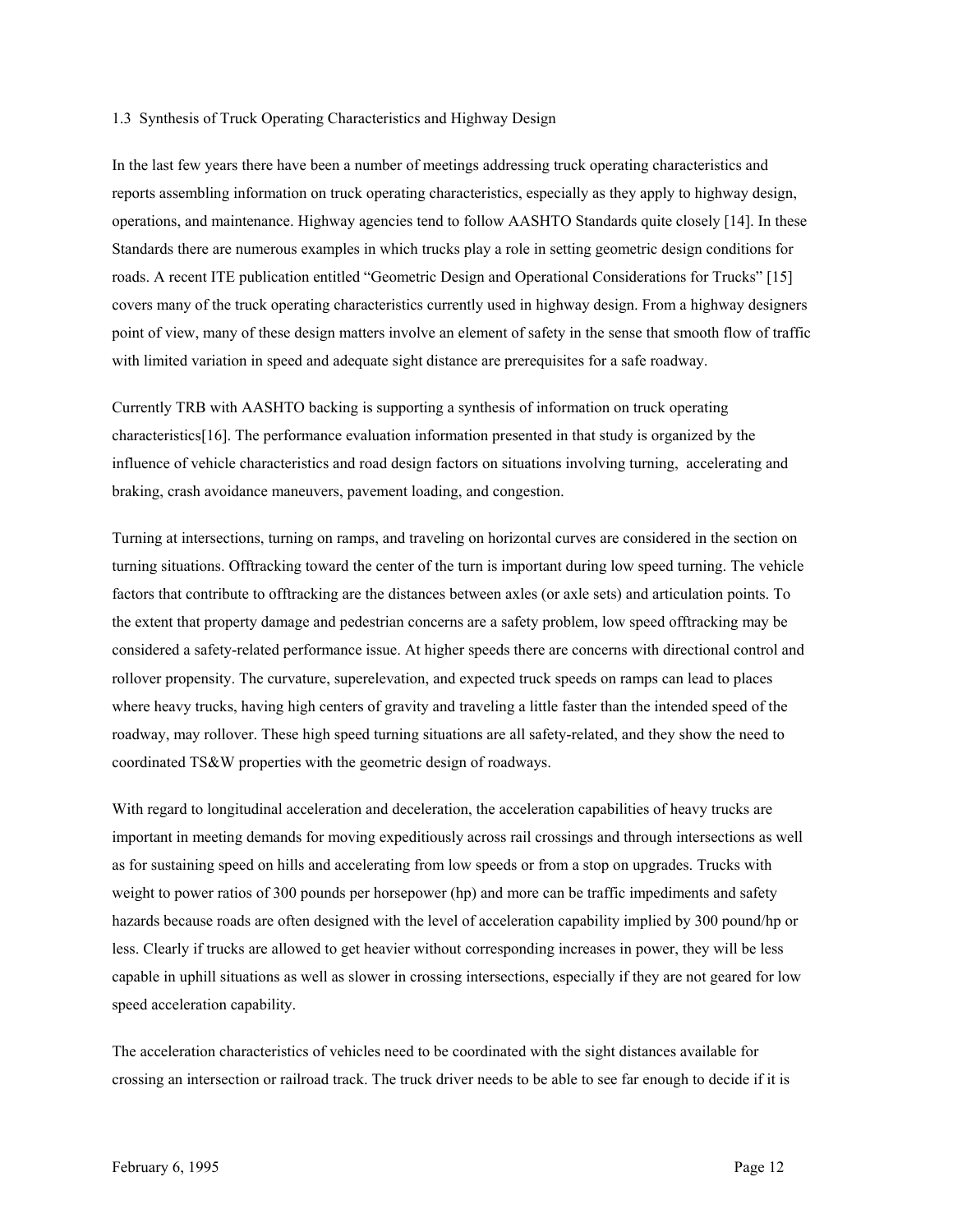safe to enter the intersection without causing vehicles that are approaching on the cross road to perform an unusual maneuver. Low acceleration capabilities increase the need for long sight distances.

Braking characteristics of trucks also need to be coordinated with highway design characteristics. Again, sight distances need to be long enough so that truck drivers can decide to stop when the situation requires it. If a heavy truck does not have enough brake torque capability to meet the demands for stopping within the available sight distance, there is a safety hazard. Clearly increases in weight need to be accompanied with increases in brake torque capability, especially if sight distances are not changed.

Another problematic situation for existing trucks as well as for new types of trucks is maintaining speed on downgrades. Given that the pounds of brake mass to pounds of vehicle mass is limited for trucks, there is a greater tendency for truck brakes to overheat than there is for car brakes. If trucks are allowed to carry heavier loads, there is a need to increase the thermal capacity of the brakes and/or restrict the vehicle to very slow speeds on downgrades. Since low speeds may represent a traffic hazard as well as a loss in productivity, greater thermal capacity is the preferred solution for heavier vehicles. In downhill descents it is important that all brakes do their fair share of the work and that brake adjustment and balance be carefully attended to.

It is pertinent to this discussion to observe that the lengths of trucks are not taken into account in designing roads with passing sight distances that are adequate for passing long trucks. The influences of truck lengths on passing requirements have been considered recently in Michigan [17]. Nevertheless, this subject warrants more study with the results to be used in evaluating whether certain roads are suitable for use in allowing long heavy trucks access to particular locations.

From NHTSA's point of regard and authority, the operating characteristics of trucks in crash avoidance situations is very important. As already described, there have been several studies pertaining to performance in safety-related situations involving rollover, obstacle avoidance (i.e., rearward amplification), rearend collisions, and running off the road. The draft TRB synthesis links vehicle/driver factors and highway factors to performance evaluation and achievement in all of these situations.

The sense of all of the recent studies covered here is that we know a lot about how to make large trucks operate safely. The problem seems to be one of figuring out reasonable policy for achieving safe operating performance along with productivity and endurance of the infrastructure. Even with a policy direction in place, however, there will be need for considerable effort to arrive at policies with a strong scientific foundation, appeal to truckers and the public sector, and a practical, pragmatic regard for the realities of delivering goods to consumers.

# **2. Technical Relationships Between TS&W Policy and Safety**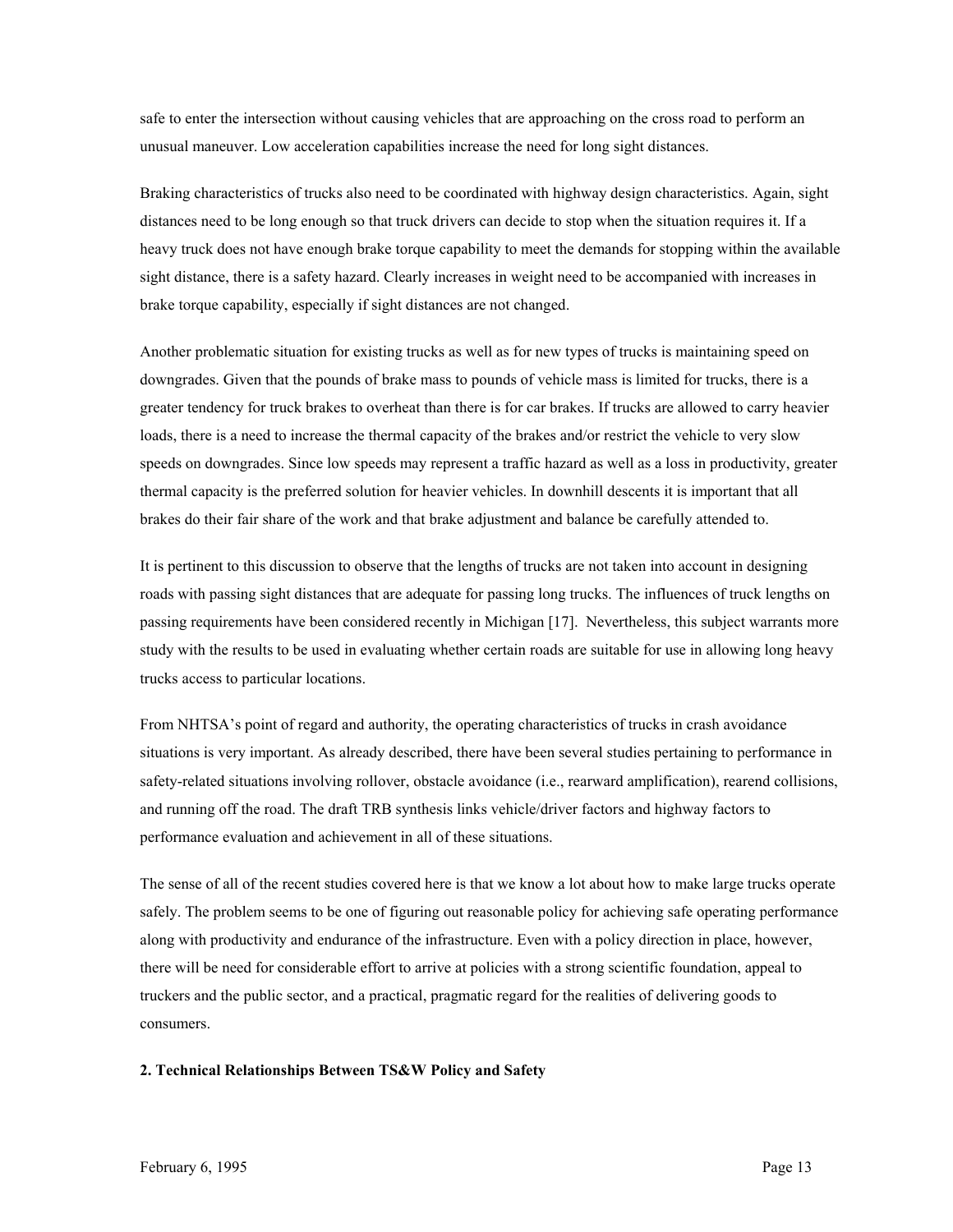The general approach here argues that performance measures can be used to evaluate the safety impact of proposed TS&W policy. Historically, TS&W policy alone does not sufficiently define the vehicle with regard to performance measures. A range of performance measures may be possible for a given TS&W policy, depending upon the way in which a truck is configured to comply with the policy and the highway environment in which the truck is operated. Safety could be incorporated in future TS&W policy by requiring that certain performance measures stay within acceptable bounds.

#### 2.1 Performance Measures, Safety, and TS&W Policy

This material includes available evidence linking accidents and performance measures (mostly from the Turner Truck report [10]). Projections concerning the accident involvement rates of new types of vehicles, are based on the performance characteristics and accident records of existing vehicles. The keys to doing this are: (1) estimating vehicle performance in safety-related maneuvers and (2) developing relationships between vehicle performance and accident involvement rates. The methodology, previously diagrammed in Figure 2, illustrates how these key capabilities have been used in making safety evaluations and specifying desirable design attributes.

The upper part of Figure 2 (Section 1, p 9) contains a path running from vehicle design to safety evaluations. Given basic layouts of the vehicle configurations including the numbers of axles, the mechanical properties of these vehicles were specified in sufficient detail so that computer models could be used for predicting vehicle performance in safety-related maneuvers [18]. The levels of these performance measures in the safety-related maneuvers constitute predictions of "intrinsic safety" or "inherent safety" [19]. The terms "intrinsic" or "inherent" pertain to those aspects of safety that depend upon properties of the vehicle itself and the vehicle's ability to be forgiving of poor roads and/or poor drivers. The levels of performance measures pertaining to the safety-related maneuvers selected for this study constitute one of the inputs used in the safety evaluations presented herein (see the diamond shaped block in Figure 2 which appears in the previous section).

The other input to the safety evaluations comes from an analysis of accident and travel information on existing configurations. Only one usable source of suitable data was identified in the Turner Truck study—and in that source, truck involvements were limited to fatal accidents in the period from 1980 to 1984 [20]. Furthermore, the existing variables in the data base were not sufficient for directly establishing relationships between accident involvement rates and levels of vehicle performance. In order to establish those relationships, it was necessary to perform analyses to determine relationships between (1) the vehicle factors that exist in accident and travel databases, and (2) derived variables representing performance measures applicable to offtracking, braking, rollover, handling, and trailer "whipping" (rearward amplification). These derived variables were added to the accident and travel data files so that they could be used in computing involvement rates based on vehicle performance properties for truck configurations commonly in use.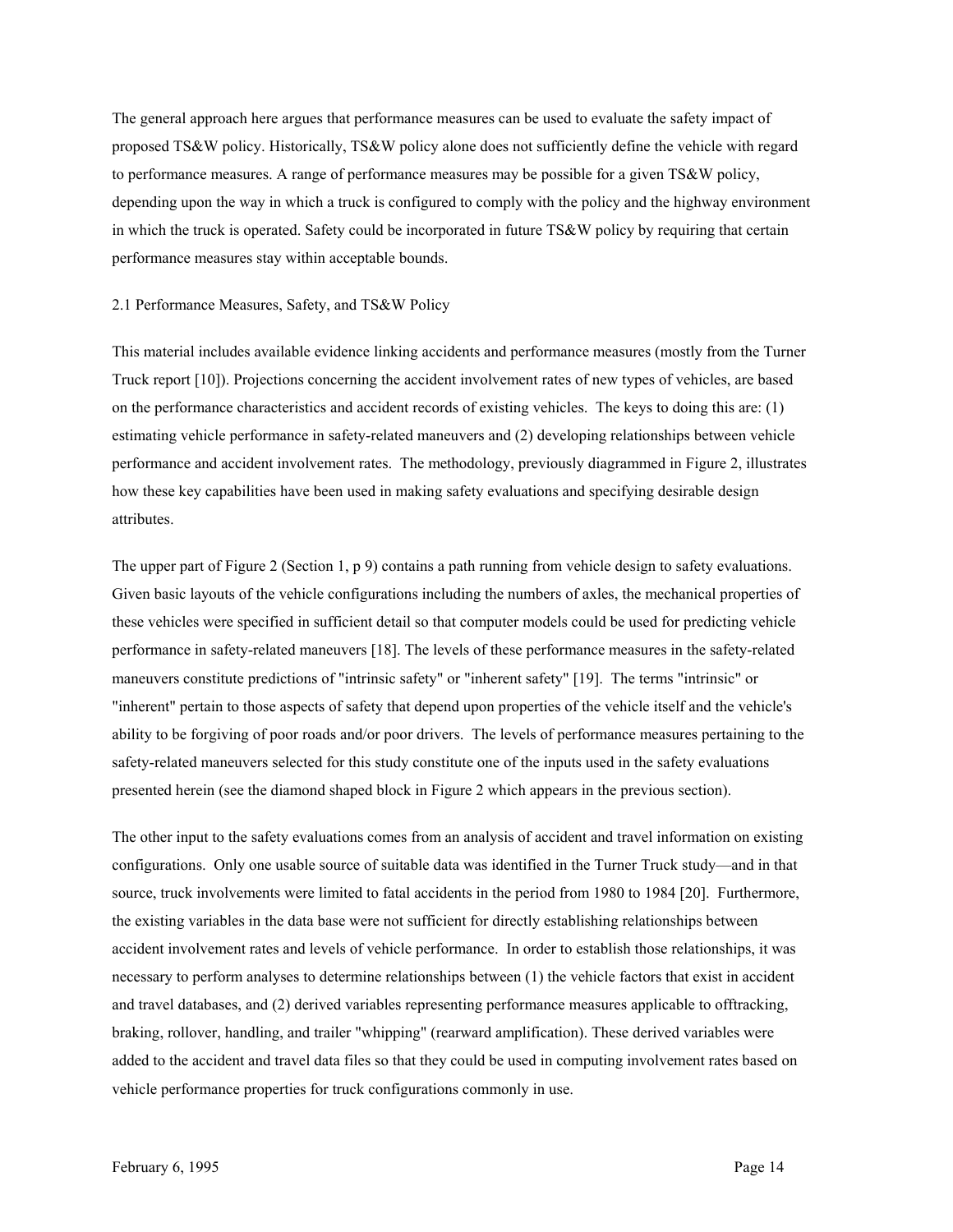The findings of the safety evaluations provide evidence supporting the following general conclusions:

- There are design attributes which, when applied to Turner Trucks, will limit the involvement risks for specific accident types to be comparable to or better than the accident involvement risks associated with current "baseline" vehicles.
- Based on the materials provided and discussions with manufacturers, the prototype vehicles can be equipped with engines and power trains that will make their hill climbing and acceleration capabilities comparable to those of current 80,000 pound Western doubles. As with Western doubles, due to the low ratio of drive axle load to gross combination weight (GCW), the prototype vehicles may have limitations with regard to climbing steep grades when the roadway is slippery.
- As expected, the building of a mock-up 9-axle Turner Double demonstrates that such a vehicle could be readily developed using existing hardware and that the performance of this vehicle would be as predicted in safety-related maneuvers.
- The simulation results (predicted performances) indicate that the prototype vehicles equipped with reasonable tires, brakes, and suspensions would be capable of meeting or exceeding minimum performance standards based on the performance capabilities of current vehicles, even though the prototype vehicles were longer and heavier than current vehicles.
	- With care and ingenuity, accident and travel records can be used to establish relationships between performance levels and the risks of involvements in particular types of accidents. This is a new area of accident data analysis. The work in this study extends pioneering work regarding rollover [6,21] and jackknifing [22] and addresses other types of accidents.

Since most accident investigations and collections of accident or exposure data have paid little attention to assessing the performance capabilities of the heavy trucks involved, there are very few sources of information that can be used to link truck performance and handling properties to highway safety. However, vehicle dynamicists have forged ahead by defining what has been called "intrinsic" or "inherent" safety [23,24]. The basic notion underlying this approach is to examine vehicle performance in safety-related maneuvering situations leading to such events as rolling over, jackknifing, loss of directional stability, poor tracking, and poor braking.

Given that rollover and jackknifing are (1) easily recognized by accident investigators and (2) readily predicted by appropriate types of vehicle analyses, rollover and jackknifing accident involvements have been related to the accident record [6,21,22]. These studies show that rollovers are a major accident type for fully laden trucks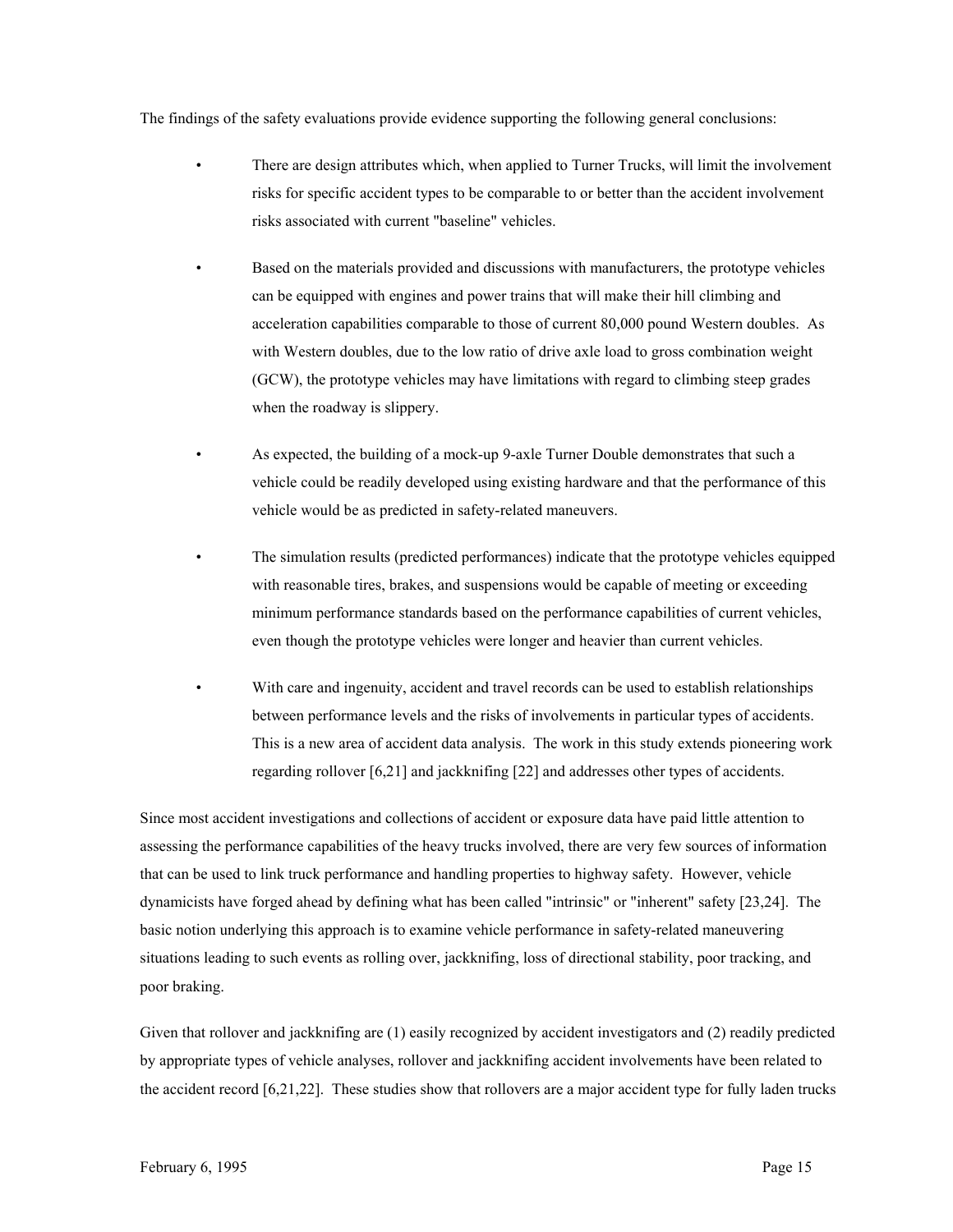and truck combinations and that jackknifes are most important for empty combinations. With regard to rollovers, important countermeasures are to keep centers of gravity as low as practical, to keep track widths of tires and springs as wide as practical, and to keep the center of gravity of the load from shifting sideways by using high roll stiffness in appropriate suspensions, preventing cargo shifting, and reducing slosh [25,26]. With regard to jackknifing, improvements in brake proportioning and antilock systems are recommended [9,27]. The problem is that the traditional approach to brake proportioning in the United States has been to design for fully laden axles without considering difficulties that can arise when the vehicle is empty or when load is transferred from the rear axles to forward axles due to high declarations. Heretofore, rollover has been the primary instance in which vehicle performance levels have been tied to information contained in the accident record. (For example, see Figure 4 illustrating how rollover thresholds were related to rollover accidents in reference [28].)



Figure 4. Rollover rate versus rollover threshold for a tractor with a van semitrailer. [28]

Now return to the vehicle dynamicist's point of view in which terms such as "active safety" or "pre-crash safety" are applied to accident avoidance situations. It is postulated that, if efforts to improve vehicles with respect to their accident avoidance capabilities are successful, the vehicles involved will appear less frequently in the accident record. The perspective taken here is that improved performance capabilities will lessen the likelihood that drivers will find themselves in situations that they cannot control or resolve satisfactorily.

The following practical goals have been used to develop analytical procedures for evaluating vehicle performance in safety-related maneuvers: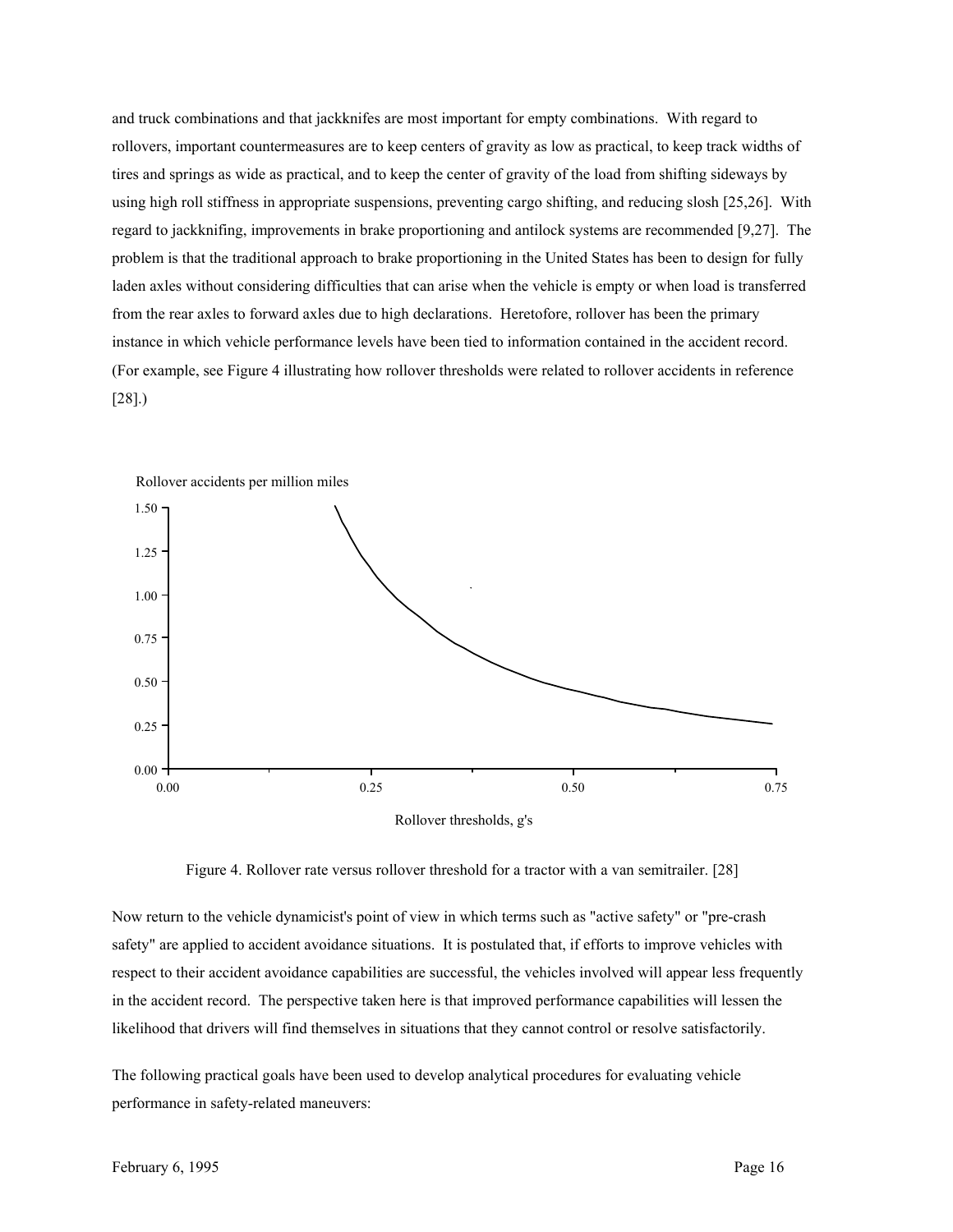- The rear end of the vehicle should follow the front end with adequate fidelity.
- The vehicle should safely attain a desirable level of deceleration during braking.
- The vehicle should remain upright (not roll over).
- The vehicle should be controllable and stable in following a desired path.

The following maneuvering situations have been selected for use in assessing vehicle performance relative to the practical goals listed above:

- Steady turn—rollover (Section 2.1.1)
- Obstacle evasion (rearward amplification, Section 2.1.2)
- Constant deceleration braking (Section 2.1.3)
- Low-speed offtracking (Section 2.1.4)
- High-speed offtracking (Section 2.1.5)

Developers of future size and weight regulations may want to consider the appropriateness of establishing performance levels for the purposes of promoting truck safety. Currently, there are no "fully justified" levels of performance in the sense that the benefits/costs are completely understood and connections with the accident record are not quantified for the current environment. However, examinations of the accident record have provided useful perspectives as to the relative importance of the various maneuvering situations. It is not reasonable to assume that these maneuvering situations are all equally important. In particular, based on the accident record, rollover and braking have been considered to be more important than the other safety items. Nevertheless, judgments have been made regarding target performance levels. If one accepts these judgments and, also, recognizes that these analyses represent the performance of idealized vehicles that do not suffer from practical problems that occur in the trucking environment, then the relative differences in performance can be used in guiding changes that are expected to represent directions for improving both productivity and safety.

### 2.1.1 Roll Threshold

Heavy trucks with high centers of gravity are prone to rolling over in turning maneuvers. Examinations of the accident record have shown that the static roll stability of trucks correlates well with rollover experience. The results of these examinations indicate that the rollover of heavy tractor-semitrailers is very sensitive to their intrinsic rollover thresholds, especially where the rollover thresholds are less than 0.4 g. (See Figure 4 in Section 2.1.)

Test procedures and calculations can be used to examine the rolling performance of a vehicle during steadyturning maneuvers. The calculation procedures represent analytical equivalents of tilt-table experiments. The primary factors influencing roll are c.g. heights, axle track widths, spring and tire rates, spring spreads, roll center heights, and axle loads. The performance measure is the level of lateral acceleration at which rollover will occur.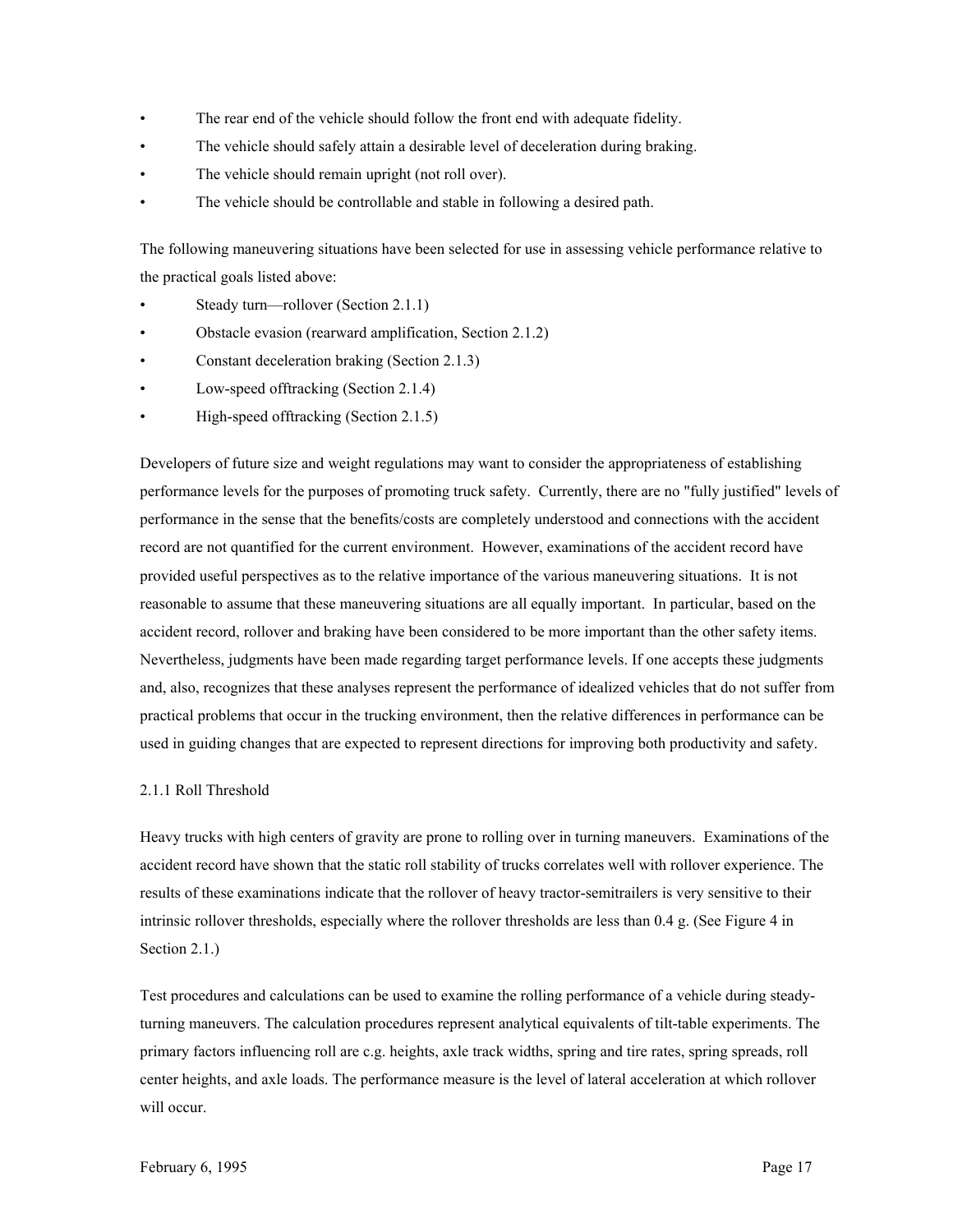A target performance level from the Turner Truck study:

The level of lateral acceleration which can be achieved without rolling over in a steady turn has been selected to be 0.38 g for fully laden vehicles with the center of gravity of the payload at the center of the cargo container. This level is believed to be achievable with current hardware, especially if free plays in the springs and fifth wheel are kept to a minimum. The comparable performance level predicted for a baseline tractor-semitrailer is 0.375g. (Some current vehicles with soft springs, 96-in (2.4 m) track widths, high payloads, and considerable suspension lash may have rollover thresholds as low as 0.25g.)

Results pertaining to rollover illustrate (1) the distribution of rollover threshold in the fatal accident record for the current vehicle fleet (see Figure 5) and (2) rollover rate as a function of rollover threshold (see Figure 6). These results indicate that the current vehicles tend to have rollover thresholds in the 0.3g to 0.4g range and that the relative involvement ratio is large for vehicles in this range of rollover threshold. There are not enough cases in these fatal accident data to indicate the rollover rate for vehicles with rollover thresholds less than approximately 0.35g. The absence of vehicles in this range may be an indication that such vehicles are hard to operate safely and are rarely used unless the risk appears to be worth the desire to be productive. In any event, requiring heavy vehicles with rollover thresholds greater than 0.38g, when fully laden, will be comparable to the current fleet except that vehicles with intrinsically low values of rollover resistance (below 0.35g) would be avoided.



Figure 5. Distribution of travel by rollover threshold for 5-axle van and tank singles and van doubles [10]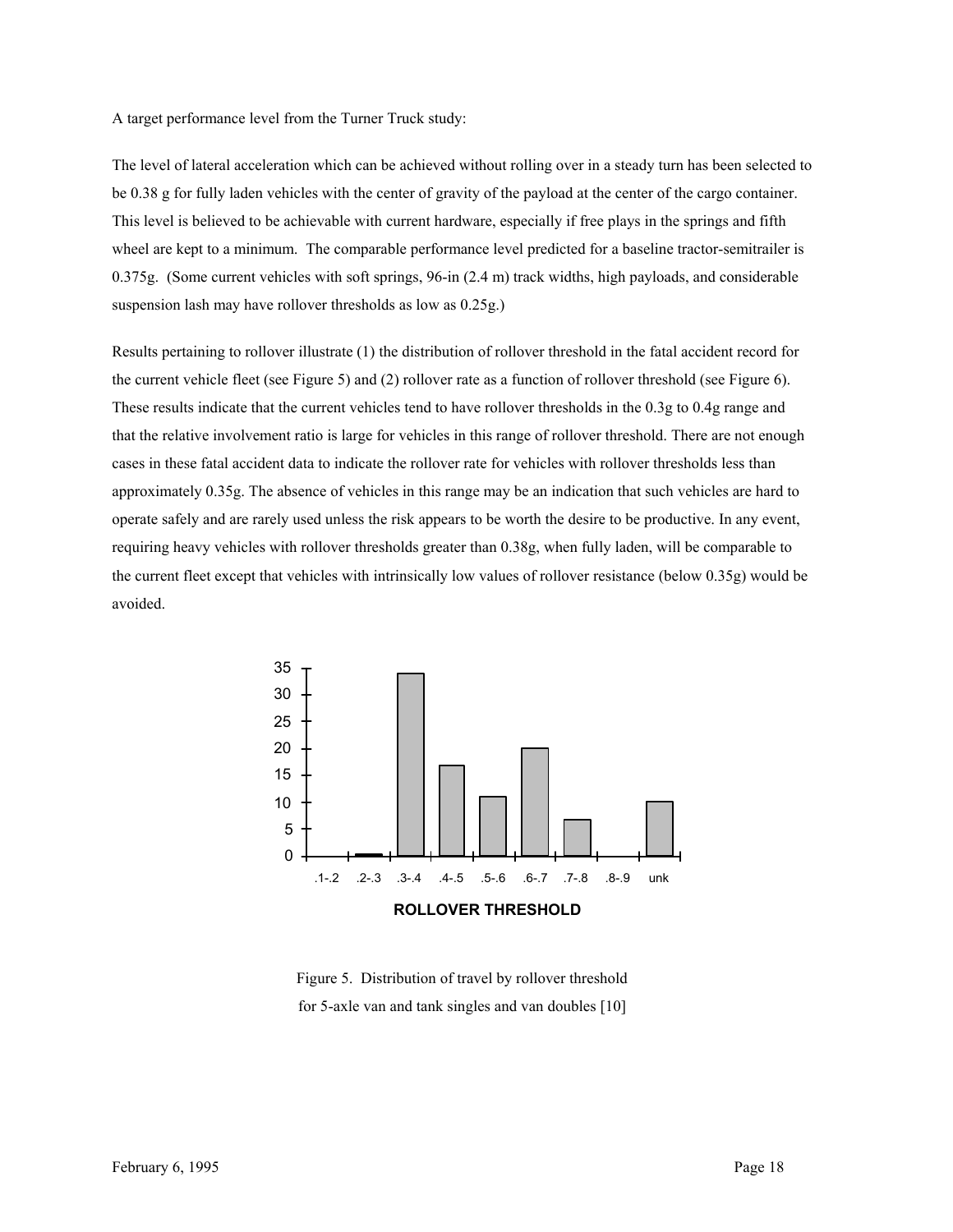

Figure 6. Relative risk by rollover threshold fatal accident involvement of 5-axle van tractor semitrailers [10]

#### 2.1.2 Obstacle Evasion (Rearward Amplification)

This is a phenomenon that pertains primarily to vehicles with more than one articulation point, for example, truck-full trailers and doubles and triples combinations. It occurs during obstacle-avoidance maneuvering in which the driver has to react quickly—situations such as when a car pulls out or stops quickly in front of a truck and the truck driver attempts to drive around the obstruction, proceeding at highway speed in the original direction of travel. (In general, rearward amplification is small and of no concern in those more normal situations in which the driver has time to plan ahead.) The phenomenon is believed to be the cause of a number of rollovers of double-bottom tankers in Michigan and it has been demonstrated in proving grounds tests and in driver training films.

In obstacle-avoidance maneuvers, multitrailer vehicles experience a "cracking-the-whip" phenomenon where the lateral accelerations of rear trailers are amplified considerably. (See Figure 7.) In this context, the lateral acceleration of the first unit may be viewed as the independent input variable employed in evaluating the extent to which the motion of the last unit exceeds that of the first unit. Rearward amplification is technically defined as the ratio of the lateral acceleration of the last unit to the lateral acceleration of the first unit of the vehicle [12]. The maximum amount of amplification is then used as the performance measure for this maneuver.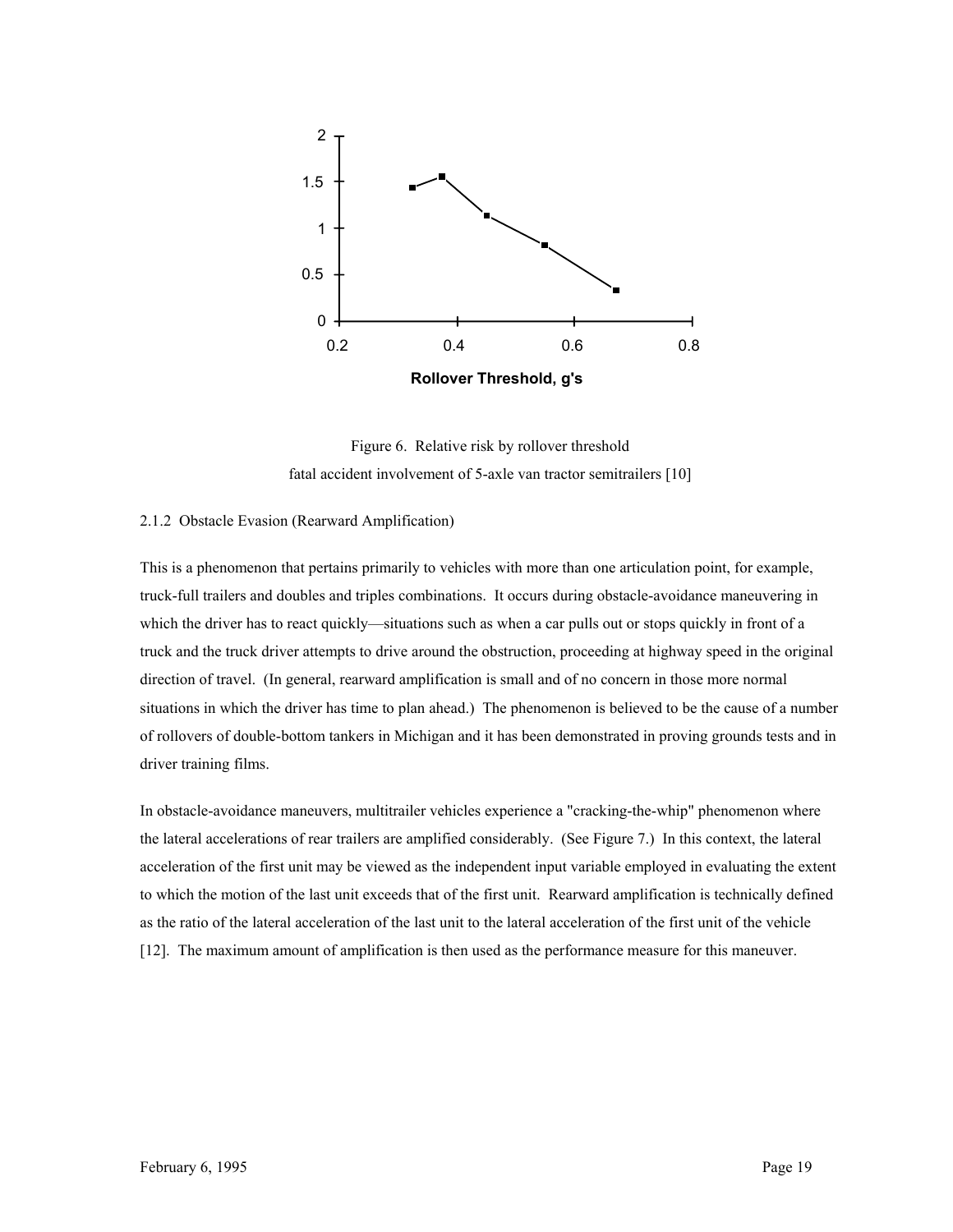

Figure 7. In a rapid obstacle avoidance maneuver, rearward amplification produces dramatic motion of the rear trailer, sometimes resulting in rollover.

A target performance level from the Turner Truck study:

A value of 2.0 has been chosen as a target level of rearward amplification [8]. This level can be reached by doubles combinations with stiff tires, relatively long trailers, and favorable hitch locations. Innovative dollies with special hitching arrangements and the use of semitrailer-semitrailer doubles (B-trains) are measures that can be used to control rearward amplification. For tractor-semitrailers, rearward amplification is approximately 1.0. Hence, the basic tractor-semitrailer does not encounter the same concerns with amplification-induced rollover or transient high-speed offtracking as vehicles with multiple articulation points. Nevertheless, a value of 2.0 has been chosen to represent a possible bound for vehicles with more than one articulation joint, since this value is typical of the performance of a Western double.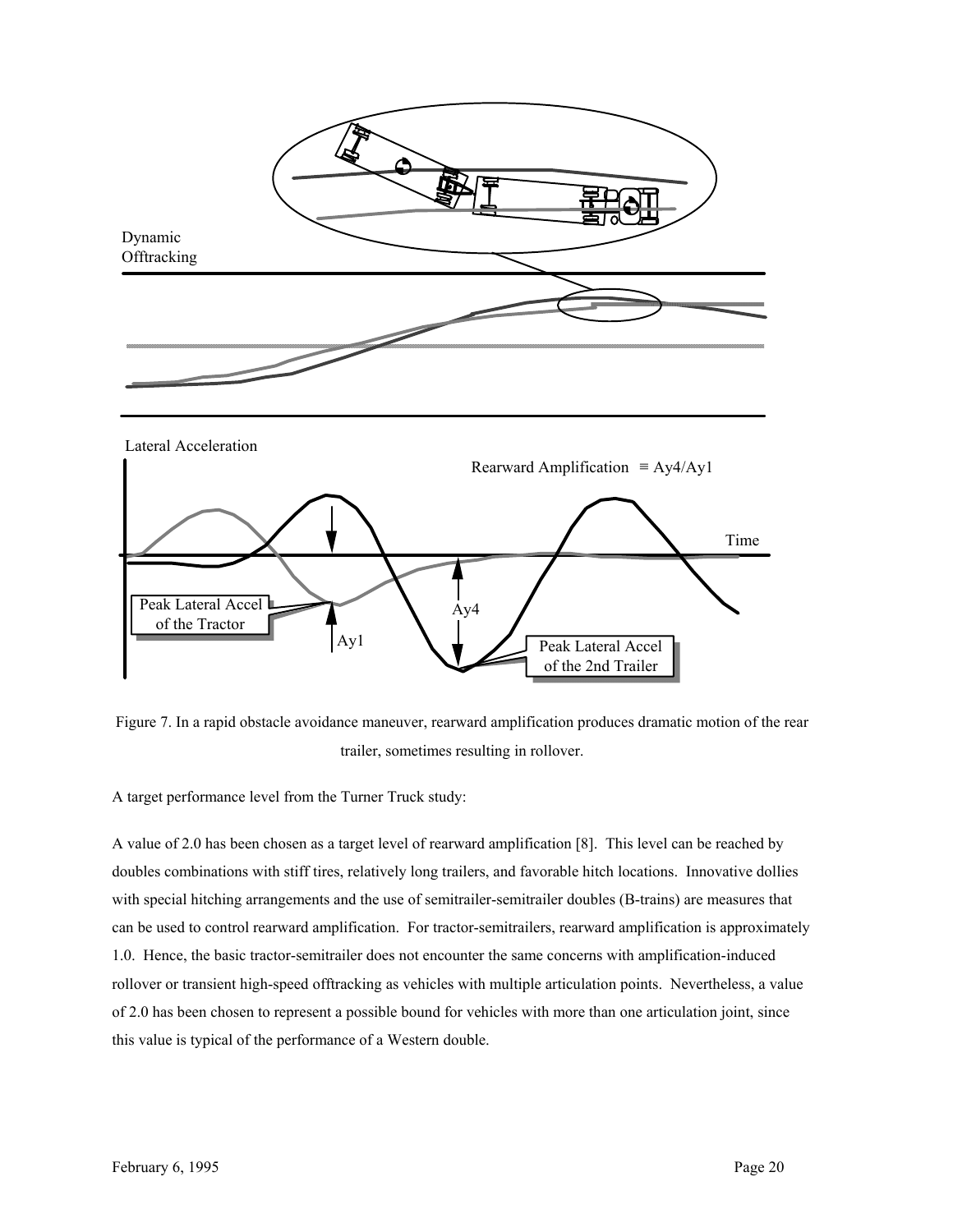If this performance level cannot be met through the use of stiff tires, long trailers, and favorable hitch locations, controlled-steering dollies can be used to greatly reduce rearward amplification. For example, controlledsteering C-dollies can be used to reduce rearward amplification from 2.3 for poor examples of Western doubles to 1.5.

More than 30 percent of the five-axle doubles in the fatal file are estimated to have rearward amplification values greater than 2.4 (Figure 8). (Figure 8 is derived from [10] using results for an obstacle maneuver such as that specified in J2179 [12].) Associations between rearward amplification and single vehicle accidents, rollover accidents, and steering related accidents are shown in Figures 9, 10 and 11. These results show that vehicles with rearward amplification greater than 2.3 have much higher involvement ratios than vehicles with lower levels of rearward amplification. Examination of the details of the accident record show that many of the vehicles with rearward amplification greater than 2.3 have short trailers with lengths less than 27 feet and frequently with lengths in the 22 to 24-foot range. These vehicles have an accident record that is much worse than that of the Western 5-axle double which has a rearward amplification of 1.8 to 2.3 when fully laden.



Figure 8. Distribution of travel by rearward amplification for 5-axle double trailer combinations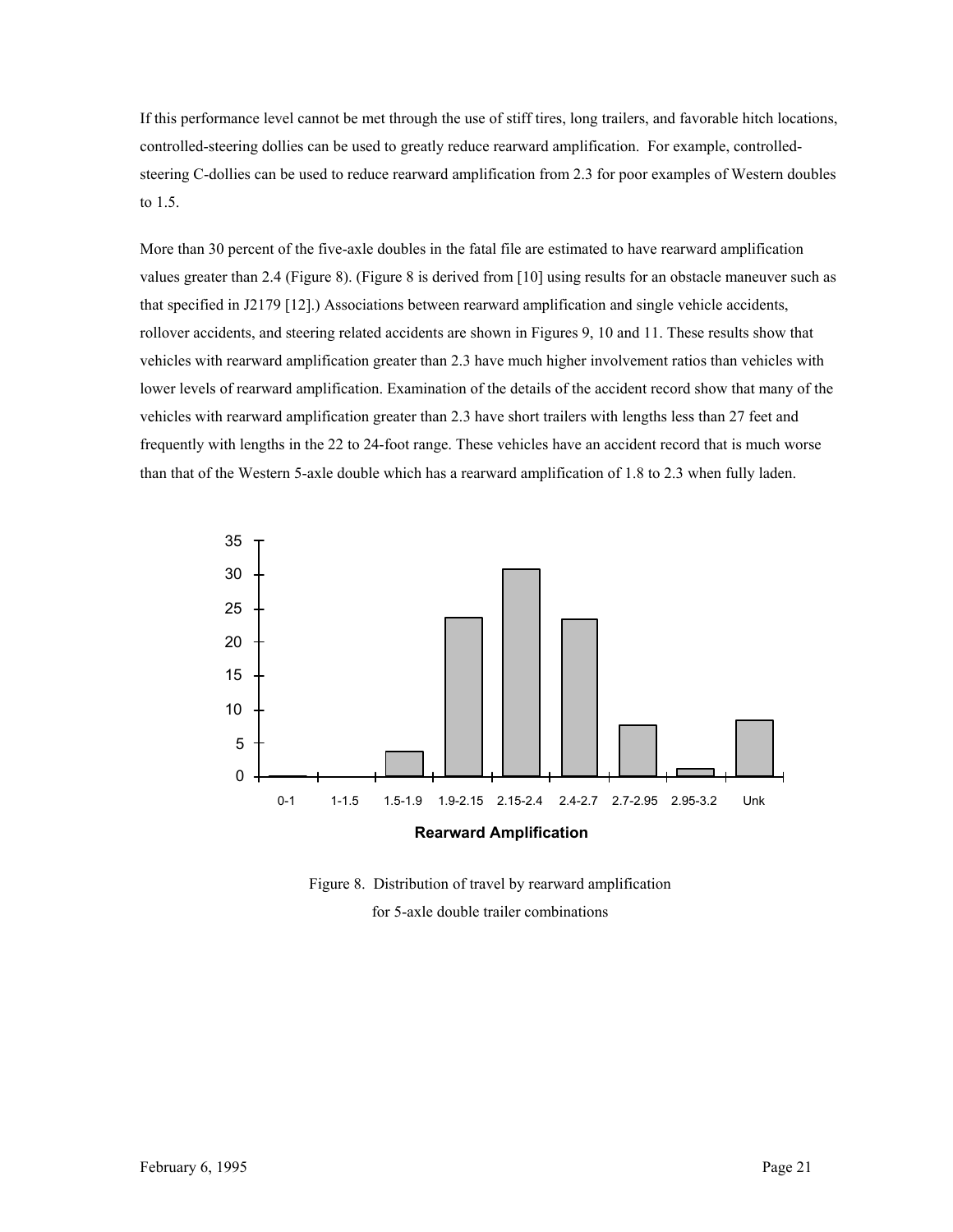

Figure 9. Relative risk of single-vehicle fatal accident involvement by rearward amplification for 5-axle double trailer combinations by road speed



Figure 10. Relative risk of rollover fatal accident involvement by rearward amplification for 5-axle double trailer combinations by road speed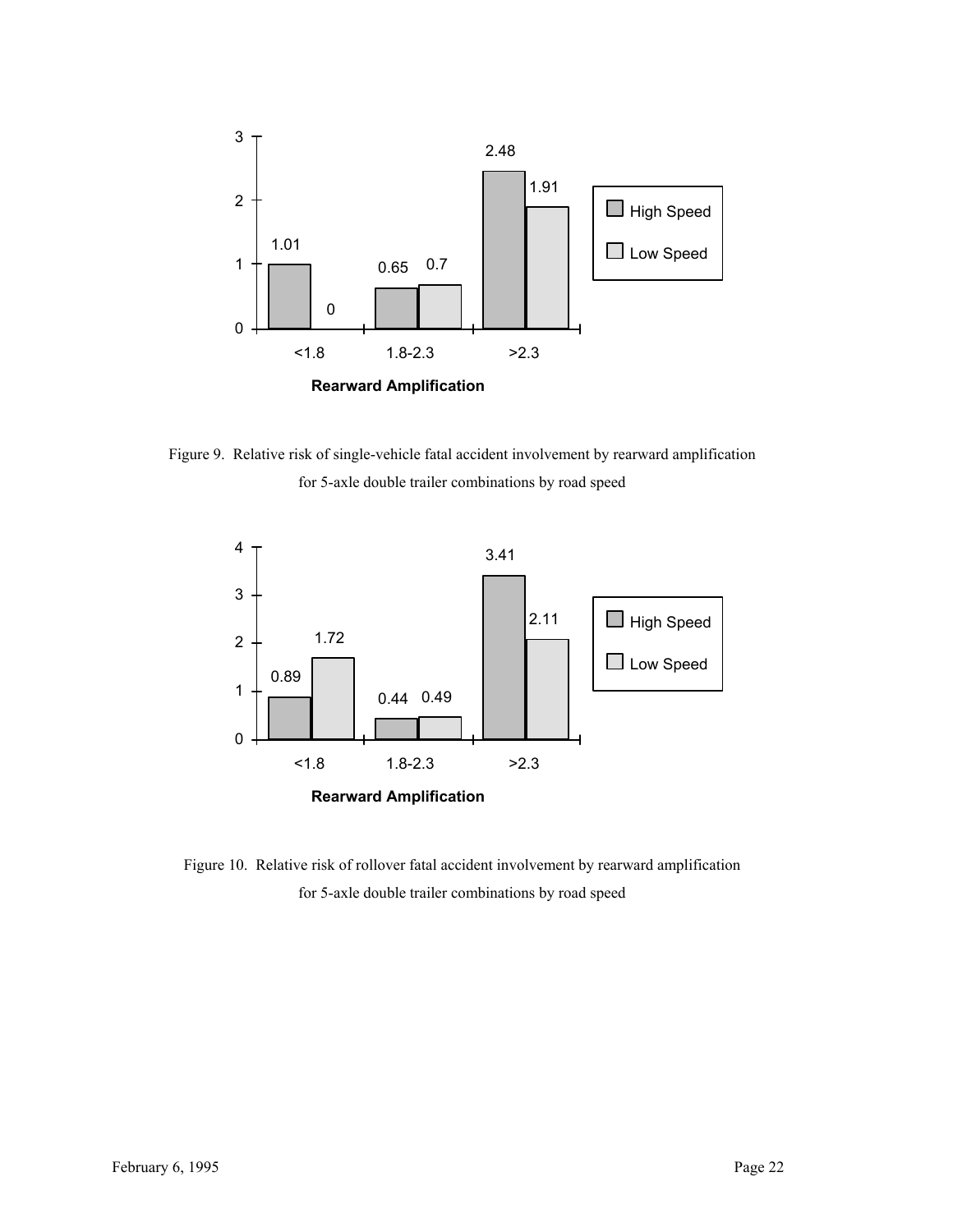

Figure 11. Relative risk of steering-related (sideswipe, ramp, or curve) fatal accident involvement by rearward amplification for 5-axle double-trailer combinations on high-speed roads

### 2.1.3 Braking

The quality of the overall braking system as an accident-avoidance mechanism depends upon the ability to stop quickly in a stable and controllable manner. Truck stability and control during braking depend upon avoiding wheel locking. If the front wheels lock, the vehicle will not be responsive to steering. If the tractor rear wheels lock, a tractor-semitrailer may jackknife. If trailer wheels lock, a trailer swing may ensue. All of these conditions are undesirable and each of them could lead to an accident. Each of them represents a situation in which the braking force demand at some axle set exceeds the amount of force capability available from the load on the axle set and the prevailing friction level of the tire/road interface.

Testing or analysis procedures can be used to examine the proportioning of the braking system by determining the friction level required at each axle to prevent its wheels from locking up. The ratio of deceleration to the highest friction level required at any axle is the braking efficiency of the vehicle at that deceleration level. This simplified representation of the braking process is useful for illustrating braking arrangements and situations that will lead to poor deceleration performance. The braking efficiency of the vehicle at various levels of deceleration (for example, 0.2 g and 0.4 g) provide performance measures to use in evaluating braking capability. Braking efficiency is the fraction of the available tire/road friction that can be used in an emergency stop without locking any wheels. Braking efficiency varies with loading conditions and the levels of deceleration involved.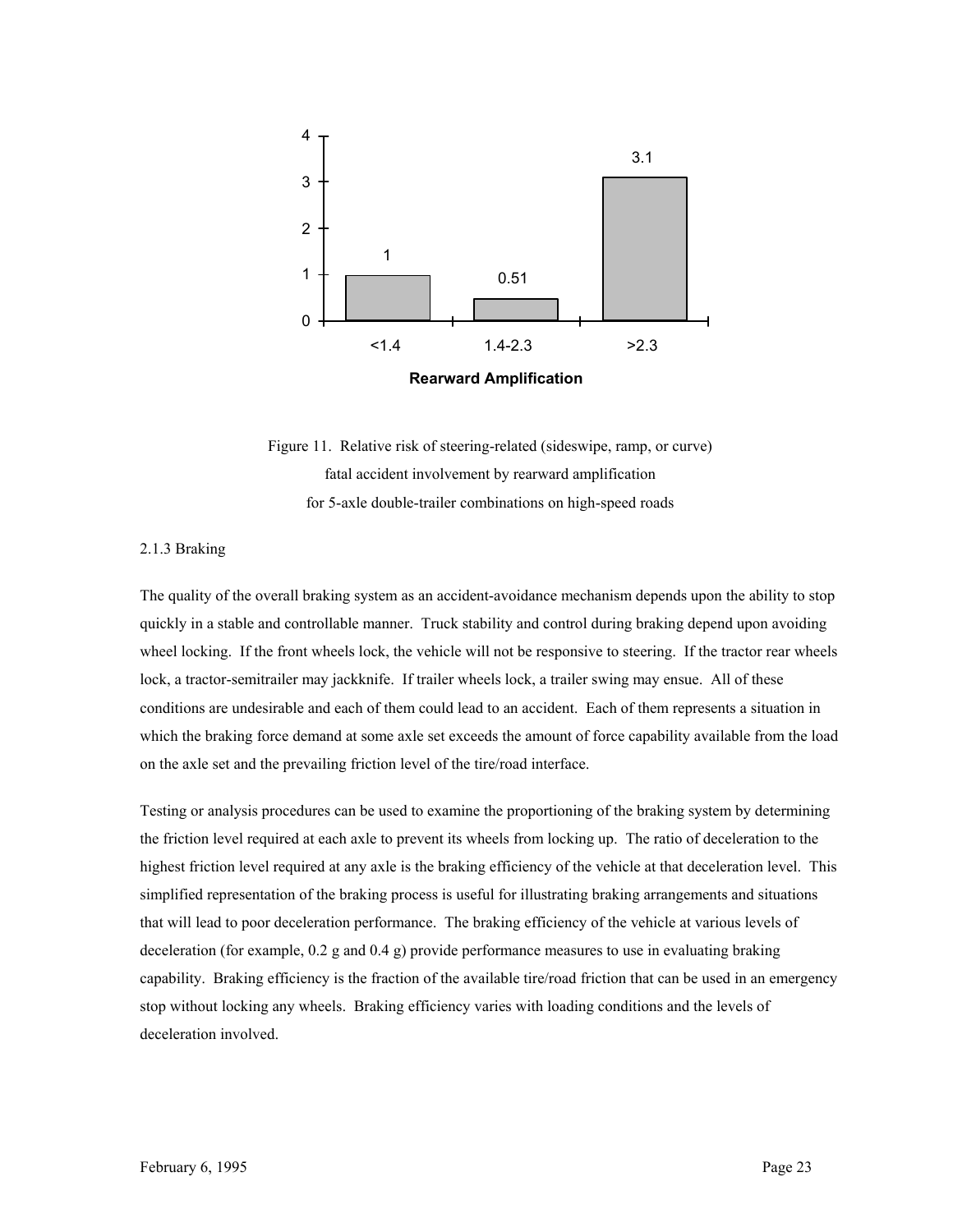A target performance level from the Turner Truck report:

A target of at least 0.7 has been selected. For the baseline five-axle tractor semitrailer (3-S2) with a full load, the braking efficiencies are 0.887 and 0.843 at 0.2 and 0.4 g, respectively. These excellent levels are attained because the braking systems on heavy trucks in the U.S. are proportioned in accordance with the gross axle weight ratings. When the 3-S2 is empty, the braking efficiencies are 0.672 and 0.645 at 0.2 and 0.4 g, respectively. These lower levels of efficiency are probably the cause of empty vehicles being overly involved in accidents in which the vehicle folds up ("jackknifes").

The distribution of braking efficiencies for existing heavy trucks shows a large percentage of vehicles with braking efficiencies in the range from 0.8 to 0.9 (Figure 12). However, approximately 26 percent of the vehicles are estimated to have braking efficiencies less than 0.7. Given the target performance level from the Turner Truck report, new heavy vehicles would have braking efficiencies greater than this portion of the existing vehicle fleet.

Figure 13 shows that jackknife rate decreases as braking efficiency increases. Vehicles with low braking efficiencies tend to have higher involvement ratios and involvements per mile of travel than those of vehicles with braking efficiencies greater than 0.7.



Figure 12. Distribution of travel by braking efficiency for 5-axle single- and double-trailer tractor combinations [10]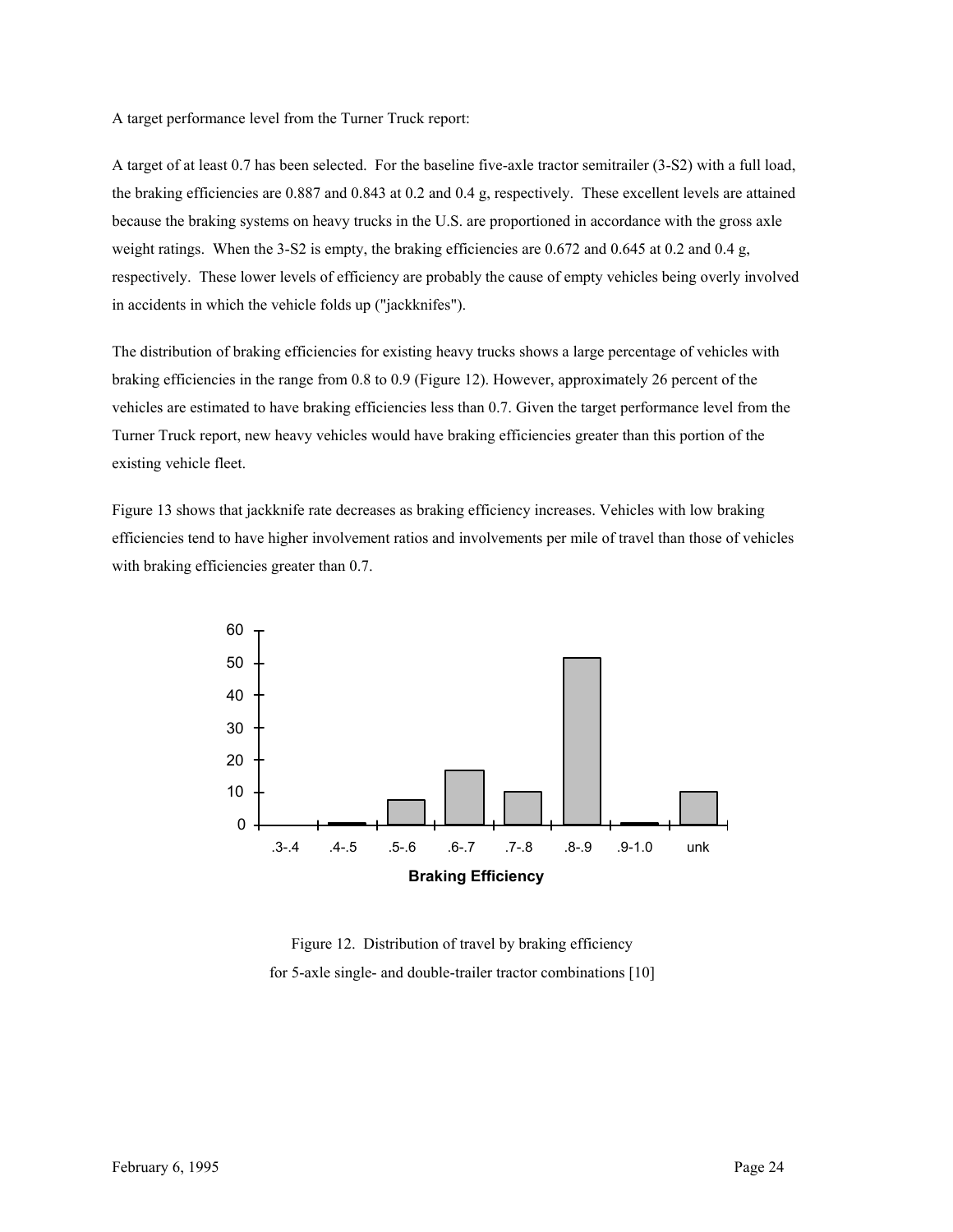

Figure 13. Relative risk of jackknife fatal accident involvements by braking efficiency for 5-axle single- and double-trailer tractor combinations [10]

## 2.1.4 Low Speed Offtracking

See Figure 14 which illustrates offtracking at an intersection. The rear of long vehicles may offtrack several feet to the inside of the path of the front of the vehicle. Vehicle configurations with long units may be incompatible with the roadway system and may endanger roadside appurtenances, pedestrians, and parked or stopped vehicles.

The evaluation procedure is based upon a test or quasi-static analysis of a vehicle turning a tight corner at low speed. The first unit, the towing unit, is assumed to be steered such that the front axle follows a preselected path, typically a 90-degree segment of a circular arc with tangent sections preceding and following the curve. Given wheelbase and hitch locations, a computerized algorithm can be used to calculate the offtracking of the various units of the vehicle, if the vehicle is not available for testing. The maximum offtracking of the rear axle of the last unit is used to quantify the low-speed offtracking performance of the vehicle.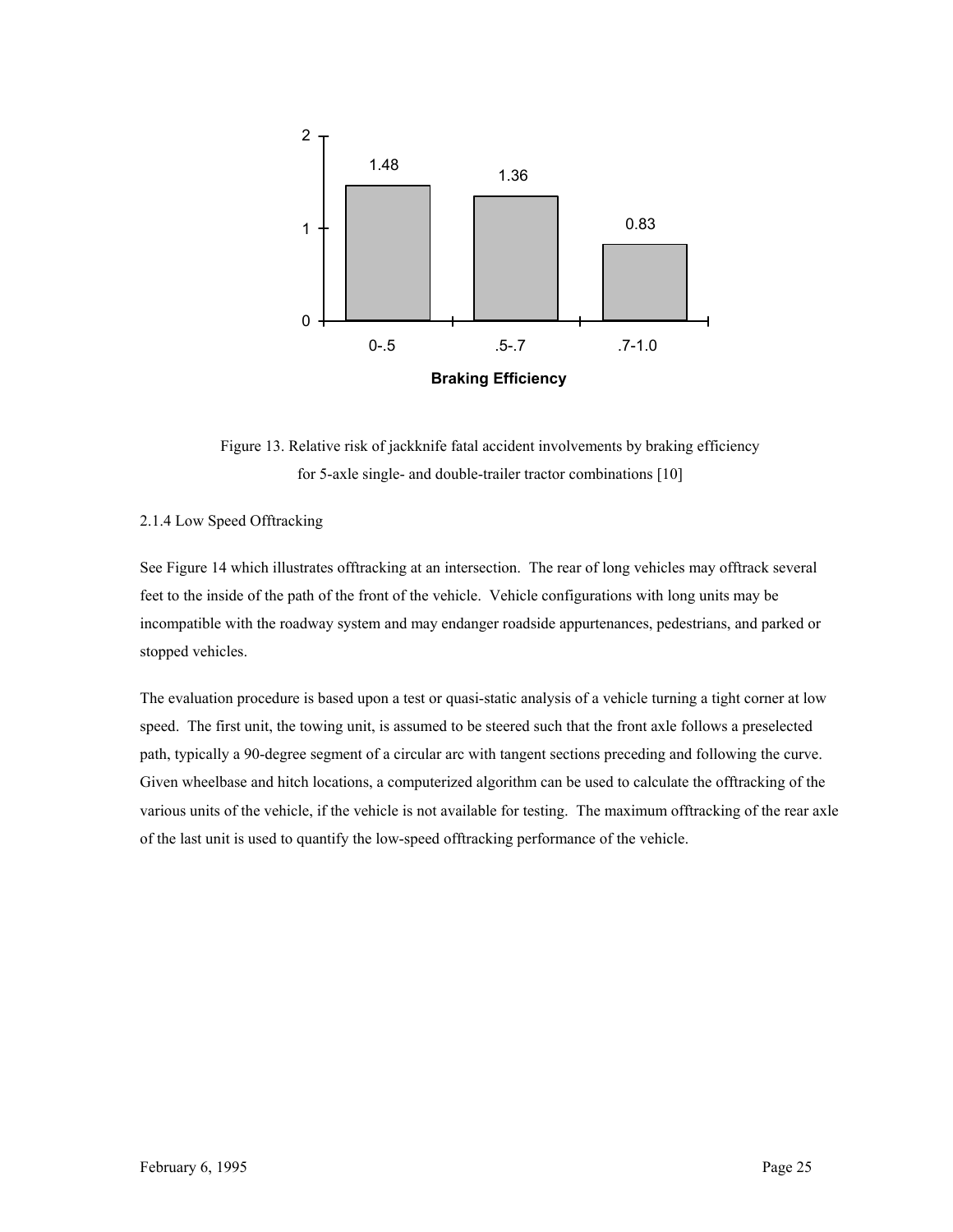

Figure 14. In low-speed offtracking, each axle tracks inboard of the preceding axle.

A target performance level:

For a 90-degree turn with a radius of 41 feet to the center of the front axle, the desired limit for the path of the center of the rear axle is set at no more than 17 feet inside of the path of the front axle. This compares with a calculated value of 17.34 feet for the baseline 3-S2.

Figure 15 indicates that approximately 20 percent of the vehicle fleet in 1984 had low speed offtracking that exceeded 17 feet. Today with the advent of longer semitrailers that percentage could be larger, but since longer semitrailers are often constrained to 41 feet from the king pin to the rear suspension the percentage of vehicles with offtracking greater than approximately 18 or 19 feet may not be much different than it was in 1984.

Figure 16 shows that the amount of offtracking appears to have only a mild effect on fatal accidents involving turning situations. However, this performance measure is more likely to be related to property damage accidents rather than fatalities.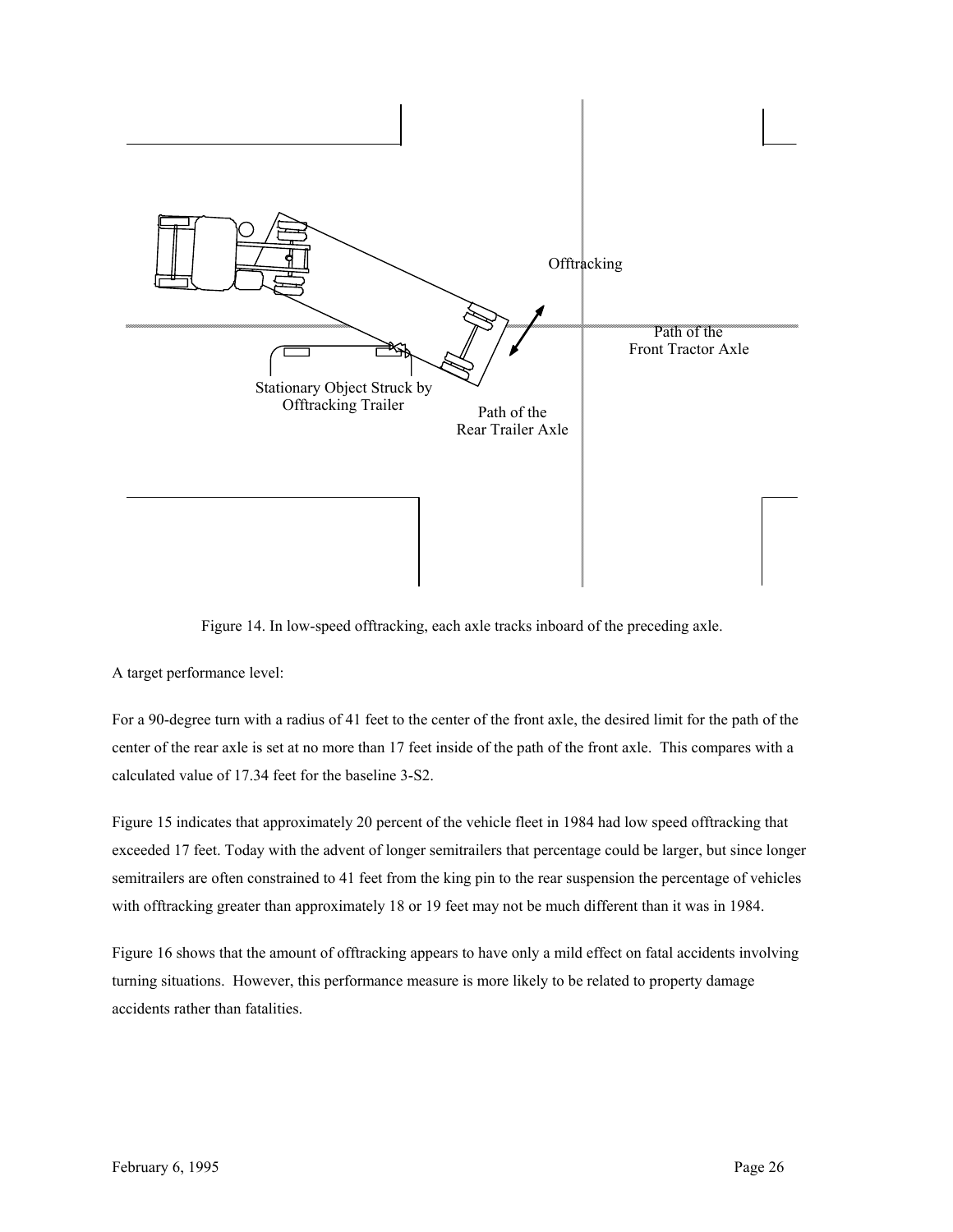

Figure 15. Distribution of travel by offtracking for single- and double-trailer tractor combinations [10]



Figure 16. Relative risk of fatal accident involvement while turning by offtracking for single-and double-trailer tractor combinations during the day [10]

### 2.1.5 High Speed Offtracking

At highway speeds, the driver's unit (the tractor or truck) is steered to follow a desired path. The trailing units are expected to follow the path of the lead unit.

At low speeds, the units of a combination vehicle will track towards the inside of the curve. As the speed increases, however, the offtracking begins to diminish and actually becomes zero at some speed. At speeds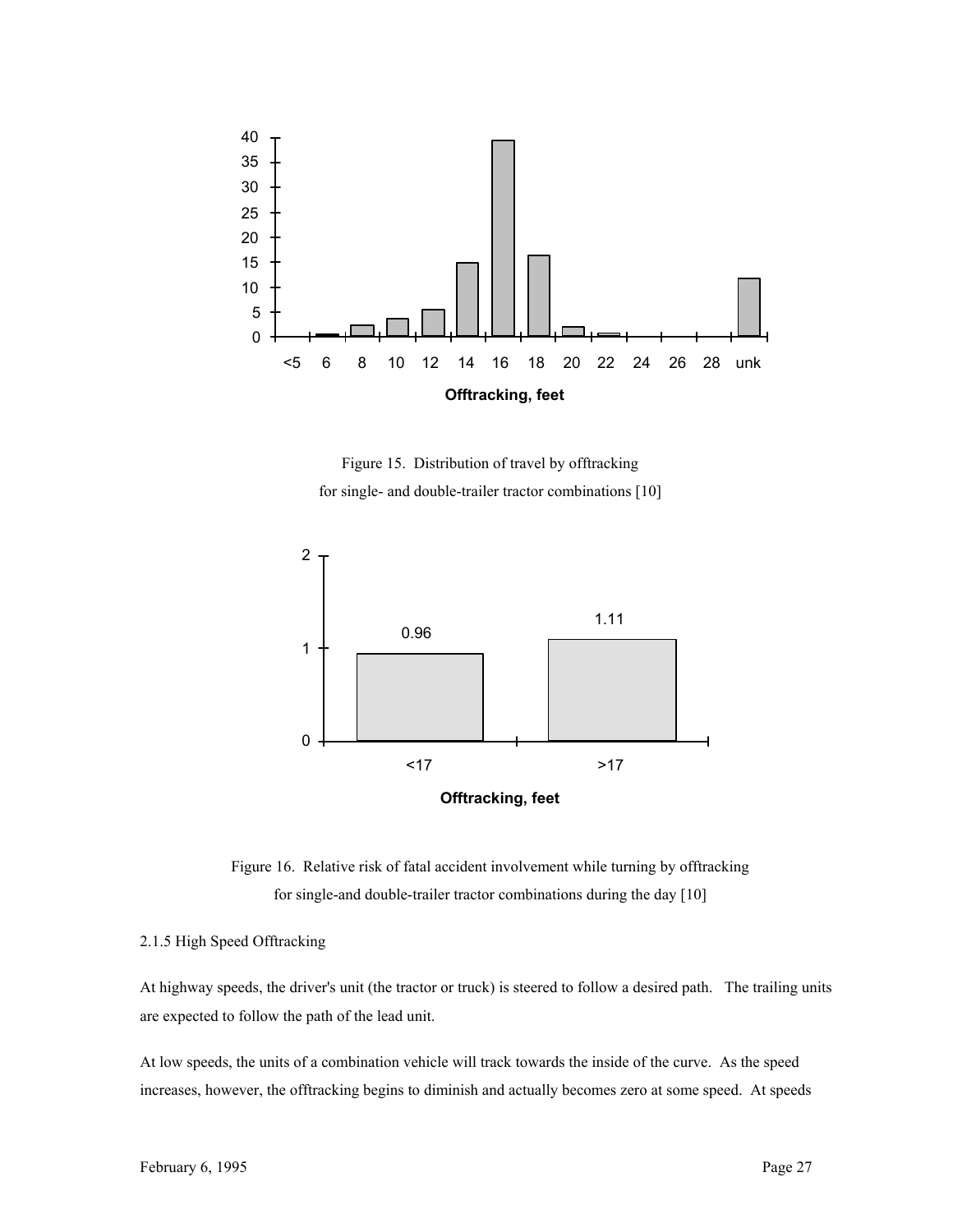above that point, the trailing unit or units may track to the outside of the path of the lead unit; trailer tires may strike a curb (thereby precipitating a rollover on a ramp, for example), or the trailer may hit an adjacent vehicle or obstacle.

Testing or analysis applies to the operation of vehicles on highway curves at highway speeds. These tests or calculations determine the offtracking of each unit as a function of speed and turn radius. The outboard offtracking attained by the rear axle of the last trailer is then used as the performance measure for the maneuver.

A target performance level from the Turner Truck report:

The vehicle is envisioned to be in a steady turning situation on a radius of 1,200 feet and traveling at 55 mph. The selected target is for the center of the vehicle's last axle to track not more than 1 foot (0.3 m) outside of the path of the center of the front axle. The value of this measure for the baseline 3-S2 is 0.24 feet. This level is based on ideas generated in Sweden where an 0.5 m offtracking limit was proposed. Generally, drivers do not come as close as 1 foot to curbs and other obstacles. Hence, this is probably the least critical of the intrinsic safety measures with vehicles like the baseline tractor-semitrailer being able to easily meet this goal.

#### 2.2 Operating Environment as a Performance Demand

The previous material addresses the performance characteristic of the vehicle. However, that is only part of the equation. The other part is the demands placed on the vehicle by the environment it is operated in. A safety problem doesn't arise until the driver is in a situation that requires more performance than the truck can provide. For example, trucks operated in relatively flat Mid-Western States do not place the same demands on the braking system as when they are operated in mountainous States. A truck with a high friction demand may only have difficulty on wet, or slippery, pavements. To a limited extent, restrictions placed by some Western States on the operation of longer combination vehicles (LCVs) are intended to reduce the "demands." For the same reason, a vehicle that can be operated safely in the Western States, may not be suitable for the more congested Eastern States.

In a study of the X-car braking problem, Ervin [29] describes the relationship of the "demand" for road friction posed by the vehicle as a function of braking efficiency. Data from actual passenger car use shows the distribution of deceleration called for by drivers. This is shown in Figure 17 as the "100% braking efficiency" line. The line is labeled 100% because if the brakes were perfectly proportioned, each tire would be making the same friction demand on the road, and the x-axis indicates the necessary level of road friction to provide the level of deceleration called for. As shown in the figure, most stops require relatively low levels of road friction, well below the distribution of nominal road friction, shown as the distribution on the right in the figure. As long as friction demand called for by the driver is less than the available friction level from the road, none of the wheels will lock up, producing a skid.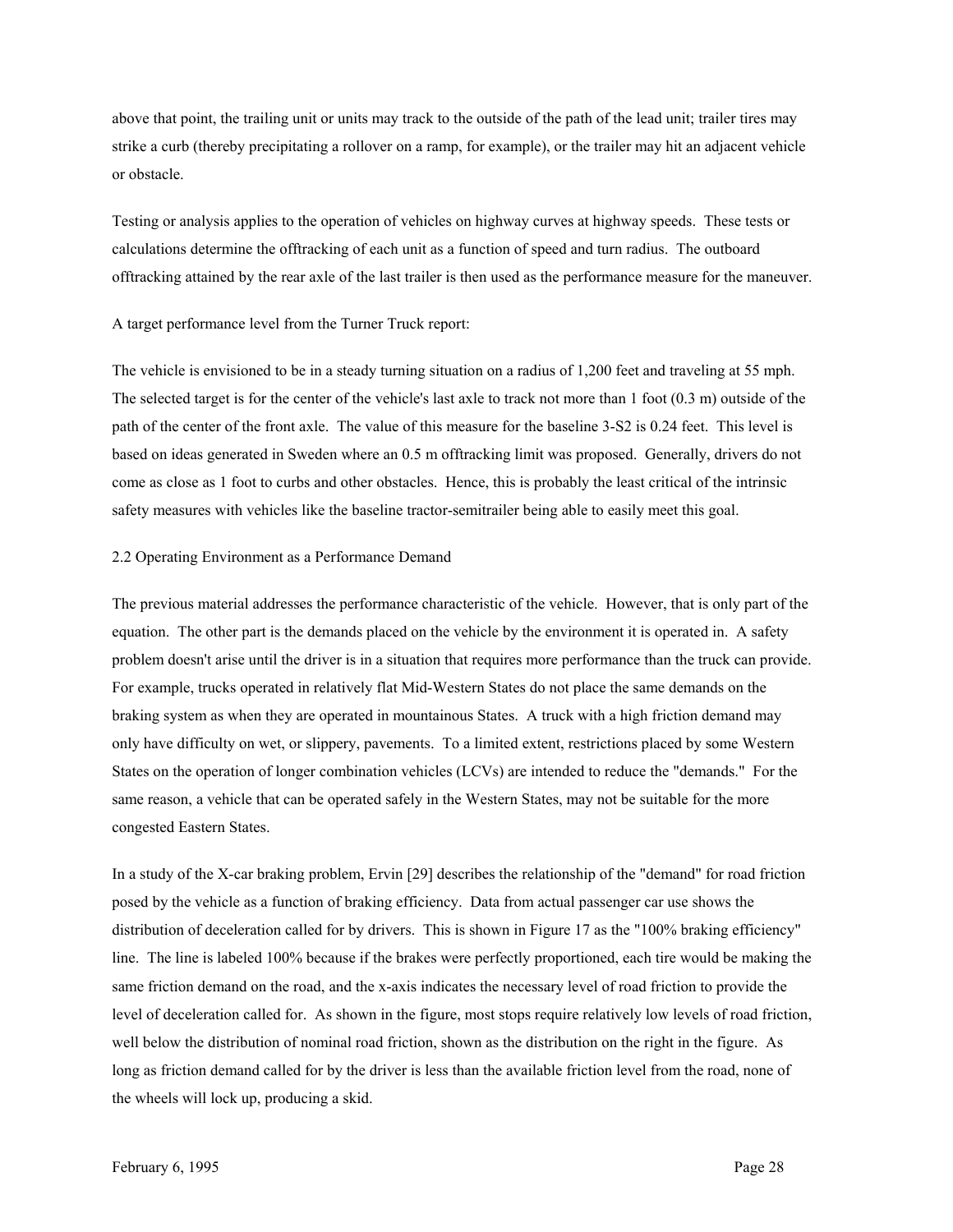Thinking about a truck application, if the braking efficiency is less than 100%, perhaps because the load distribution doesn't match the design axle distribution, or because the brakes are not all at the same adjustment, then some tires will be doing more of the braking than others. The tire doing the most braking will pose the highest friction demand on the pavement. This means that if the braking efficiency is only 50%, for example, a higher pavement friction is required for the same deceleration level. This is why one will sometimes see a lightly loaded axle lock up on dry pavement during a very mild stop.

This example is presented to illustrate that a vehicle can operate safely when the performance demands made by the driver are within the capability of the vehicle and roadway. As the performance level of the vehicle or roadway deteriorate, it becomes increasingly likely that the demands will exceed the available performance resulting in loss of control.

The operating environment is made up of different road classes (limited access vs. undivided, rural vs. urban) and these roads may be traveled in day and night. These different operating environments may also be thought of as a demand for vehicle performance. Campbell [20] and Blower [30] have measured accident rates for trucks in the different operating environments described by the various combination of limited access roads vs. other roads, rural vs. urban areas, and day vs. night. In general, each found that operating environment had a larger impact on the relative risk of accident involvement than did differences in vehicle configuration, at least when considering tractor-semitrailers vs. tractor-twin-trailer combinations. The differences in accident rates are large, as shown in Figure 18 for fatal accidents.

Overall, road type has the largest effect on risk of the factors shown in Figure 18. The driving task on limited access roads is relatively simple, at least when traffic is light, because traffic is one-way with controlled entry and exists and predictable horizontal curves and grades. Rural areas tend to have a higher risk of fatal and injury accidents, primarily due to the higher travel speeds. Urban areas have greater proportions of propertydamage-only accidents. Nighttime is also associated with a greater risk of fatal and injury accidents than day. Drivers are more frequently fatigued than during the day, while sight distances are typically shorter, leaving less time to react and evade.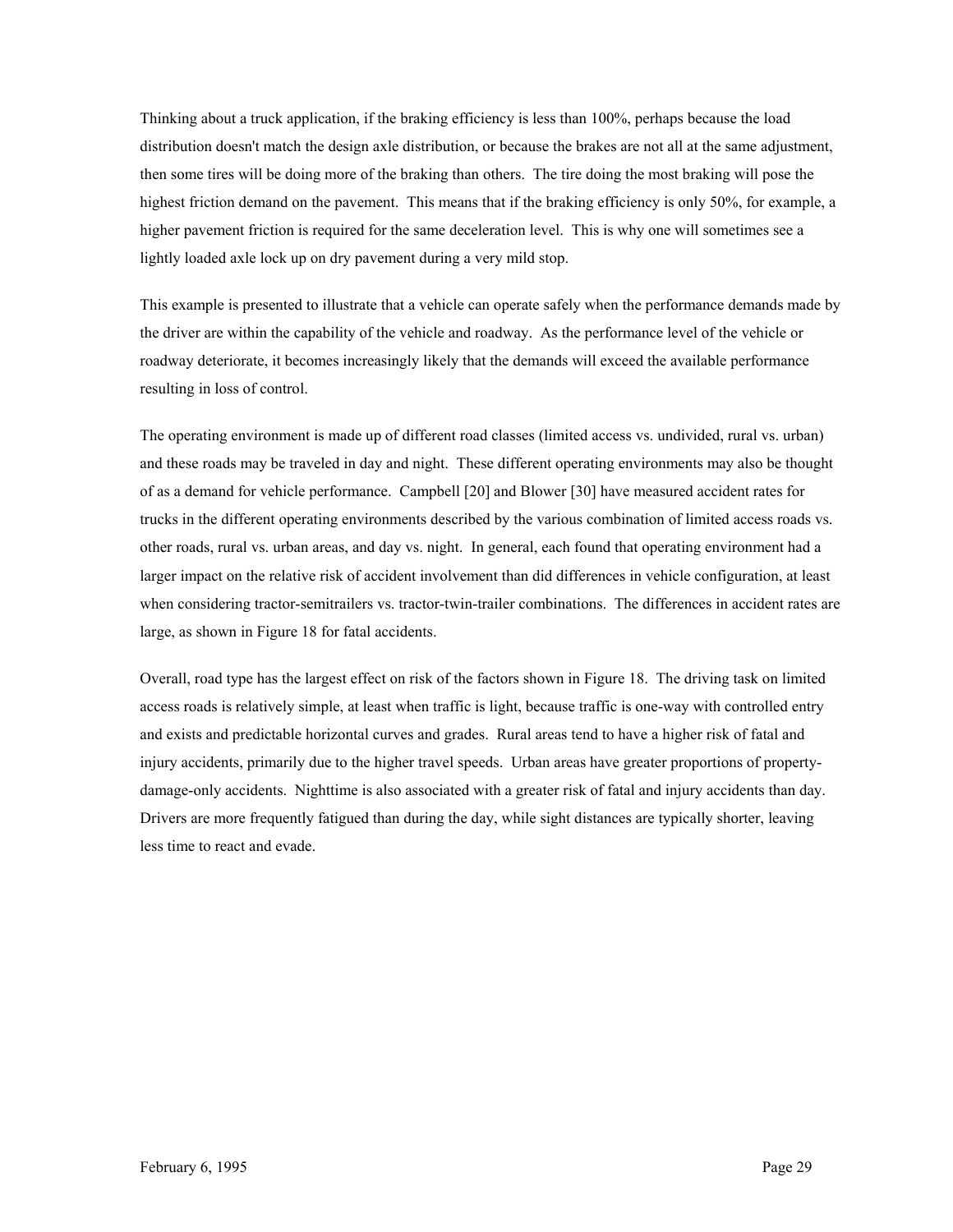

Figure 17. Overlap of Probability Distributions [29]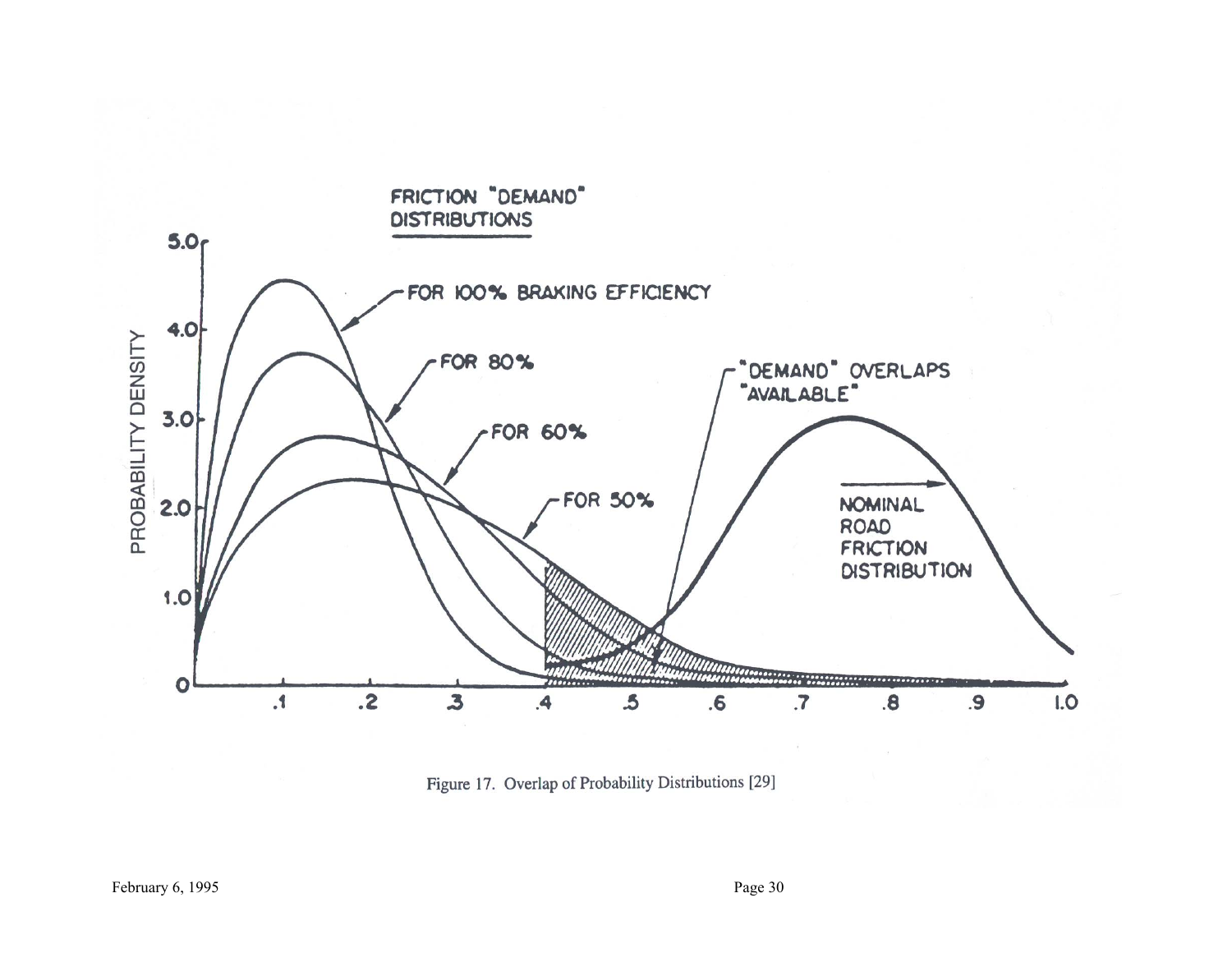

| LDR--limited access road, day, rural   | ODR--other road, day, rural   |
|----------------------------------------|-------------------------------|
| LDU--limited access road, day, urban   | ODU--other road, day, urban   |
| LNR--limited access road, night, rural | ONR--other road, night, rural |
| LNU-limited access road, night, urban  | ONU--other road, night, urban |

Figure 18. Relative risk of fatal accident involvement by operating environment for tractor semitrailer combinations [20]

In general, the operating environment has a larger influence on the risk of fatal accident involvement for a heavy truck than many of the vehicle characteristics. The operating environment can be viewed as one determinant of the performance demand placed on the vehicle. Thus, the operating environment must be considered when making projections of the accident experience for a new vehicle, and conversely, successful operation of a vehicle in one environment does not imply successful operation in different environments. This is the topic of the next section.

2.3 Why In-Service Safety Studies of Limited Vehicles are Generally Not Useful for Policy Decisions

Most states that allow non-standard vehicles (i.e., dimensionally bigger or heavier) to operate within their borders, typically also compensate for the perceived marginal or reduced performance of these larger vehicles by limiting the operational demands placed on the vehicle (i.e., by constraining the road types and/or conditions under which they may be operated) or by requiring higher level compensatory driver standards/skills than would otherwise be required for standard vehicle configurations. Thus, if there were differences in crash likelihood associated with vehicle types or configurations, they are often masked by the other confounding changes that accompany the vehicle design changes. Statistically segregating the effects of these different and subtle influences (i.e., vehicle, driver, and operating environment) becomes virtually impossible, especially in light of the second constraining reason.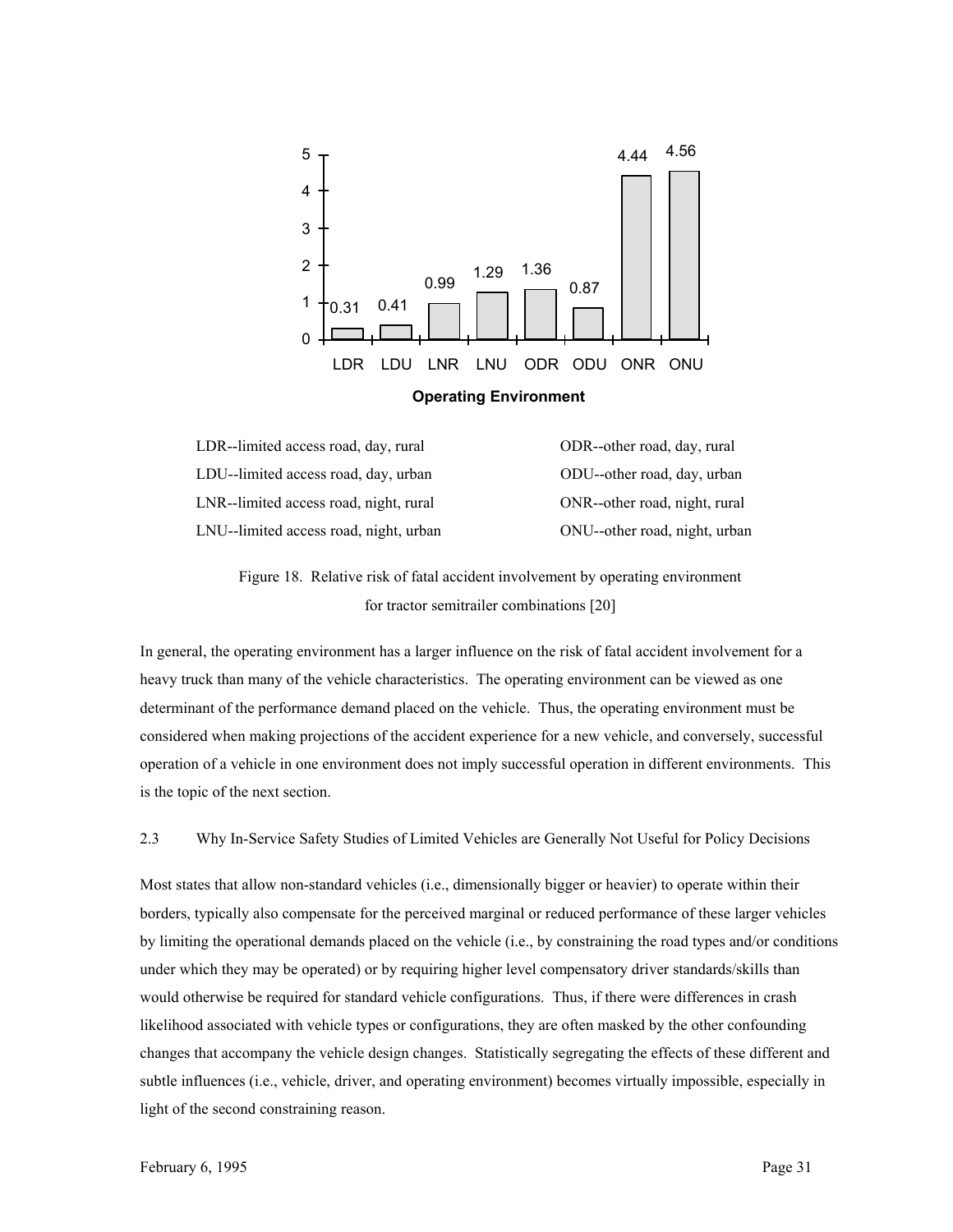With the exception of the studies cited previously, few motor vehicle accident data collection systems contain sufficiently detailed data elements to enable differentiation to be made among the crash involvement rate histories of various types or configurations of heavy vehicles. For example, since no state accident data collection system captures operating weight, it is impossible to differentiate, say, the crash involvement rates of vehicles operating at weights above the standard 80,000 pounds. limit prevalent in most states. This is a key question relative to the advisability of raising vehicle weight limits. Similarly, few data collection systems differentiate the various lengths of trailers used in doubles combinations, or identify triples combinations. Also, no mileage accumulation data are available for any of the different types of combination-unit vehicles to enable accident rate calculations (i.e., # accidents per 100 million miles of travel) to be made.

These problems/limitations are further compounded by the fact that few of these non-standard vehicles operate routinely in this country, or for that matter in Canada. As a result, few of them could be expected to become involved in crashes and, in fact, few are. Therefore, crash data analyses that can be conducted (i.e., those done using files from states in which the bigger/heavier vehicles are allowed to operate and which track their accident experiences) are statistically constrained by uncertainties that arise from extremely small sample sizes.

This creates two problems, the first of which is to simply find sufficient numbers of crash cases with which to work. For example, in the case of fatal triple trailer combination crashes, only thirteen are known to have occurred over the last 12 years, and only a few of these had any relevance to the fact that a triples combination was involved. Next, determining crash rate differences between non-standard vehicles and standard ones is hampered by the fact that large sample sizes are required. This is necessitated by the fact that, at worst, the differences are usually hypothesized or expected to be small (i.e., on the order of 10 percent differences or less), thereby necessitating large sample sizes in order to be able to state with statistical certainty that the small differences are, in fact, real. Typically, data are too sparse to meet this criteria.

Finally, it must be kept in mind that accident data are, by their nature, a history of past events. They can only provide retrospective insights. Often, however, attempts are made to use accident data prospectively to forecast what future trends in accident patterns might be if size and weights policies are modified. Doing so, is problematic, primarily because the conditions under which crashes occurred in the past are likely not to be the same as present or future conditions.

For example, there have been many attempts to forecast LCV accident frequencies and patterns if their use was expanded to more regions of the country. Because the extent of LCV use has been so limited, very little historical crash data are available. That which has been available has, for the most part, originated from individual motor carriers' internal files and reflects their experiences in regions of the country (primarily the West) where these vehicles are currently allowed to operate. These data portray generally positive results.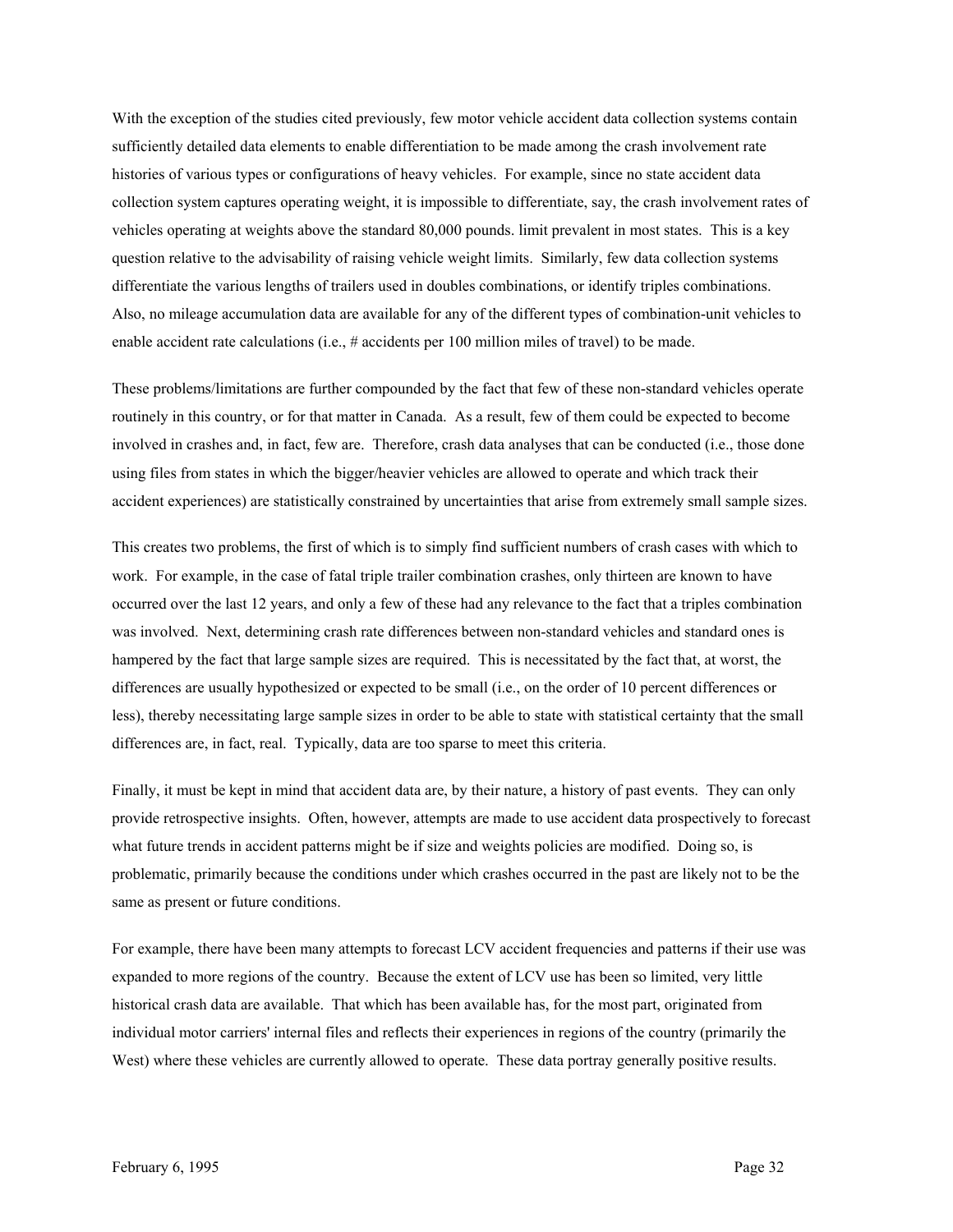It should be kept in mind, however, that even if it is assumed these carriers' data are generally correct, the outcome is likely attributable to a number of controlling factors that might not be the same in the future. All these vehicles were operated under stringent controls exercised over the operation of the vehicles and stringent driver selection and training practices were required. Additionally, the reporting carriers have historically been, for the most part, large, well-established, financially-solvent, safety-conscious fleets, operating vehicles in sparsely populated regions of the country over limited access roads with very light traffic densities. It would likely be difficult to maintain this performance record under less well-controlled and more rigorous conditions, especially in denser traffic streams that might give rise to the need for these vehicles to attempt accident avoidance braking and/or steering maneuvers that could precipitate instabilities that lead to crashes.

### **3. Implications for Federal TS&W Policy**

The study [3] that provided the foundation for the Canadian recommendations produced the following axioms [31] concerning the influences of size and weight variables on intrinsic safety:

- The <u>addition of more trailers</u> of the same configuration to a vehicle combination will result in an exponential increase in the rearward amplification response of the vehicle combination.
- Elimination of converter dollies (or fixed turntable dollies) from a vehicle combination, thereby constituting a "B-train," will categorically reduce rearward amplification relative to the original Atrain configuration.
- Multitrailer combinations which are stiffly roll-coupled together will provide a high resistance to rollover in transient steering maneuvers as a result of phase lags in the response of successive units. This characteristic resistance will increase with the number of roll-coupled units in the combination.
- Given the common layout of trailers used in general freight transportation, the rearward amplification level reduces strongly with an increase in the trailer wheelbase dimension.
- An increase in the pintle overhang dimension will categorically produce an increase in rearward amplification.
- Increases in the gross weight of a given multi-articulated truck combination will result in a modest increase in the rearward amplification level.
- Rearward amplification does not exceed unity at speeds below approximately 30 mph but rises with a first-order dependence upon speed in the range of speeds normally associated with highway travel.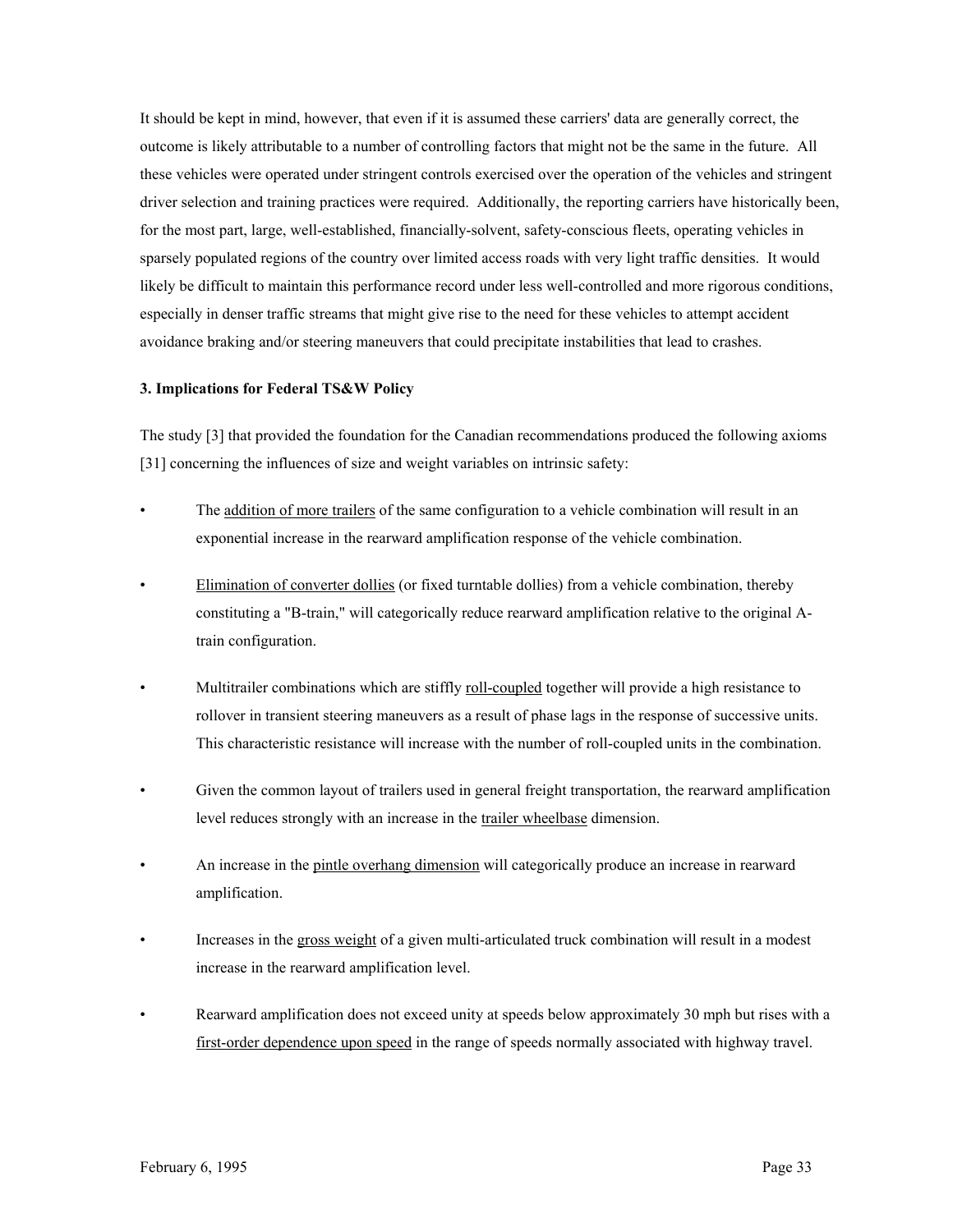- The peculiar sensitivity of the rearward amplification phenomenon to the higher range of steer input frequencies suggests that strongly amplifying vehicles will pose the greatest hazard in congested, highspeed traffic.
- Vehicle configurations exhibiting a relatively high potential for rollover in rapid steering maneuvers (and under steady turning conditions, for that matter) are especially undesirable for the transportation of hazardous materials in bulk.
- Incremental increases in trailer wheelbase produce a first-order increase in low-speed offtracking. The rate of increase (feet of offtracking per foot of wheelbase) rises with the absolute value of the wheelbase such that modern semitrailers having wheelbase values near 40 feet produce approximately 0.6 feet of additional offtracking at intersections for each foot of additional wheelbase.
- Incremental increases in tractor wheelbase produce a modest increase in low-speed offtracking. The rate of increase (feet of offtracking per additional foot of tractor wheelbase) is on the order of 0.35 feet/foot for tandem axle tractors in common North American application.
- Because of characteristic differences in placement of axles and coupling points,  $A_7$ ,  $B_7$ , and C-trains show modest differences in low-speed offtracking, for equivalent-bed-length trailers. Relative to the corresponding A-train, B-trains exhibit somewhat greater, and C-trains show somewhat less low-speed offtracking.
- The outside rear corner of a semitrailer may "swing out" into the path of opposing traffic during intersection turn maneuvers if the ratio, A/L, is sufficiently large where "A" is the distance from the king pin to the rear extremity of the vehicle and "L" is the distance from the king pin to the center of the rear suspension. Swing-out can reach a magnitude which approaches common inter-vehicular clearances when A/L approaches a value of approximately 1.5.
- Trailers with widely spread axle arrangements tend to promote tractor jackknife during tight-radius turning on slippery surfaces. Tractor jackknife can develop during intersection turns on slippery surfaces.
- Tractors having a widely-spread tandem axle set and relatively short wheelbase may not respond to further steering beyond some minimum radius turn, under low friction conditions. This problem worsens with wider spread, shorter wheelbase, and more rearward weight bias among the tractor axles.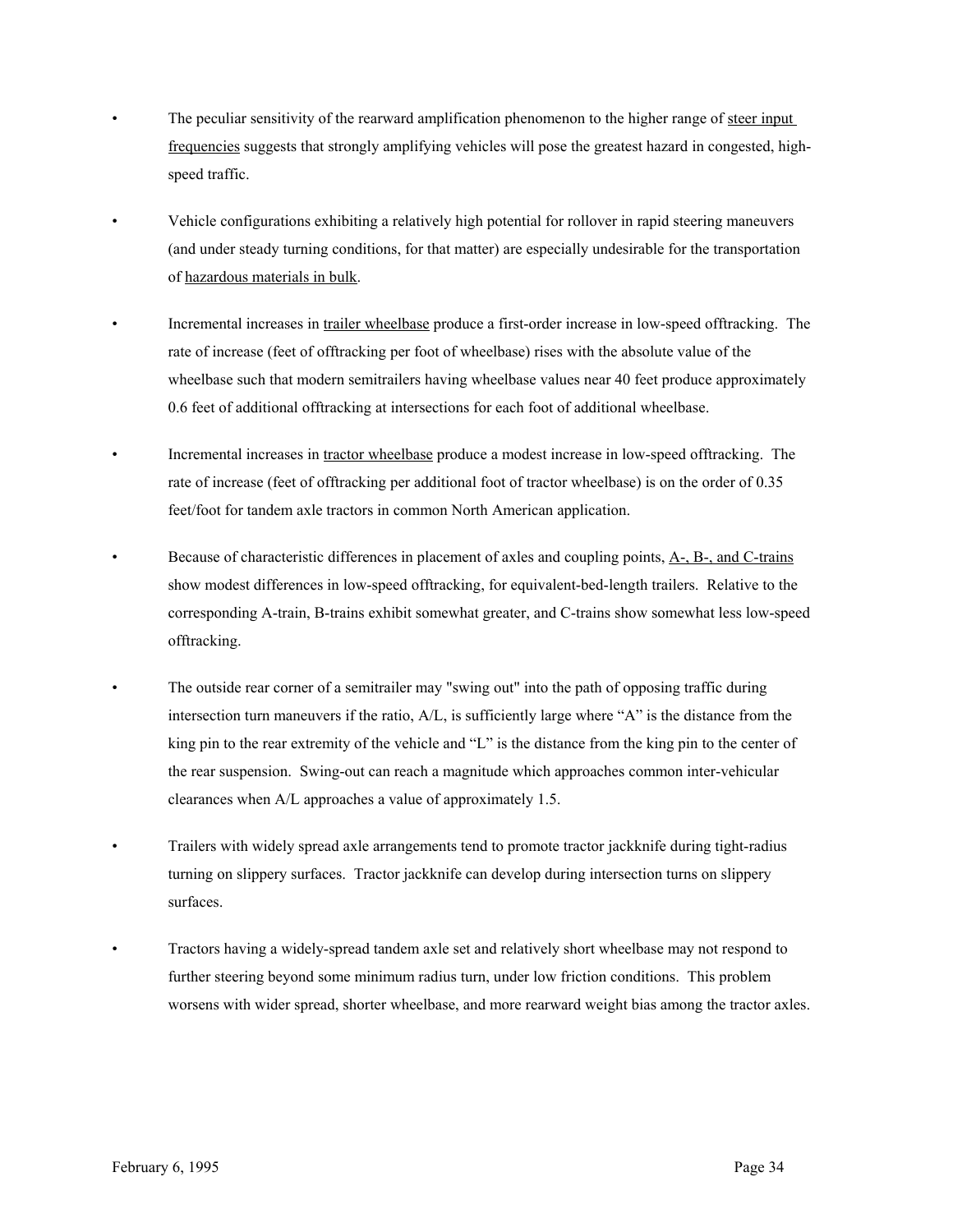- At increased levels of lateral acceleration, trailing axles tend to offtrack to the outside in a steady turn. The outboard offtracking response in a steady turn is maximized in vehicle combinations which are A) relatively long, overall but, B) articulated at multiple joints such that individual trailer length is relatively short.
- The paths of trailer tires can be even further displaced from those of the tractor under transient steering conditions. The extent of transient overshoots in the paths of trailing axles are greatest with long Atrains comprised of many short trailers.

### 3.1 Weight

Figure 19 shows the influence of weight on fatal accident rates for the current 80,000 pound tractor semitrailer. On the average, the involvement ratio (relative risk) is greater when the vehicle is fully laden than when it is partially loaded. This is as one would expect since the performance capabilities of this vehicle are less when it is fully laden than when it is partially laden. Certainly this vehicle is not intended to carry more than 80,000 pounds and the data indicate that allowing this vehicle to carry more load would not be beneficial to safety.



**Gross Combination Weight Category**

Figure 19. Overall fatal accident involvement rates versus GCW for non-empty van semitrailer combinations

Among all the vehicle characteristics reviewed in this discussion, weight shows the strongest association with fatal accident rates (accidents per mile traveled). For the vehicle characteristics discussed previously, a relationship with fatal accident rates was only evident when the analysis was restricted to specific accident types that were physically related to the vehicle characteristic, such as rollover accidents and roll threshold, or jackknife and braking efficiency. Gross combination weight (GCW) is the only vehicle characteristic showing a clear association with the *overall* fatal accident rate.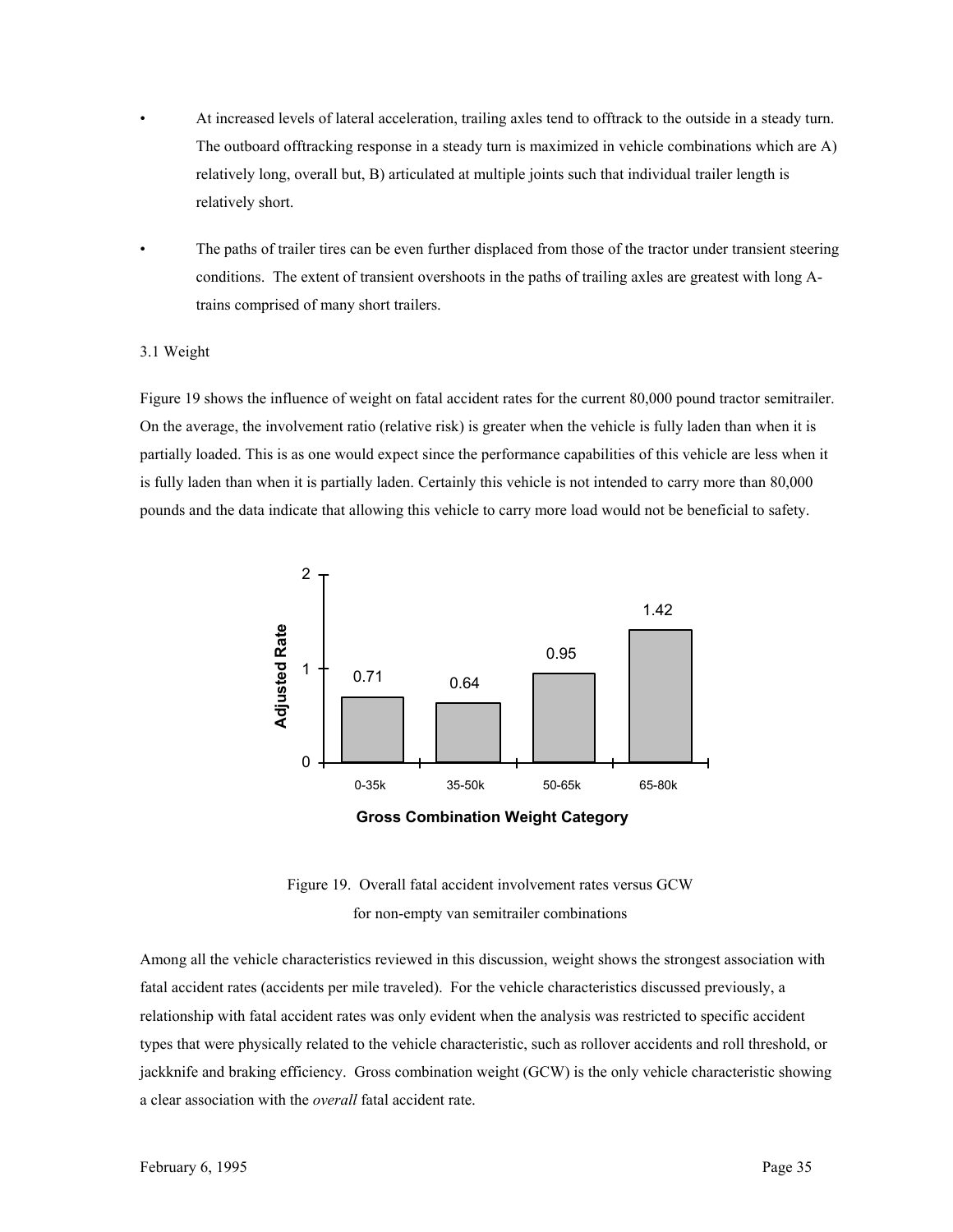This finding is consistent with physical principles. Kinetic energy is proportional to weight (mass) times velocity squared. Damage, and the resulting harm, is related to the total energy that is dissipated in the collision. Conservation of momentum for impacts between two objects of disparate weight requires that the velocity change of the lighter vehicle (vehicle 1) is proportional to the relative speed at impact,  $V_c$ , times the ratio of the *heavier* vehicle (2) weight divided by the sum of the weights of the two colliding vehicles, as shown by the equation below.

$$
\Delta V_1 = [ W_2 / (W_1 + W_2) ] x V_c
$$

Velocity change during impact is the collision measure most strongly associated with the probability of injury [32]. Thus, when vehicles of disparate weight collide, there is an increase in the probability of injury (and fatality) in the lighter vehicle that is related to weight as shown above. Of course, these relationships are only approximations for collisions involving articulated vehicles. The general point is that the energy to be dissipated in a collision, and hence the damage done, increases with weight, and that the probability of injury increases with increasing disparity of weights in two-vehicle collisions.

Many of the individual vehicle handling and stability characteristics are also related to weight. Empty vehicles have low levels of braking efficiency (because brakes are proportioned by axle for the fully loaded condition), and low levels of braking efficiency are related to an increased risk of jackknifing, as discussed in Section 2.1.3. However, the rest of the handling and stability characteristics discussed in Section 2 generally deteriorate with increasing weight. So one would expect the fully loaded vehicle to generally correspond to a worst case situation with regard to handling and stability characteristics. Consequently, the general shape of the relationship shown in Figure 19 is not inconsistent with our understanding of handling and stability characteristics.

The analysis for Figure 19 was restricted to tractors pulling a non-empty van semitrailer. The objective of this restriction was to identify a large group of similar trucks. The adjustment procedure that was employed requires a large sample size. The fatal accident rates shown in Figure 19 have been adjusted in an effort to better reflect the influence of gross combination weight. The relationship of operating environment to accident risk has already been discussed in Section 2.2. As one might expect, there are differences in the operating environment for lightly loaded as compared to fully loaded trucks. The lightly loaded trucks tend to operate more in urban areas, during the day, and off the interstate roads. In comparison, fully-loaded trucks are more likely to operate on rural interstate roads with a greater proportion of nighttime travel. These differences follow from the nature of pickup and delivery operation as compared to over the road. Since these operational factors have been shown to have a strong influence on fatal accident rates, the actual accident rates reflect the influence of these operational factors, as well as the effect of weight. The adjusted rate procedure is intended to provide a comparison that compensates for the influence of the operational factors, better illustrating the weight effect.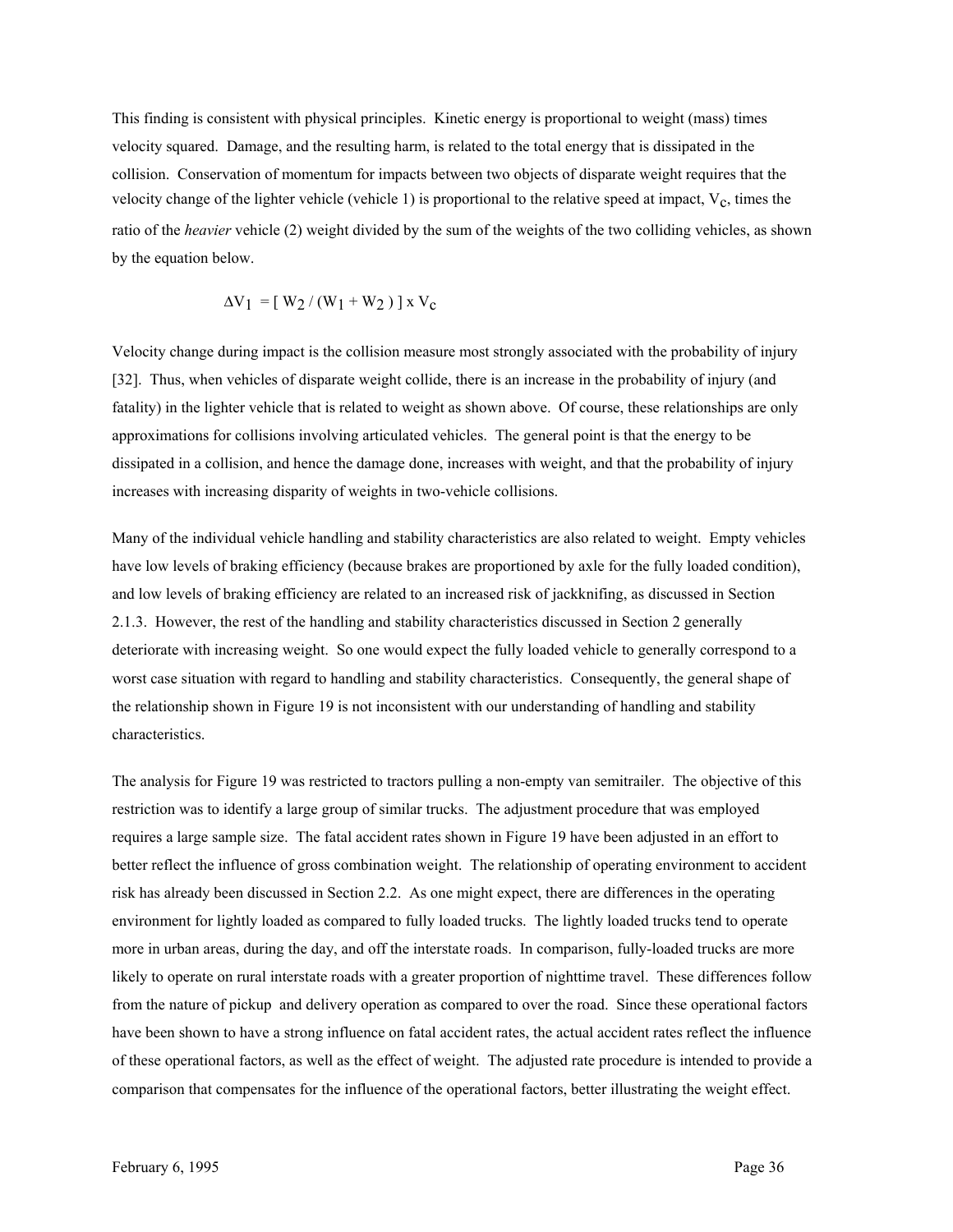The first step in the adjustment procedure is to calculate accident rates for each operating environment and each weight group. This is where the large sample is needed. The actual accident rate for each weight category may be thought of as a weighted sum of the rates for each operating environment, where the weighting factor is the proportion of travel in that operating environment. The lack of comparability across the weight groups arises because these travel proportions differ across the weight categories. The adjusted rates process assumes that the distribution of travel among the differing operating environments is the same for each weight group. In this case, the travel distribution for the aggregate of all four weight groups was used as the basis for adjustment. So the adjusted rates are not the actual experience of each weight group, but they are the accident rates that would be expected if trucks in each weight group accumulated the same travel in each operating environment. Thus, the adjusted rates provide a view of the influence of weight that is not clouded by the influence of differences in operating environment.

Comparison of the unadjusted rates and the adjusted rates shows that the adjustment process did not alter the result very much. The overall pattern of rates is essentially unchanged. The adjustment process tended to lower the rate at lower weights and increase the rate at higher weights, so that the influence of weight is somewhat stronger after the adjustment is made.

Limitations of this result should also be discussed. The analysis was limited to the most common truck, a tractor pulling a single van semitrailer (excluding empty trailers). There was not enough data to look at the effect of weight in different configurations. Only fatal accident rates were analyzed. And at this point, the 1986 data is rather dated. As far as the authors know, this result has not been replicated in an independent study. Several changes have occurred in the trucking industry that might be relevant, including greater use of antilock brakes and automatic slack adjusters, plus a dramatic increase in roadside vehicle inspections brought about by the Motor Carrier Safety Assistance Program. These changes might be expected to alter actual rates somewhat, but the basic trend of increasing risk with increasing weight (for a given vehicle) cannot be eliminated because there will always be a greater safety margin for the partially loaded vehicle as compared to the fully loaded vehicle.

However, vehicles like the Turner Truck and many of the current LCVs are designed for the load they carry. As already indicated in Figure 3, a basic idea behind size and weight rules could be to require provisions to avoid using vehicles that are not designed for the loads they carry and the operational situations they encounter. Predicting the relationship of accident rates to gross combination weight for a new design is something else. It would be completely inappropriate to "extend" the relationship in Figure 19 out to the rated capacity of the new vehicle. One can compensate for the increased weight by designing vehicles to minimum levels of handling and stability characteristics. Such compensation would have the effect of shifting the curve to the right.

3.2 Configuration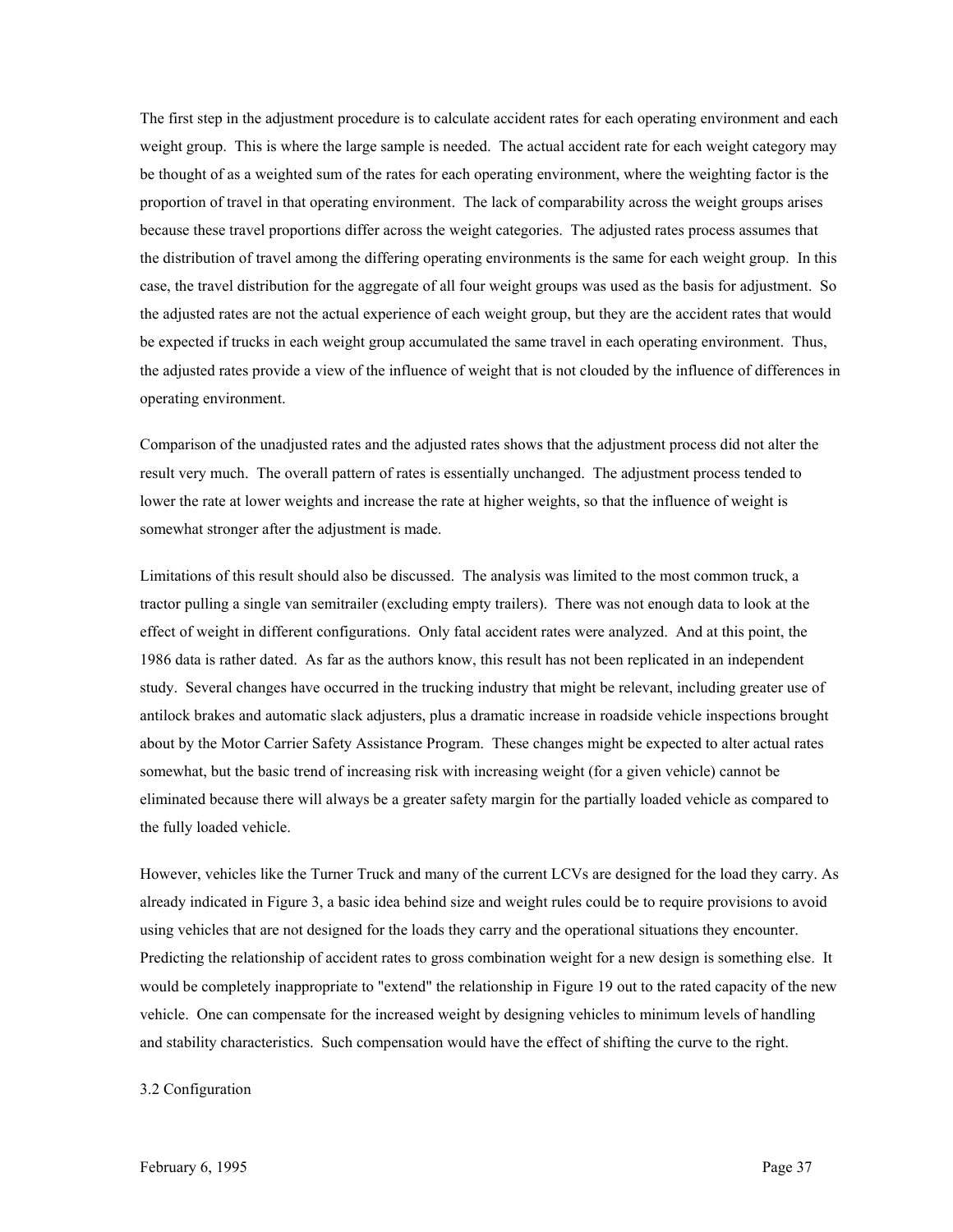A number of quantities, pertaining to the geometric layout of truck configurations, influence safety-related performance. Table 1 summarizes these influences for a number of important vehicle properties. It is interesting to observe that the items that improve low-speed offtracking tend to degrade rearward amplification. There is a basic tradeoff here, and TS&W rules need to be structured to achieve acceptable performance in both types of safety-related performance.

|                                                 | Safety-Related Performance Measures |                           |                                                                     |                                                  |                                                  |  |
|-------------------------------------------------|-------------------------------------|---------------------------|---------------------------------------------------------------------|--------------------------------------------------|--------------------------------------------------|--|
| CHANGE IN DESIGN<br><b>FEATURES</b>             | Low-Speed<br>Offtracking            | High-Speed<br>Offtracking | Constant<br>Deceleration<br><b>Braking</b><br>braking<br>efficiency | Steady Turn<br>Rollover<br>rollover<br>threshold | Obstacle<br>Evasion<br>rearward<br>amplification |  |
| Increasing the number of articulation<br>points | S I                                 | M D                       | $\gamma$                                                            | N A                                              | S D                                              |  |
| Longer wheelbase                                | S D                                 | МI                        | МI                                                                  | N A                                              | S I                                              |  |
| Longer overhangs to rear hitches                | M I                                 | MD.                       | N A                                                                 | N A                                              | S D                                              |  |
| Increasing the number of axles                  | M I                                 | MD.                       | S D                                                                 | S I                                              | S D                                              |  |
| Increasing axle spreads                         | M I                                 | M D                       | N A                                                                 | N A                                              | SD.                                              |  |
| Increasing axle loads                           | N A                                 | MD.                       | ?                                                                   | S D                                              | S D                                              |  |

Table 1. Influences of Configurational Properties on Safety-Related Performance.

Key S D : Significantly degrades level of intrinsic safety S I : Significantly improves level of intrinsic safety<br>? : May be important and might improve or degrade M I : Moderately improves level of intrinsic safety M D : Moderately degrades level of intrinsic safety N A : Not applicable / small effect ? : May be important and might improve or degrade safety depending upon other factors

# 3.3 Length

Currently length constraints are not generally decided by objective measures of safety-related performance. Performance measures related to offtracking, rearward amplification (obstacle evasion), passing, and crossing intersections are pertinent to vehicle length considerations. Both the vehicle's capabilities and the demands of the roads and traffic are relevant for deciding on acceptable vehicle and roadway properties.

# 3.4 Axle Loads and Placement

Axle loads and placement have been considered in Section 3.2 on configuration (See Table 1). In general, safety related-performance in high-speed situations is improved by constraining axles to reasonable loads,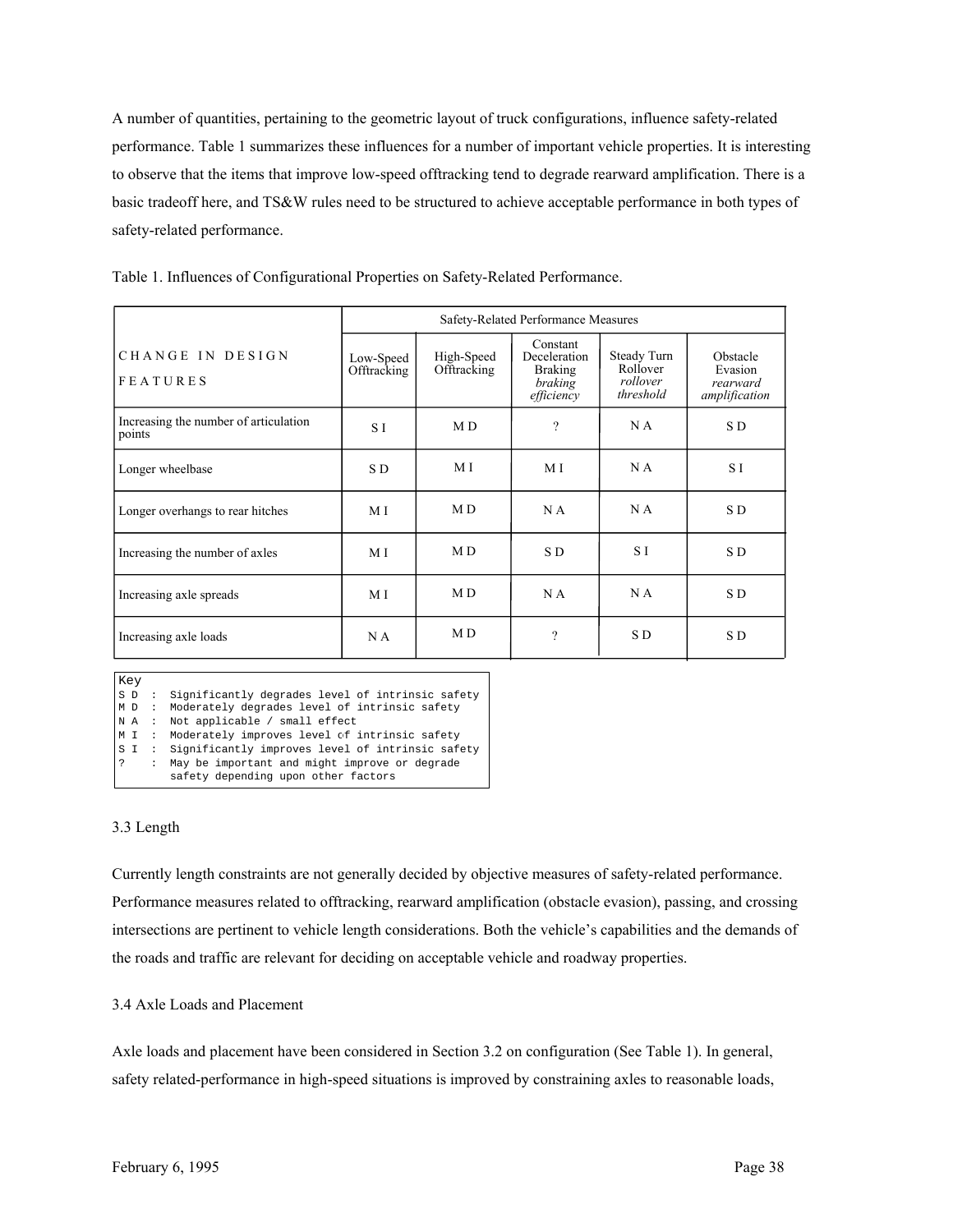keeping axle loads fairly uniform, and spreading suspensions (axle sets), and spreading kingpin to axle distances on semitrailers.

## **4.0 Knowledge Gaps and Research Needs**

Research needs were described in an 1986 UMTRI report [7], and are illustrated in Figure 1 (on page 5). From the discussion in this paper, it follows that part of the evaluation of a proposed  $TS\&W$  policy would be an evaluation of the performance measures, or intrinsic safety, of any new vehicles that would result from the policy. Alternatively, the new TS&W policy could incorporate minimum performance levels for specified measures. The Canadian approach is simpler, in that only specific vehicles are allowed. This limits the scope of the evaluation of performance measures.

Test procedures have been developed for roll threshold and rearward amplification [11,12]. However, some consensus must be reached as to appropriate minimum levels. A related issue is the distribution of performance levels in the existing truck fleet. Information on the range of levels in the current fleet might provide a perspective for specifying minimum values for new vehicles. In the Turner Truck study [10], performance measures were estimated from the physical descriptions of the trucks obtained in a travel survey based on a nationally representative sample. However, this information was collected in 1986. Consequently, one research area might be to look at ways to determine performance measures for the existing national fleet.

The information relating accident risk to the performance measures cited in this paper also dates to 1986. Another research need is to update and corroborate these relationships. It is the view of these authors, that the general nature (direction) of these relationships follows from physical principles, hence the use of the term "intrinsic safety." However, the resulting magnitude of the effect, and also the relationship to operating environment must be determined from actual operating experience. Also, some performance measures appear to be more important than others, at least in terms of the accident experience. Another shortcoming of the studies cited [10,20] is that they are limited to fatal accidents. While the fatal accident experience is important, some of the performance measures are more likely to be evident in less severe accidents. For example, Blower [30] observed that the day/night difference in accident rates is much stronger for fatal accidents than for injury or property damage accidents. In general, a better understanding of the relationships between the performances measures, operating environment, and the in-service accident experience is needed. Such information is necessary for cost/benefit studies as well.

### **5. Concluding Summary**

• A vehicle can operate "safely" when its level of performance is sufficient to meet the demand presented by the combination of driver, roadway, and environment.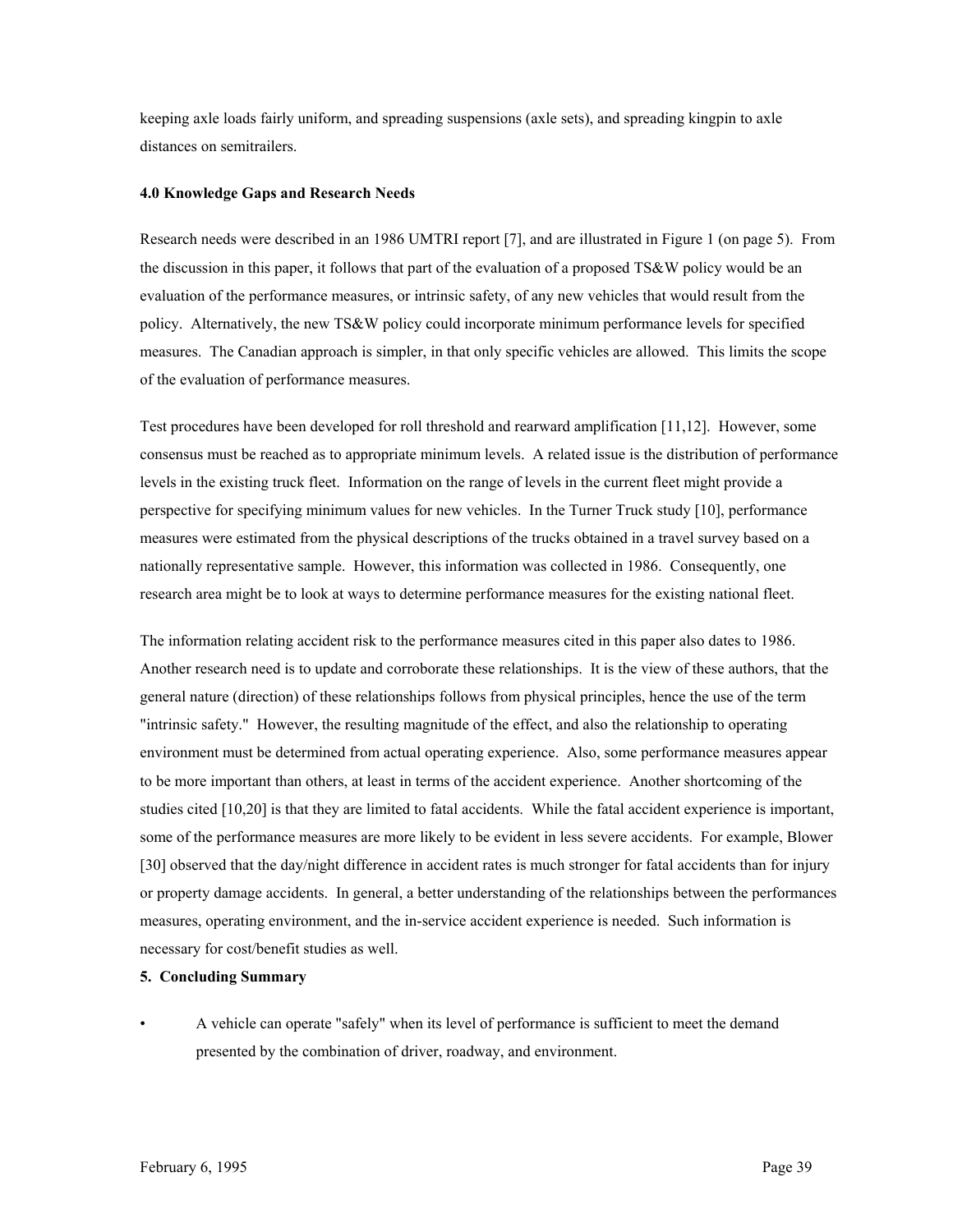- The truck safety problem is a consequence of the discrepancy in performance levels and mass of cars and trucks. The discrepancy in performance means that trucks cannot start, stop, or maneuver nearly as quickly as cars. The discrepancy in weight produces a greatly elevated probability of injury or death when cars and trucks collide.
- Previous TS&W policies were not specifically set to maintain safety because there was no provision to maintain performance levels when the trucking industry developed vehicles to take advantage of the policy.
- It is generally not feasible to assess the safety impact based on the experience of a small number of vehicles in specialized operations. Most data systems cannot even identify these vehicles. Performance measures are a better indicator of the relative safety of different trucks.
- Increasing the allowable weight on existing trucks without modification or redesign will certainly degrade safety. The magnitude of the degradation depends on combination of driver, roadway, and environmental conditions the heavier vehicles operate in.
- New truck designs (i.e. the Turner Truck) could provide increased productivity without degraded safety *if* the designs ensured that minimum performance levels were maintained, and/or operating restrictions (roads, driver qualification, speed, etc.) effectively limited the demand levels to the capability of the vehicle.
- Maintenance is a final factor to consider. The material above all speaks to the vehicle as designed. Some performance measures are affected by wear, particularly braking. Another consideration is the extent to which performance will be degraded by normal wear.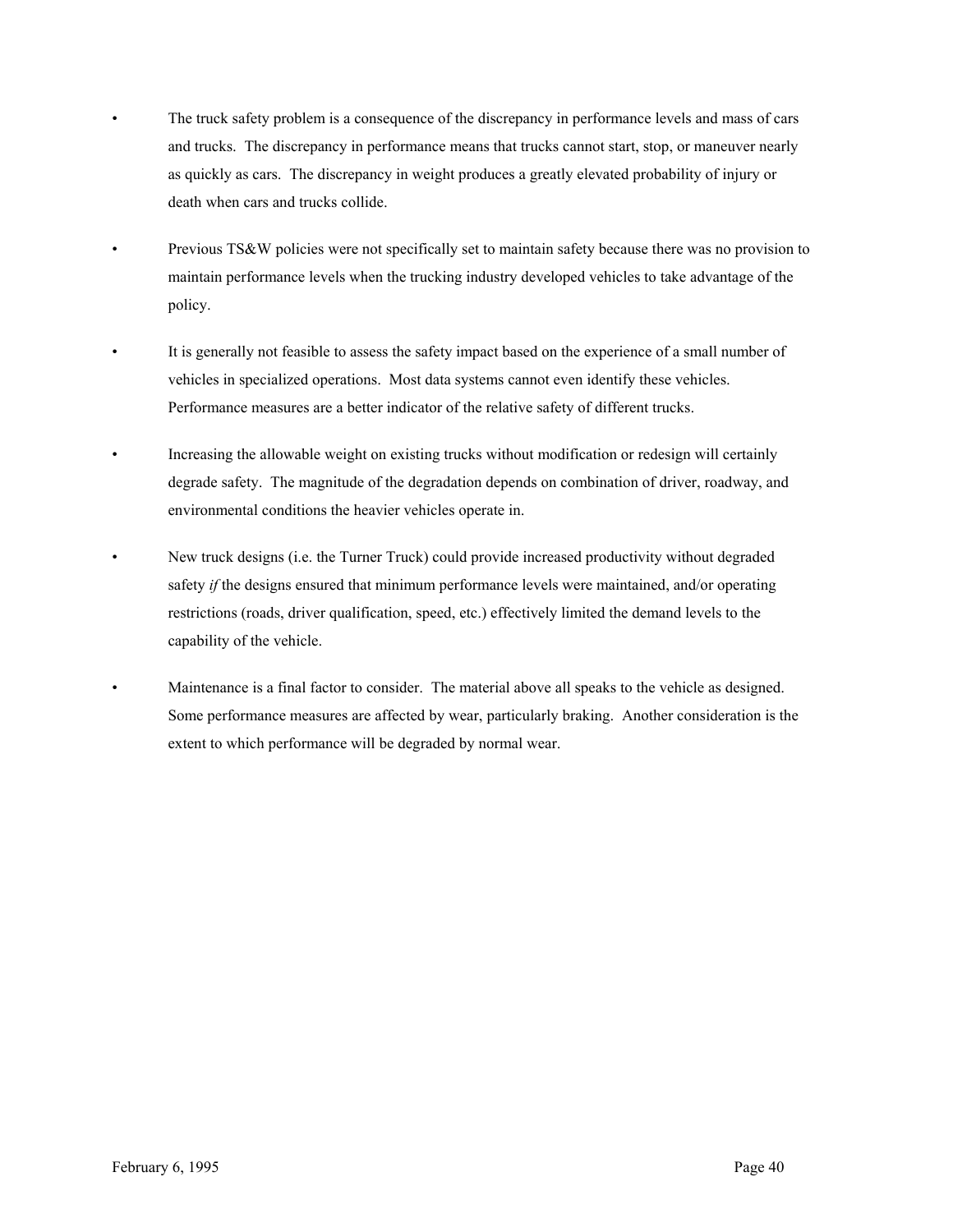# **References**

- 1. Ad Hoc Study of Certain Safety-Related Aspects of Double-Bottom Tankers. R.D. Ervin, et al. Final Report. Michigan Office of Highway Safety Planning. Contract No. MPA-78-002A. University of Mighigan Transportation Research Institute. Report No. UMTRI-78-18. 1978.
- 2. Analysis of the Directional Reaponse Characteristics of Double Tankers. C. Mallikarjunarao and P.S. Fancher. Society of Automotive Engineers. Paper No. 781064. 1978.
- 3. Influence of Weights and Dimensions on the Stability and Control of Heavy-Duty Trucks in Canada.. Ervin, R.D. and Guy, Y. Final Rept., Sponsored by Canroad Transportation Research Corp., University of Mighigan Transportation Research Institute. UMTRI-86-35. July 1986.
- 4. Development Of Regulatory Principles For Straight Trucks And Truck-trailer Combinations. J.R. Billing and C.P. Lam. Heavy Vehicles and Roads, Technology, safety, and Policy. Proceedings of the third international symposium on heavy vehicle weights and dimensions. 1992
- 5. Recommended Regulatory Principles for Interprovincial Heavy Vehicle Weights and Dimensions. CCMTA/RTAC Vehicle Weights and Dimensions Study. Implementation Committee Report. 1987.
- 6. Influence of Size and Weight Variables on the Stability and Control Properties of Heavy Trucks. R.D. Ervin, et al. Final Report. Contract No. FH-11-9577. Report No. FHWA/RD-83/029. University of Michigan Transportation Research Institute. 1986.
- 7. Heavy Truck Stability: Synthesis/Program Plan Development. P.S. Fancher, et al. Final Report. Contract No. DTNH22-84-D-07080. University of Michigan Transportation Research Institute. Report No. UMTRI-86-3. 1986.
- 8. Heavy Vehicle Size and Weight--Test Procedures for Minimum Safety Performance Standards. C.B Winkler, P.S. Fancher, Z. Baraket, S. Bogard, G. Johnson, S. Karamihas and C.Mink. Final Report. Contract No. DTNH22-87-D-17174. University of Mighigan Transportation Research Institute. Report No. DOT-HS-807-855 1992.
- 9. Safety Implications of Various Truck Configurations. P.S. Fancher and A. Mathew. Final Report. Contract No. DTFH61-85-C-00091. University of Michigan Transportation Research Institute, Report No. FHWA-RD-89-018. 1988.
- 10. Turner Truck Handling and Stability Properties Affecting Safety, Volumes I and II. P.S. Fancher, A. Mathew, K. Campbell, D. Blower and C. Winkler. Final Report. Transortation Research Board Contract No. HR2-16A. University of Michigan Transportation Research Institute. UMTRI-89-11. 1989.
- 11. A Tilt Table Procedure for Measuring the Static Rollover Threshold for Heavy Trucks. Society of Automotive Engineers Recommended Practice J2180. 1992.
- 12. A Test for Evaluating the Rearward Amplification of Multi-Articulated Vehicles. Society of Automotive Engineers Recommended Practice J2179. 1992.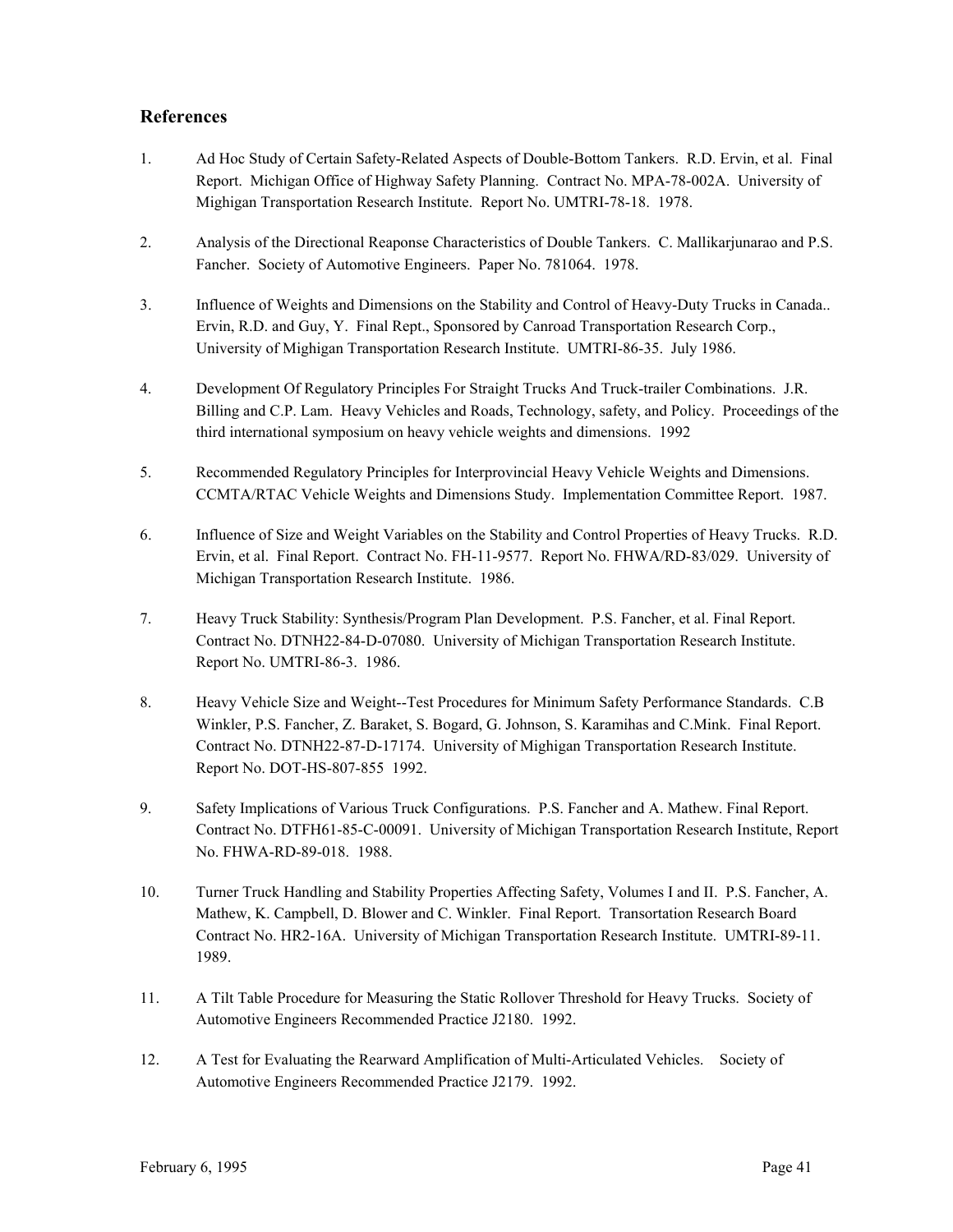- 13. Research into the Dynamic Performance of Heavy Trucks. Engineering Research Division. University of Mighigan Transportation Research Institute. 1988.
- 14 A Policy on Geometric Design of Highways and Streets. American Association of State Highway and Transportation Officials. 1990.
- 15. Geometric Design and Operational Considerations for Trucks. Institute of Transportation Engineers. An ITE Informational Report by Technical Committee 5B-28. 1992. .
- 16. Truck Operating Characteristics Synthesis of Information. P.S. Fancher and T.D. Gilespie. National Cooperative Highway Research Program (NCHRP) Project 20-5. Topic 22-12. University of Michigan Transportation Research Institute. 1994.
- 17. Effect of Large Trucks on Traffic Safety and Operations. Z. Bareket and P.S. Fancher. Final Report. Michigan Department of Transportation Contract No. 92-0578. Report No. UMTRI-93-19. 1993
- 18. A Vehicle Dynamics Handbook for Single-Unit and Articulated Heavy Trucks. Fancher, P.S. and Mathew, A. Final Rept., Contract No. DTNH22-83-C-07187, Transp. Res. Inst., Univ. of Mich., Rept. No. UMTRI-86-37, May 1987.
- 19. Safety Implications of Various Truck Configurations. Fancher, P.S. and Mathew, A. UMTRI Research Review, Ann Arbor Michigan: The University of Michigan Transportation Research Institute, Vol. 19, No. 4, Jan-Feb 1989.
- 20. Analysis of Accident Rates of Heavy-Duty Vehicles. Campbell, Kenneth L., Blower, Daniel, Gattis, R. Guy, and Wolfe, Arthur C. Ann Arbor Michigan: The University of Michigan Transportation Research Institute, Report No. UMTRI-88-17. April 1988. Sponsored by the National Highway Traffic Safety Administration, Contract No. DTNH22-83-C-07188.
- 21. The Influence of Size and Weight Variables on the Roll Stability of Heavy Duty Trucks. Ervin, Robert D. SAE Paper No. 831163. West Coast International Meeting, Vancouver, B.C., August 8-11, 1983.
- 22. Parametric Analysis of Heavy-Duty Truck Dynamic Stability. Winkler, C.B., Fancher, P.S., and MacAdam, C.C. Final Report, Contract No. DTNH22-80-C-07344, Transportation Res. Inst., Univ. of Michigan, Rept. No. UMTRI-83-13, March 1983.
- 23. Using a Vehicle Dynamics Handbook as a Tool for Improving the Steering and Braking Performances of Heavy Trucks Fancher, P.S. and Mathew, A. SAE Special Publication No. SP-699, Paper No. 870494, 1987.
- 24. Specialized Procedures for Predicting the Accident-Avoidance Potential of Heavy Trucks. Fancher, P.S. and Mathew, A. Presented at 11th International Conference on Experimental Safety Vehicles, Washington, D.C., May 1987.
- 25. Road Tank Design: Its Influence on the Risk and Economic Aspects of Transporting Gasoline in Michigan. Mallikarjunarao, C. Ph.D. Dissertation, University of Michigan, 1982.